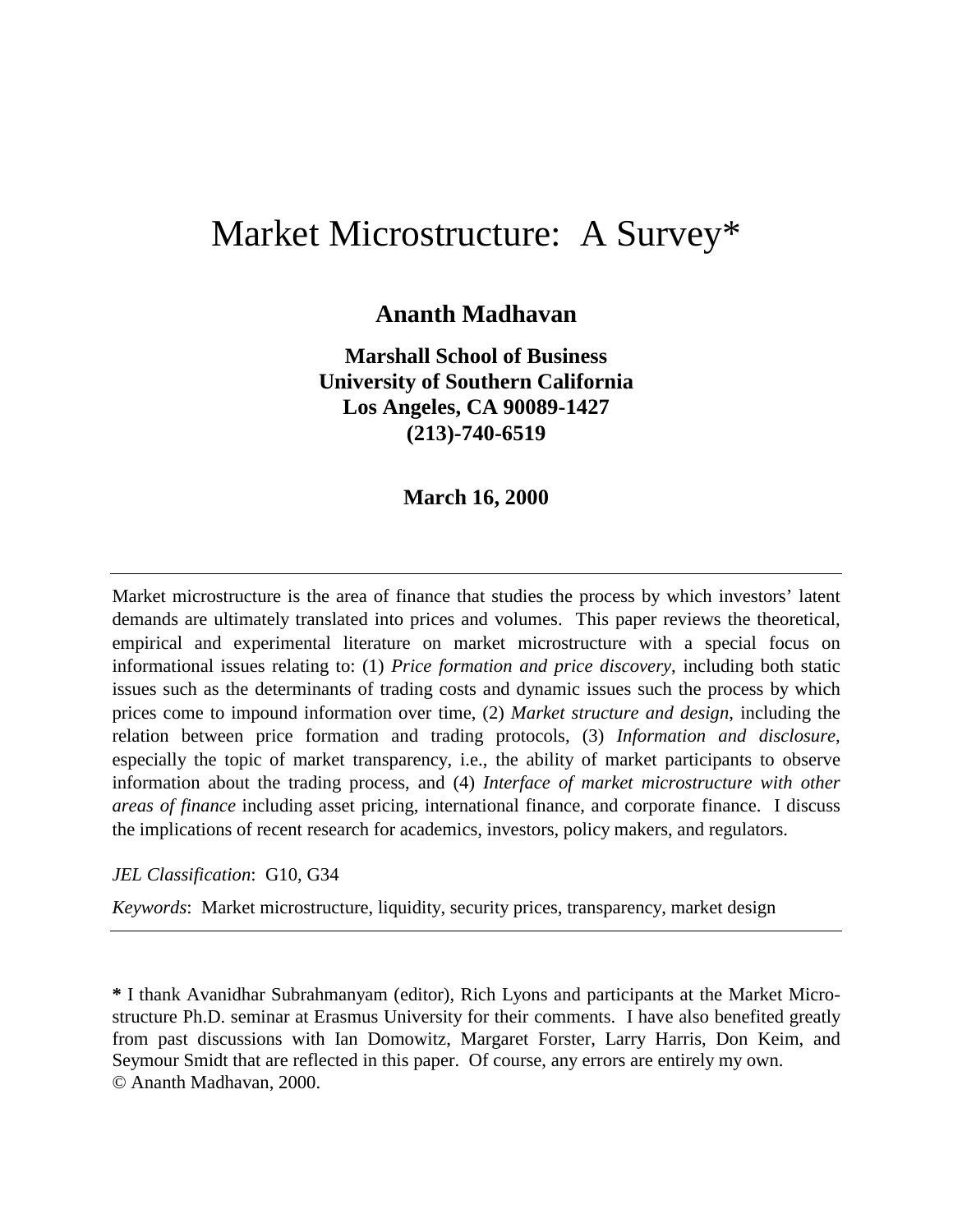# **1 Introduction**

 $\overline{a}$ 

The last two decades have seen a tremendous growth in the academic literature now known as *market microstructure*, the area of finance that is concerned with the process by which investors' latent demands are ultimately translated into transactions. Interest in microstructure and trading is not new1 but the recent literature is distinguished by theoretical rigor and extensive empirical validation using new databases.

Recent books and articles offer valuable summaries of important elements of the market microstructure literature. O'Hara's (1995) book provides an excellent and detailed survey of the theoretical literature in market microstructure. Harris (1999) provides a general conceptual overview of trading and the organization of markets in his text, but his focus is not on the academic literature. Lyons (2000) examines the market microstructure of foreign exchange markets. Survey articles emphasize depth over breadth, often focusing on a select set of issues. Keim and Madhavan (1998) survey the literature on execution costs, focusing on institutional traders. Coughenour and Shastri (1999) provide a detailed summary of recent empirical studies in four select areas: the estimation of the components of the bid-ask spread, order flow properties, the Nasdaq controversy, and linkages between option and stock markets. A comprehensive survey of the early literature in the area is provided by Cohen, Maier, Schwartz, and Whitcomb (1986).

This article provides a comprehensive review of the market microstructure literature, broadly defined to include theoretical, empirical and experimental studies relating to markets and trading. The paper is differentiated from previous surveys in its scope and its attempt to synthesize the diverse strands of the previous literature within the confines of a relatively brief article. My objective is to offer some perspective on the literature for investors, exchange officials, policy makers and regulators while also providing a roadmap for future research endeavors.

Interest in market microstructure is most obviously driven the rapid structural, technological, and regulatory changes affecting the securities industry world-wide. The causes of

<sup>&</sup>lt;sup>1</sup> A classic description of trading on the Amsterdam Stock Exchange is provided by Joseph de la Vega (1688) who describes insider trading, manipulations, and futures and options trading.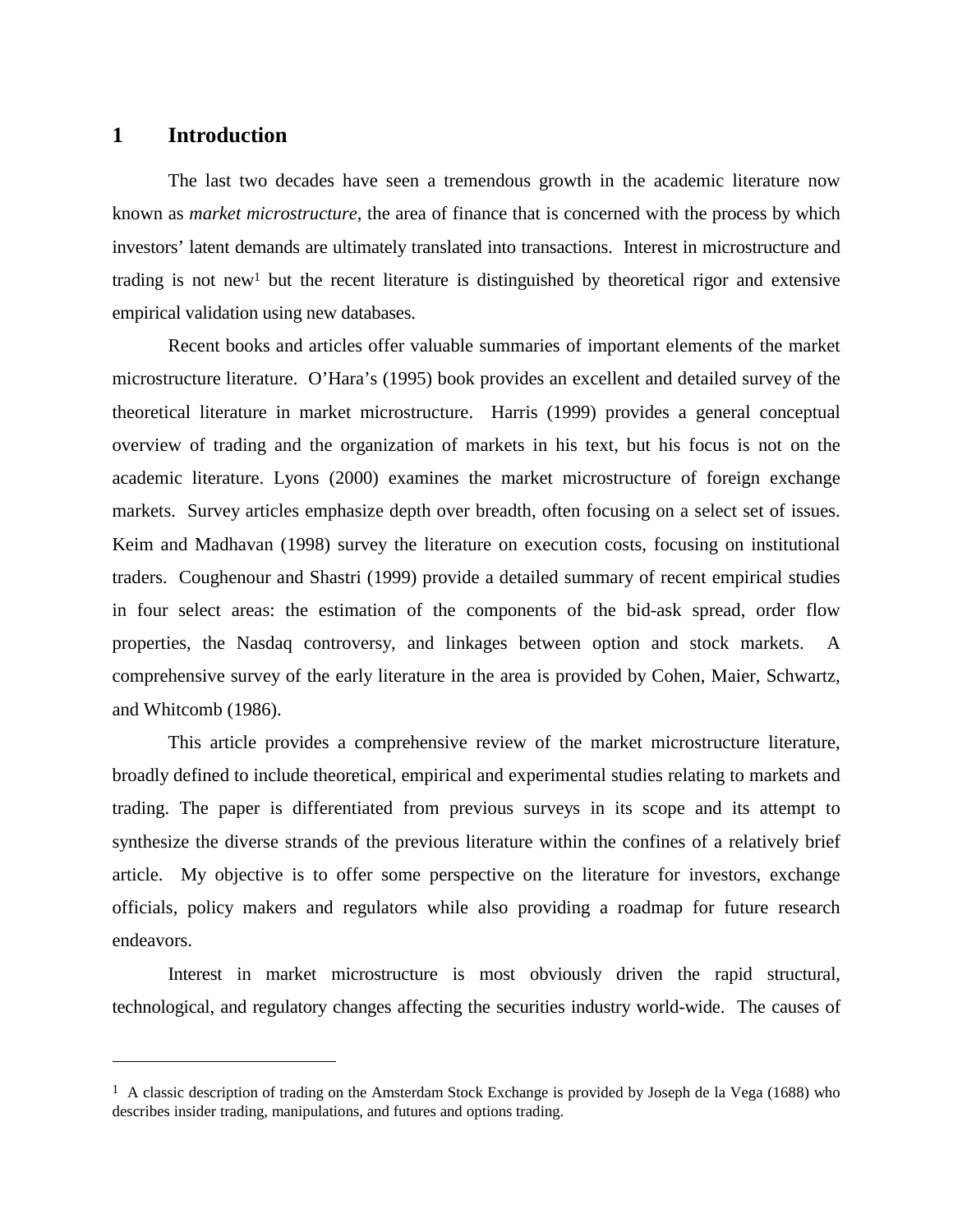these structural shifts are complex. In the U.S., they include the substantial increase in trading volume, competition between exchanges and Electronic Communications Networks (ECNs), changes in the regulatory environment, new technological innovations, the growth of the Internet, and the proliferation of new financial instruments. In other countries, globalization and intermarket competition are more important in forcing change. For example, European economic integration means the almost certain demise of certain national stock exchanges, perhaps to be replaced eventually with a single market for the European time-zone. These factors are transforming the landscape of the industry, spurring interest in the relative merits of different trading protocols and designs.

Market microstructure has broader interest, however, with implications for asset pricing, corporate finance, and international finance. A central idea in the theory of market microstructure is that asset prices need not equal full-information expectations of value because of a variety of frictions. Thus, market microstructure is closely related to the field of investments, which studies the equilibrium values of financial assets. But while many regard market microstructure as a subfield of investments, it is also linked to traditional corporate finance because differences between the price and value of assets clearly affects financing and capital structure decisions. The analysis of interactions with other areas of finance offer a new and exciting dimension to the study of market microstructure, one that is still being written.

The topics examined in this survey are primarily those of interest from the viewpoint of informational economics. Why this particular focus? Academic research emphasizes the importance of information in decision making. Both laboratory experiments and theoretical models show that agents' behavior − and hence market outcomes − are highly sensitive to the assumed information structure. From a practical perspective, many current issues facing the securities industry concern information. Examples include whether limit order books should be displayed to the public or not, whether competition among exchanges reduces informational efficiency by fragmenting the order flow, etc. Further, much of the recent literature, and the aspects of market microstructure that are most difficult to access by those unfamiliar with the literature, concern elements of information economics.

Informational research in microstructure covers a very wide range of topics. For the purposes of this article, it is convenient to think of research as falling into four main categories: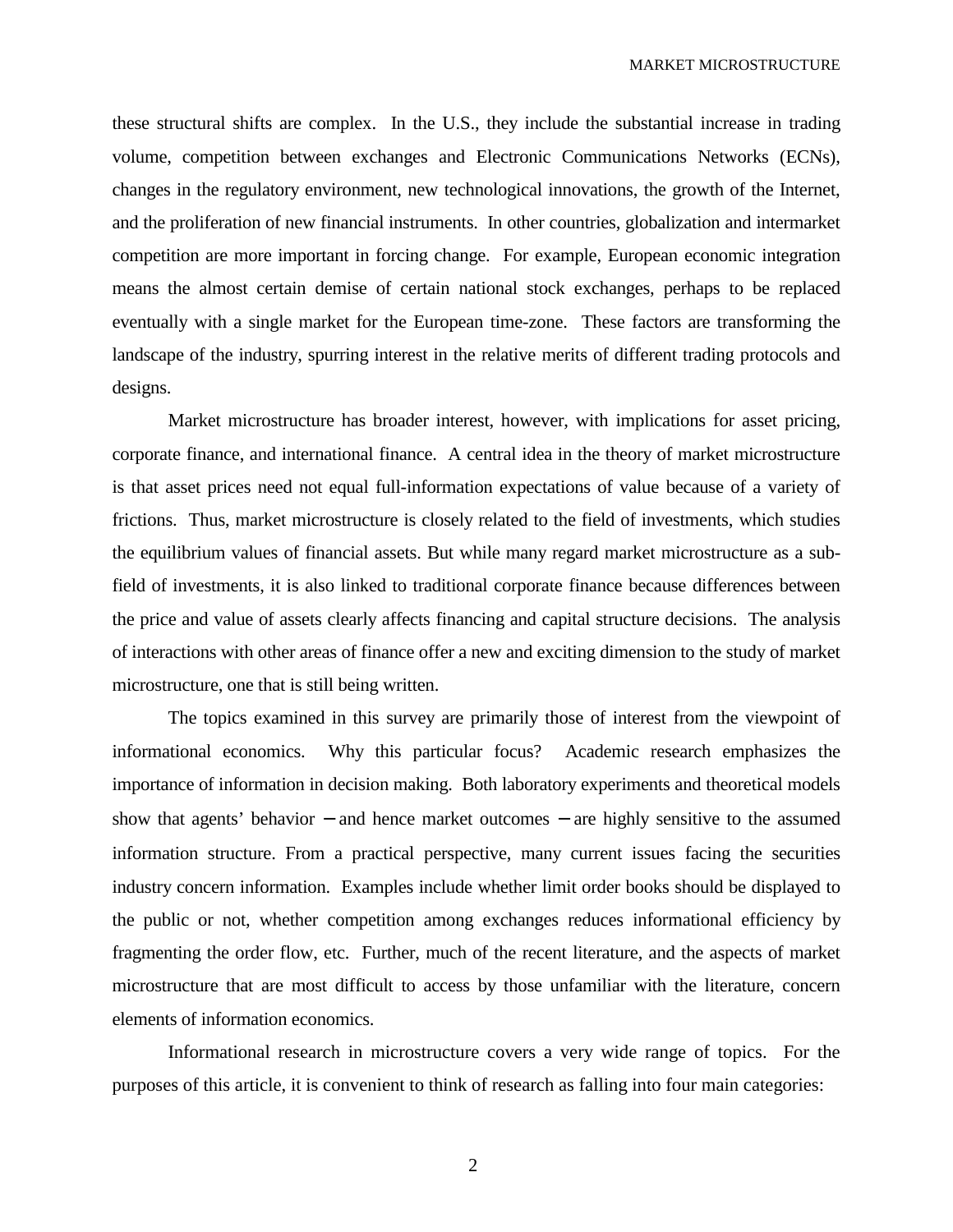- (1) *Price formation and price discovery*, including both static issues such as the determinants of trading costs and dynamic issues such the process by which prices come to impound information over time. Essentially, this topic is concerned with looking inside the "black box" by which latent demands are translated into realized prices and volumes.
- (2) *Market structure and Design Issues,* including the relation between price formation and trading protocols. Essentially, this topic focuses on how different rules affect the black box and hence liquidity and market quality.
- (3) *Information and Disclosure*, especially market transparency, i.e., the ability of market participants to observe information about the trading process. This topic deals with how revealing the workings of the black box affects the behavior of traders and their strategies.
- (4) *Informational issues arising from the interface of market microstructure* with other areas of finance including corporate finance, asset pricing, and international finance. Models of the black box allow deeper investigations of traditional issues such as IPO underpricing as well as opening up new avenues for research.

These categories roughly correspond to the historical development of research in the informational aspects of microstructure, and form the basis for the organization of this article. Specifically, I survey the theoretical, empirical, and experimental studies in these subject areas, highlighting the broad conclusions that have emerged from this body of research.

Any survey will, by necessity, be selective and this is especially so for a field as large as market microstructure. The literature on trading and financial institutions is so large that one must necessarily omit many influential and important works. This article presents an aerial view of the literature, attempting to synthesize much of the recent work within a common framework rather than summarizing the contributions of individual papers in detail. My hope is that this approach will prove more useful to an interested reader without much prior knowledge of the literature.

The paper proceeds as follows. Section 2 outlines a "canonical" market microstructure model that allows us to discuss the literature in a unified framework. Section 3 summarizes the literature on price formation with an emphasis on the role of market makers. Section 4 turns to issues of market structure and design. Section 5 looks at the topic of transparency and Section 6 surveys the interface of microstructure with other areas of finance. Section 7 concludes.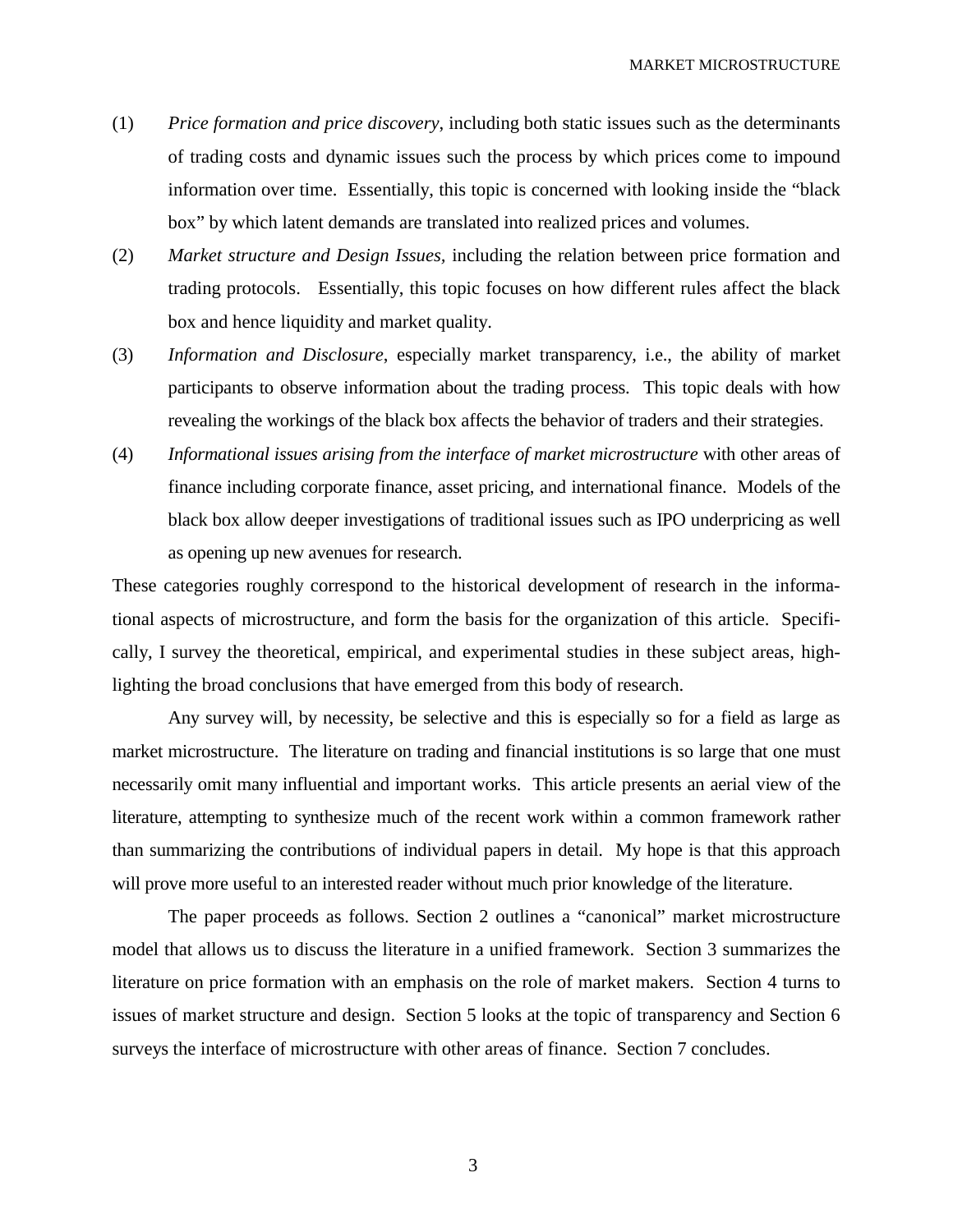# **2 A Roadmap**

# **2.1 A Canonical Model of Security Prices**

In this section we begin by introducing a simple model that serves as a roadmap for the rest of the paper. First, we need to introduce some notation. Let  $v_t$  denote the (log) "fundamental" or "true" value of a risky asset at some point in time  $t$ . We can think of  $v_t$  as the fullinformation expected present value of future cash flows. Fundamental value can change over time because of variation in expected cash flows or in the discount rate. Denote by  $\mu_t = E[v_t | H_t]$ ] the conditional expectation of  $v_t$  given the set of public information at time *t*,  $\mathbf{H}_t$ . Further, let  $p_t$ denote the (log) price of the risky asset at time *t*.

In the canonical model of (weakly) efficient markets, price reflects all public information. If agents are assumed to possess symmetric information and frictions are negligible − the simplest set of assumptions – then prices simply reflect expected values and we write  $p_t = \mu_t$ . Taking log differences, we obtain the simplest model of stock returns

$$
r_{t} = p_{t} - p_{t-1} = \varepsilon_{t}, \qquad (1)
$$

where  $\varepsilon_t = \mu_t - \mu_{t-1} = E[v_t | \mathbf{H}_t] - E[v_{t-1} | \mathbf{H}_{t-1}]$  is the innovation in beliefs. Since  $\mu_t$  follows a martingale process, applying the Law of Iterated Expectations, returns are serially uncorrelated. Markets are efficient in the sense that prices at all points in time reflect expected values.

## **2.2 Incorporating Market Microstructure Effects**

In contrast to the model of efficient markets above, market microstructure is concerned with how various frictions and departures from symmetric information affect the trading process. Specifically, microstructure relaxes different elements of the random walk model above.

### *2.2.1 Trading Frictions*

The simplest approach allows for unpredictable pricing errors that reflect frictions such as the bid-ask spread. Hence, we write  $p_t = \mu_t + s_t$ , where  $s_t$  is an error term with mean zero and variance  $\sigma(s_t)$  that reflects the effect of frictions. It is customary to model  $s_t$  as  $s_t = sx_t$ , where *s* is a positive constant (representing one-half the bid-ask spread) and  $x_t$  represents signed order flow. In the simplest model, we assume unit quantities with the convention that  $x_t = +1$  for a buyer-initiated trade, –1 for a seller-initiated trade, and 0 for a cross at the midquote. Taking log differences, we obtain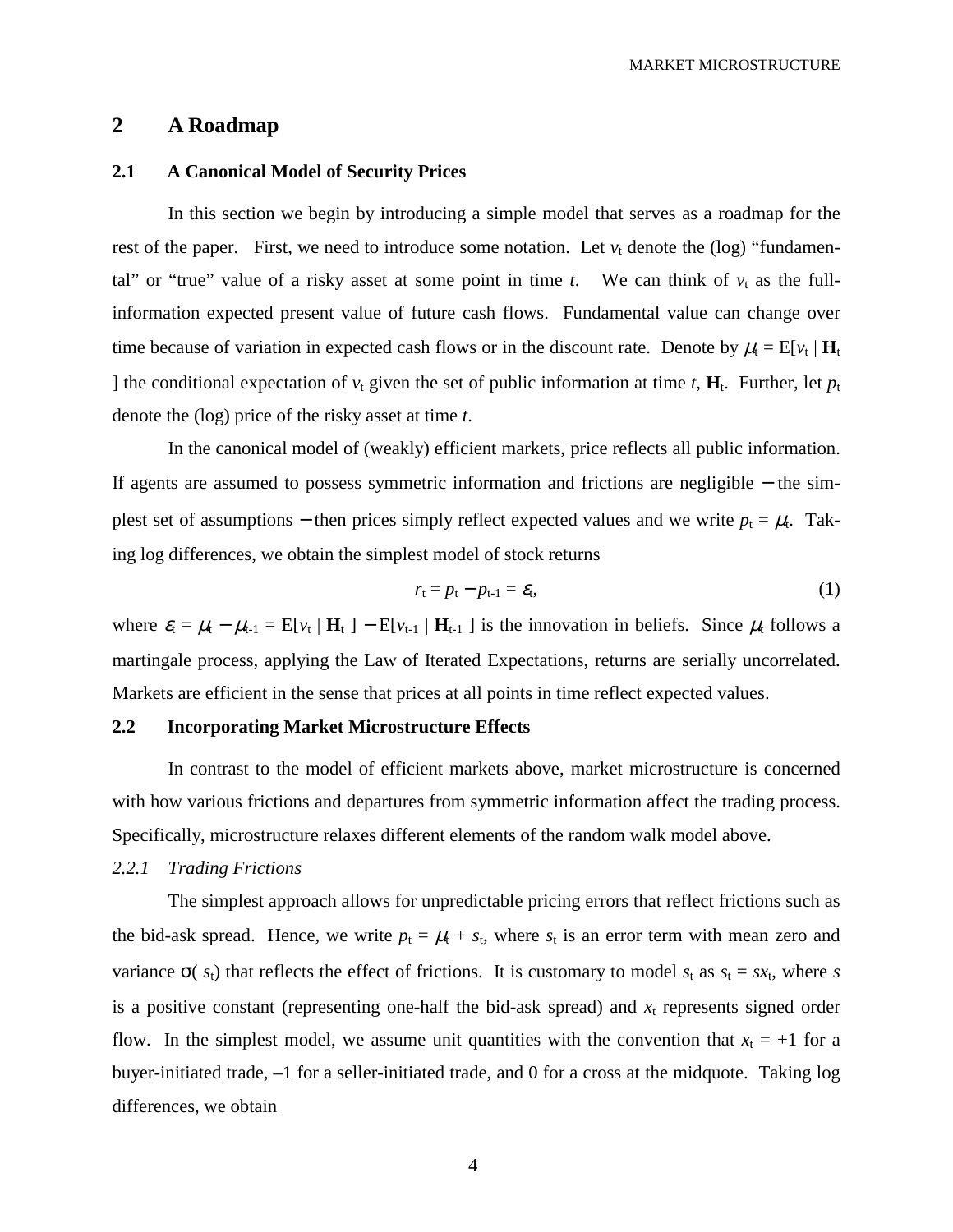$$
r_{t} = \varepsilon_{t} + s_{t} - s_{t-1} = \varepsilon_{t} + s(x_{t} - x_{t-1}),
$$
\n
$$
(2)
$$

where  $\varepsilon_t = E[v_t | H_t] - E[v_{t-1} | H_{t-1}]$  is the innovation in beliefs. The presumption of much of the early work in finance is that both the variance of  $s_t$ ,  $\sigma(s_t)$  and its serial correlation  $\rho(s_t, s_{t-1})$  are "small" in an economic sense. However, if the spread is not insignificant, there will be serial correlation in returns because of bid-ask bounce of the order of  $\sigma(s_t)$ . This phenomenon is the basis of the implicit spread estimator of Roll (1984).2 Observe that the covariance between successive price changes for the model given by equation (2) is

$$
Cov(r_t, r_{t-1}) = -s^2,
$$
\n(3)

so that a simple measure of the implicit (round-trip) percentage bid-ask spread is given by inverting this equation to yield

$$
\hat{\mathbf{s}} = 2\sqrt{-\text{Cov}(r_t, r_{t-1})} \,. \tag{4}
$$

Roll's model is useful because it provides a method to estimate execution costs simply using transaction price data. Execution costs are difficult to measure. In many markets, quoted spreads are the basis for negotiation and hence may overstate true costs for trades by investors who can extract favorable terms from dealers; for other trades, such as large-block trades, quoted spreads may understate true costs as shown by Loeb (1983). Recent extensions of the model (Stoll, 1989, George, Kaul, and Nimalendran, 1991, Huang and Stoll, 1997, and Madhavan, Richardson, and Roomans, 1997) allow for short-run return predictability arising from autocorrelation in order flows, limit orders, asymmetric information and other microstructure effects.

An important set of questions deals with the properties of  $s_t$  over time (and across markets) because spreads might be a function of trade size reflecting various frictions such as dealer risk aversion and inventory carrying costs. Indeed, this focus on spreads and their composition dominates much of the early literature and reappeared in the discussion of spread setting behavior by Nasdaq dealers in 1994.

### *2.2.2 Private Information*

 $\overline{a}$ 

Another set of models is concerned with how private information is impounded in the trading process. If some agents possess private information, then the revision in beliefs about asset values from time *t*-1 to time *t* need not just reflect new information arrivals. Rather, it will be

<sup>2</sup> See also Niederhoffer and Osborne (1966) and Working (1977).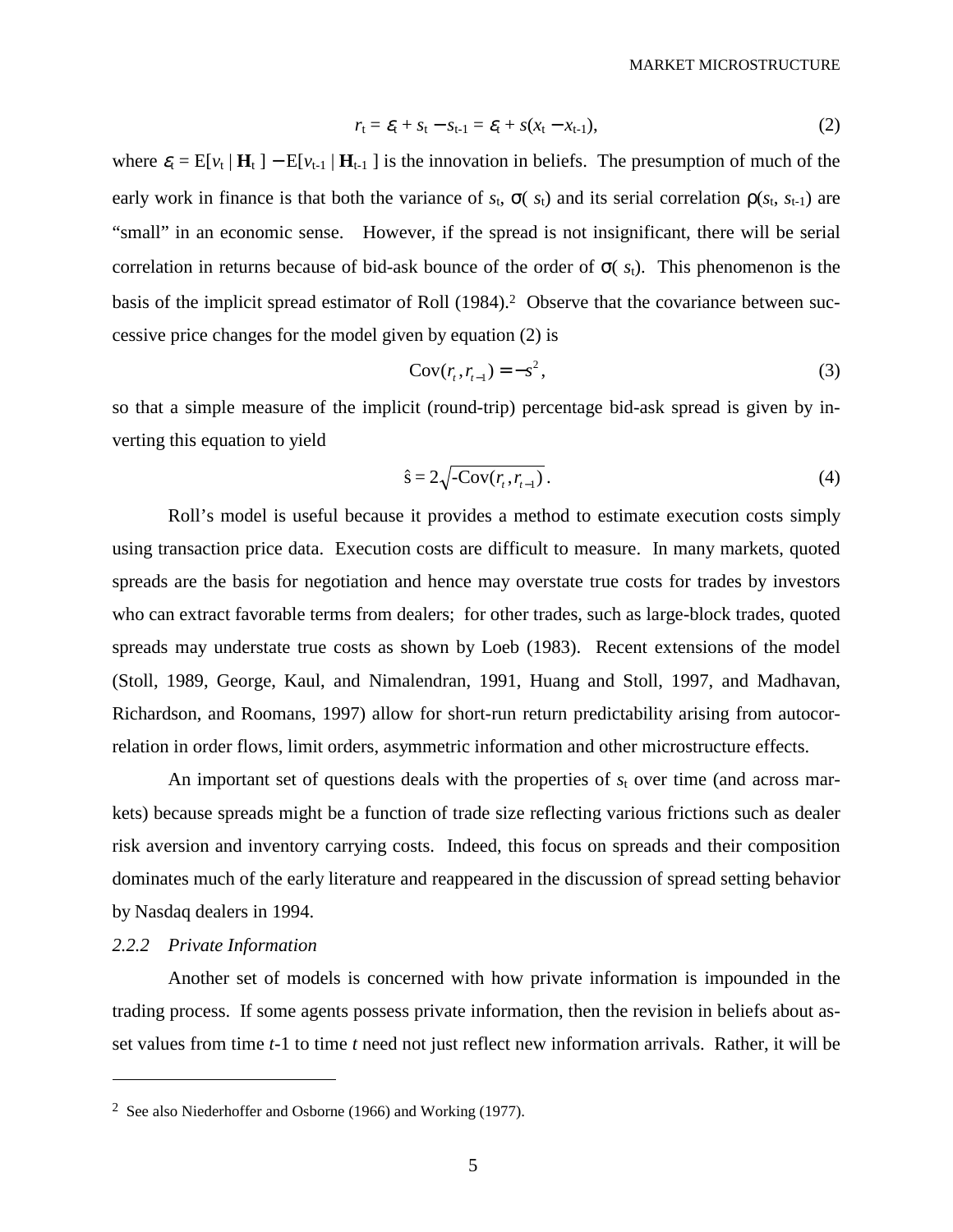correlated with signed order flow, denoted by  $x_t$ , since informed traders will buy when prices are below true value and sell if the opposite is the case. Thus, we model  $\varepsilon_t = \lambda x_t + u_t$ , where  $\lambda > 0$  is a parameter that is derived formally below when we discuss information models and  $u_t$  is pure noise. When trade size is variable, we interpret  $x_t$  as the signed volume, as in Kyle (1985). Observe that the price impact of the trade (the deviation of price from the pre-trade conditional expectation) for a purchase is  $p_t - \mu_t = s + \lambda$ .

This simple model has interesting implications. When order size is variable, the quoted spread is usually good just a pre-specified depth. Asymmetric information implies that for large orders, the true cost of trading will exceed the quoted (half) bid-ask spread, *s*. While most researchers recognize that quoted spreads are small, implicit trading costs can actually be economically significant because large trades move prices. Empirical research has shown that such costs can be substantial in small capitalization stocks. This is an important issue because the costs of trading can substantially reduce the notional or paper gains to an investment strategy. As an example of how this phenomenon has practical implications, consider the growth of trading in baskets or entire portfolios. Subrahmanyam (1991) observes that information asymmetry is mainly a problem in individual stocks. It is unlikely a trader has market-wide private information, so that the asymmetric information component is not present in a basket of stocks. This provides a rationale for trading in stock index futures.

#### *2.2.3 Alternative Trading Structures*

Another set of models is concerned with how private information is impounded in the trading process. Several kinds of questions arise in this context. For example, how does market structure affect the size of trading costs measured by  $E[|s_t|]$ ? Are costs larger under some types of structures than others? For example, in a simple auction mechanism with multilateral trading at a single price, there is no spread and  $E[|s_t|] = 0$ . Further, some markets may not even function under asymmetric information while other structures succeed in finding prices and matching buyers and sellers. Transparency studies how the statistical properties of  $s_t$  and the size of  $\lambda$  differ as a function not of market structure but of the information provided to traders during the process of price formation.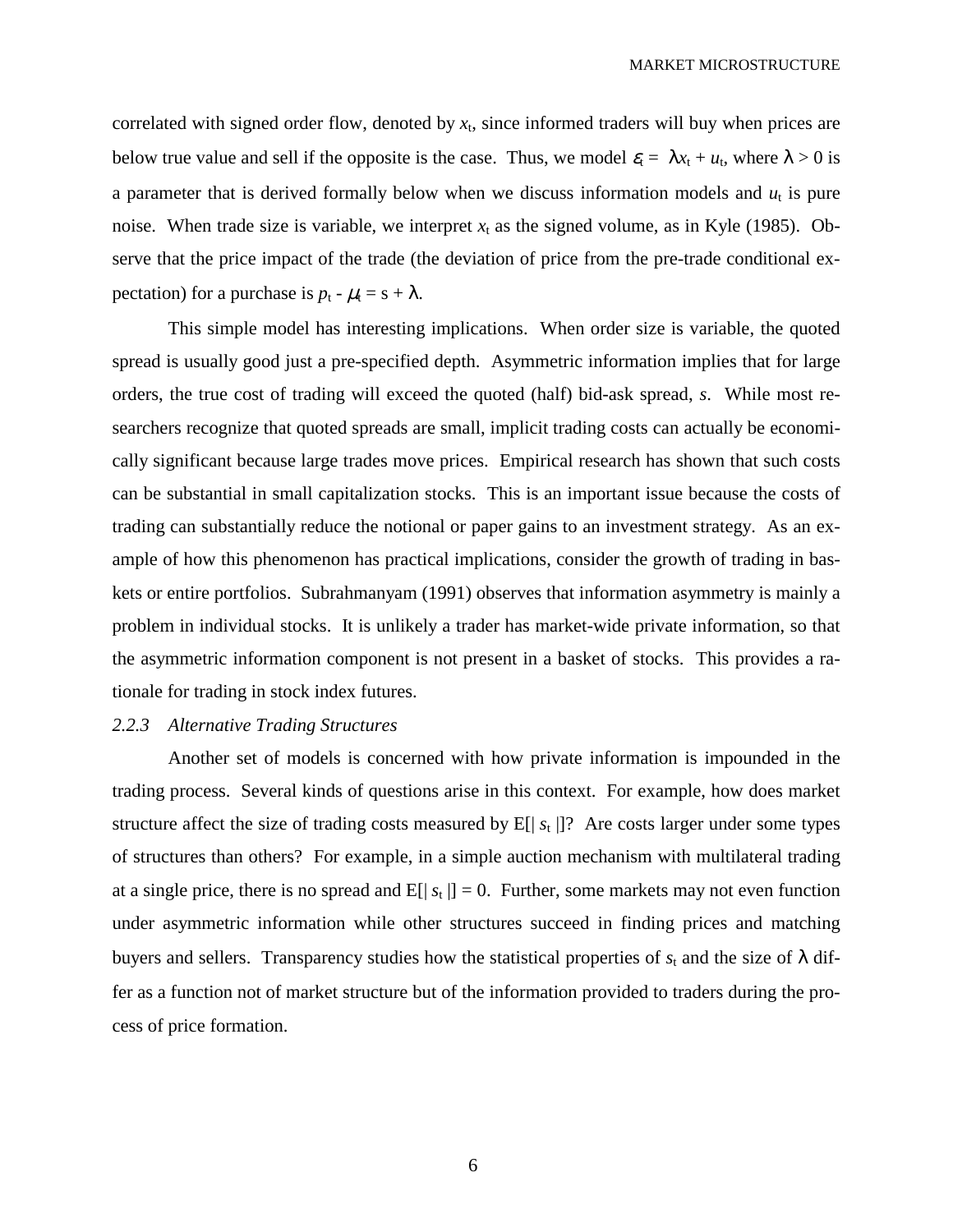### *2.2.4 The Interface With Other Areas of Finance*

An increasingly important area of research is the interface between market microstructure and other areas of finance including asset pricing, international finance, and corporate finance. For example, in the field of asset pricing, a growing body of research serves to demonstrate the importance of liquidity as a factor in determining expected returns. Other applications include various return anomalies, and the relation between trading costs and the practicality of investment strategies that appear to yield excess returns. In international finance, observed phenomena such as the high volume of foreign exchange transactions are being explained with innovative microstructure models. Microstructure models have been used in the area of corporate finance (examples include Fishman and Hagerty (1989) and Subrahmanyam and Titman (1999)) and new research offers some promising areas for future study including the link between market making and underwriting and microstructure theories of stock splits.

This broad brush picture of the literature omits many important details and also provides little sense of what has been accomplished and what still remains to be done. In the sections that follow, I will try to explain the historical and intellectual development of the literature in the broad groups listed above. Each section will begin with an overview and end with a summary that stresses the achievements to date and the areas that I still think remain as fertile grounds for further research. I begin with a closer examination of how prices are formed in securities markets and the crucial role of information flows. I then turn to the role of market design and structure in influencing price formation, move on to the issues of transparency, and then discuss the applications of microstructure models in other areas of finance.

# **3 Price Formation and the Role of Information**

### **3.1 Overview**

The market microstructure literature provides an alternative to frictionless Walrasian models of trading behavior; models that typically assume perfect competition and free entry. It concerns the analysis of all aspects of the security trading process. One of the most critical questions in market microstructure concerns the process by which prices come to impound new information. To do this, we need models of how prices are determined in securities markets. Much of the early literature is concerned with the operations of agents known as market makers,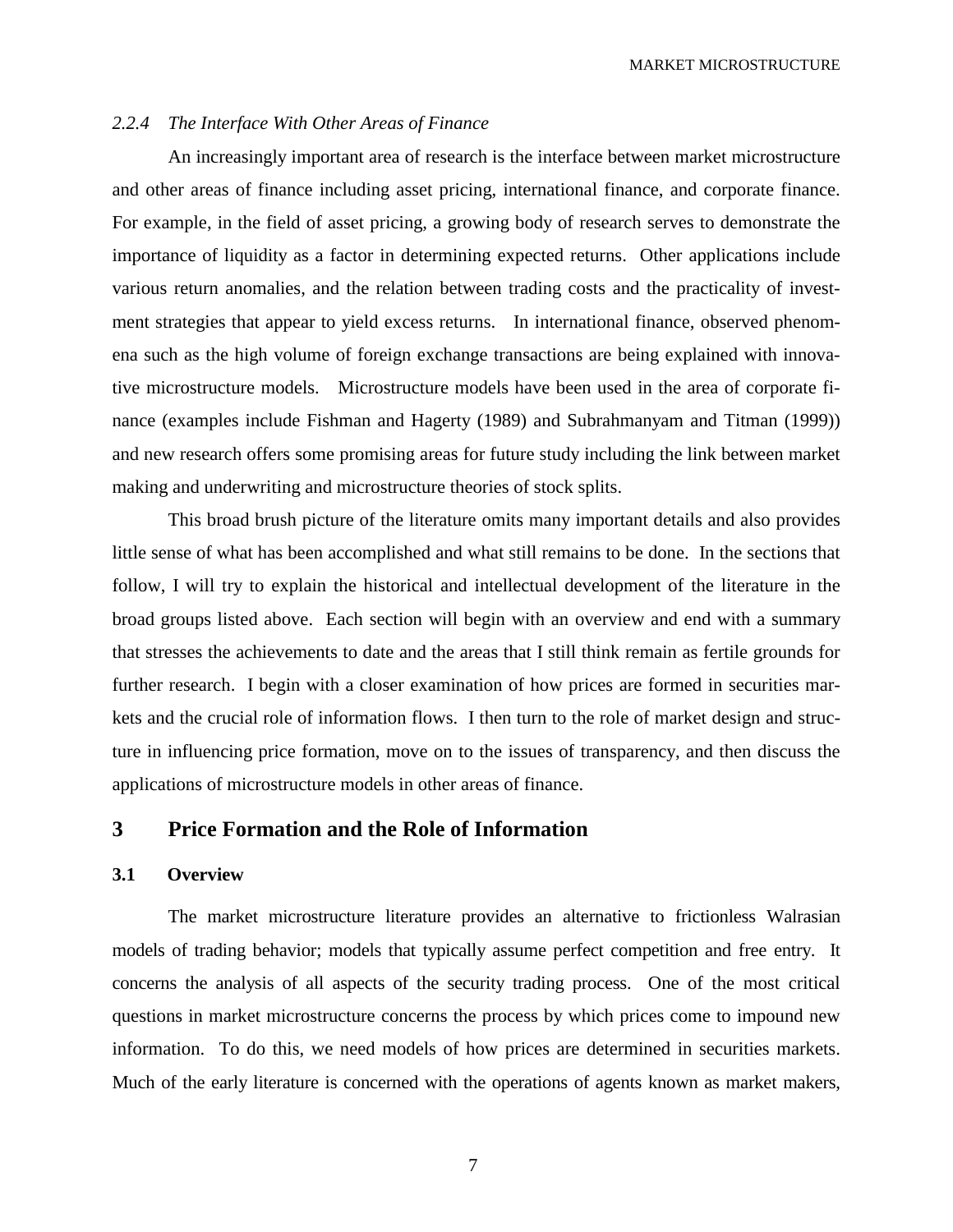professional traders who stand willing to buy or sell securities on demand.3 By virtue of their central position and role as price setters, market makers are a logical starting point for an exploration of how prices are actually determined inside the "black box" of a security market. Market makers are also of importance because they provide liquidity to the market and permit continuous trading by over-coming the asynchronous timing of investor orders. This section reviews the literature on market makers and their contributions to the price discovery process, starting with simple models where dealers act as providers of liquidity, and then moving on to more complex models where dealers actively alter prices in response to inventory and information considerations.

### **3.2 Market Makers as Suppliers of Liquidity**

 $\overline{a}$ 

### *3.2.1 The Early Literature: Determinants of the Bid-Ask Spread*

Market makers quote two prices: the bid price, at which they will buy securities and the ask price, at which they will sell. The difference between the bid and the ask price is the market maker's spread. Demsetz (1968) argued that the market maker provides a service of "predictive immediacy" in an organized exchange market, for which the bid-ask spread is the appropriate return under competition. The market maker has a passive role, simply adjusting the bid-ask spread in response to changing conditions. This is a reasonable first approximation because, as noted by Stoll (1985), market makers such as New York Stock Exchange (NYSE) specialists typically face competition from floor traders, competing dealers, limit orders and other exchanges. (Limit orders are orders to buy (sell) that specify a maximum (minimum) price at which the trader is willing to transact. A market order is an order to buy (sell) at prevailing prices. A stop order is an order that becomes a market order if and when the market reaches a price pre-specified by the trader.)

Empirical research along the lines suggested by Demsetz primarily concerned the determinants of the bid-ask spread. This focus was quite natural, since in the Demsetz model the spread was the appropriate measure of performance in the provision of marketability services. These studies use a cross-sectional regression equation of the type below:

<sup>&</sup>lt;sup>3</sup> Market makers and financial intermediaries are distinct. A financial intermediary, such as a bank, transforms and repackages assets by purchasing assets and selling its liabilities. Unlike market makers, who buy and sell the same security (and can sell short), a financial intermediary generally holds long and short positions in different securities. There are, however, some similarities. Indeed, dealers are like simple banks in that they often borrow to finance inventory thus issuing a liability to purchase a primary asset.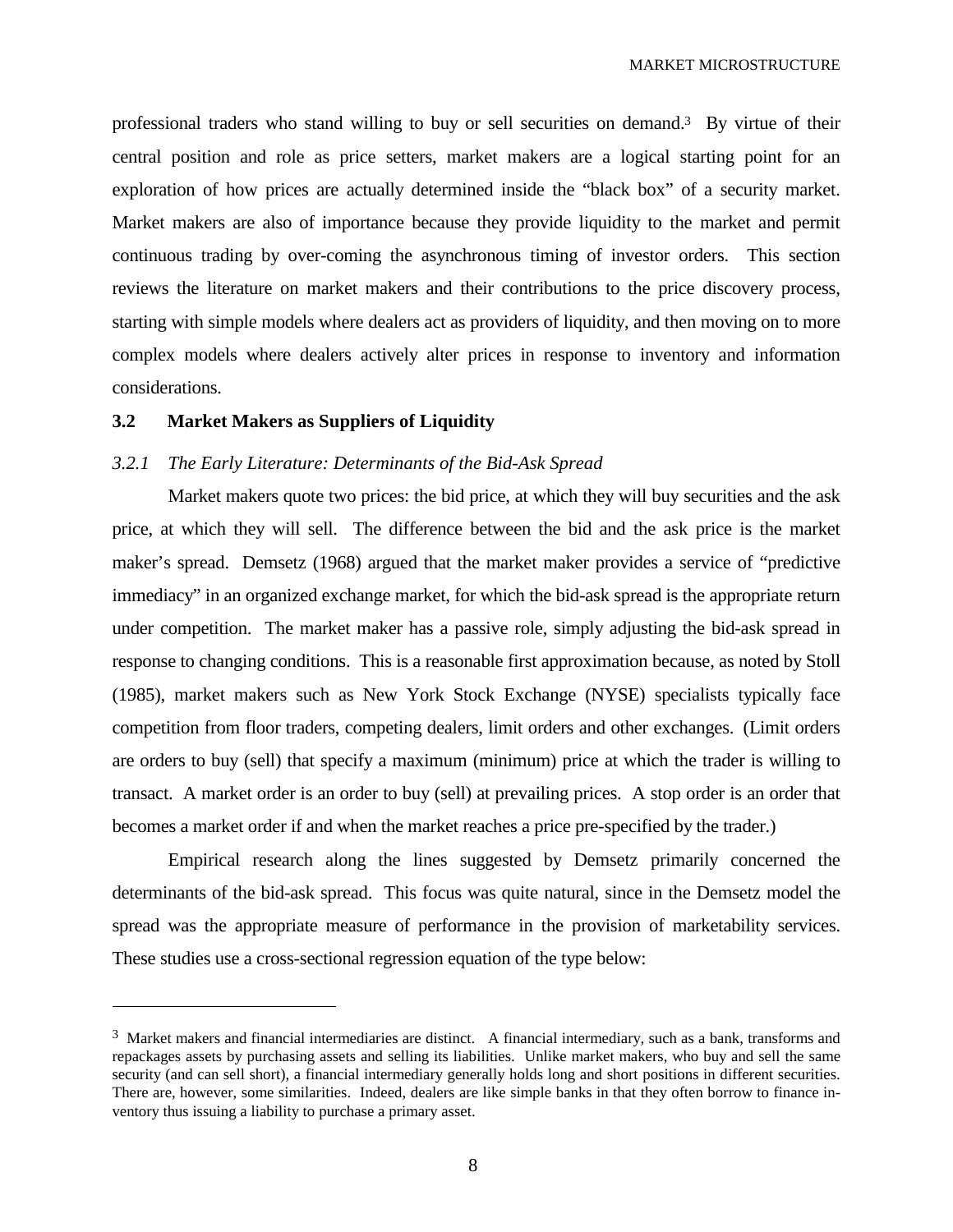$$
s_i = \beta_0 + \beta_1 \ln(M_i) + \beta_2 (1/p_i) + \beta_3 \sigma_i + \beta_4 \ln(V_i) + \varepsilon_i,
$$
 (5)

where, for of security *i*,  $s_i$  is the average (percentage) bid-ask spread modeled as a function of independent variables: log market capitalization (firm size), *M*i, price inverse, 1/*p*i, the riskiness of the security measured by the volatility of past returns  $\sigma_i$ , and a proxy for activity such as log trading volume, *V*i. Price inverse is typically used because the minimum tick induces a convexity in percentage spreads. Other explanatory variables may include the number of institutional investors holding the stock, again inversely related, proxies for competition and market type (e.g., Nasdaq or NYSE) and variables such as dealer capitalization relative to order flow, designed to capture the influence of characteristics of the market maker.

The results of cross-sectional regressions of the form above yield some interesting insights into market making. Volume, risk, price and firm size appear to explain most of the variability in the bid-ask spread. The coefficient of volume is typically negative, since dealers can achieve faster turnaround in inventory lowering their potential liquidation costs and reducing their risk. However, there do not appear to be economies of scale in market making. Spreads are wider for riskier securities, as predicted.

# *3.2.2 Dealer Behavior and Security Prices: The Role of Inventory*

The empirical approach above was supplemented by theoretical studies that attempted to explain variation in bid-ask spreads as part of intraday price dynamics. An early focus was on dealer inventory, since this aspect of market making was likely to affect prices and liquidity.

Smidt (1971) argued that market makers are not simply passive providers of immediacy, as Demsetz suggested, but actively adjust the spread in response to fluctuations in their inventory levels. While the primary function of the market maker remains that of a supplier of immediacy, the market maker also takes an active role in price-setting, primarily with the objective of achieving a rapid inventory turnover and not accumulating significant positions on one side of the market. The implication of this model is that price may depart from expectations of value if the dealer is long or short relative to desired (target) inventory, giving rise to transitory price movements during the day and possibly over longer periods.

 Garman (1976) formally modeled the relation between dealer quotes and inventory levels based on Smidt (1971). The intuition behind Garman's model can be easily explained in the context of the canonical model above. Recall that  $x_t \in \{-1, 0, +1\}$  denotes the signed order flow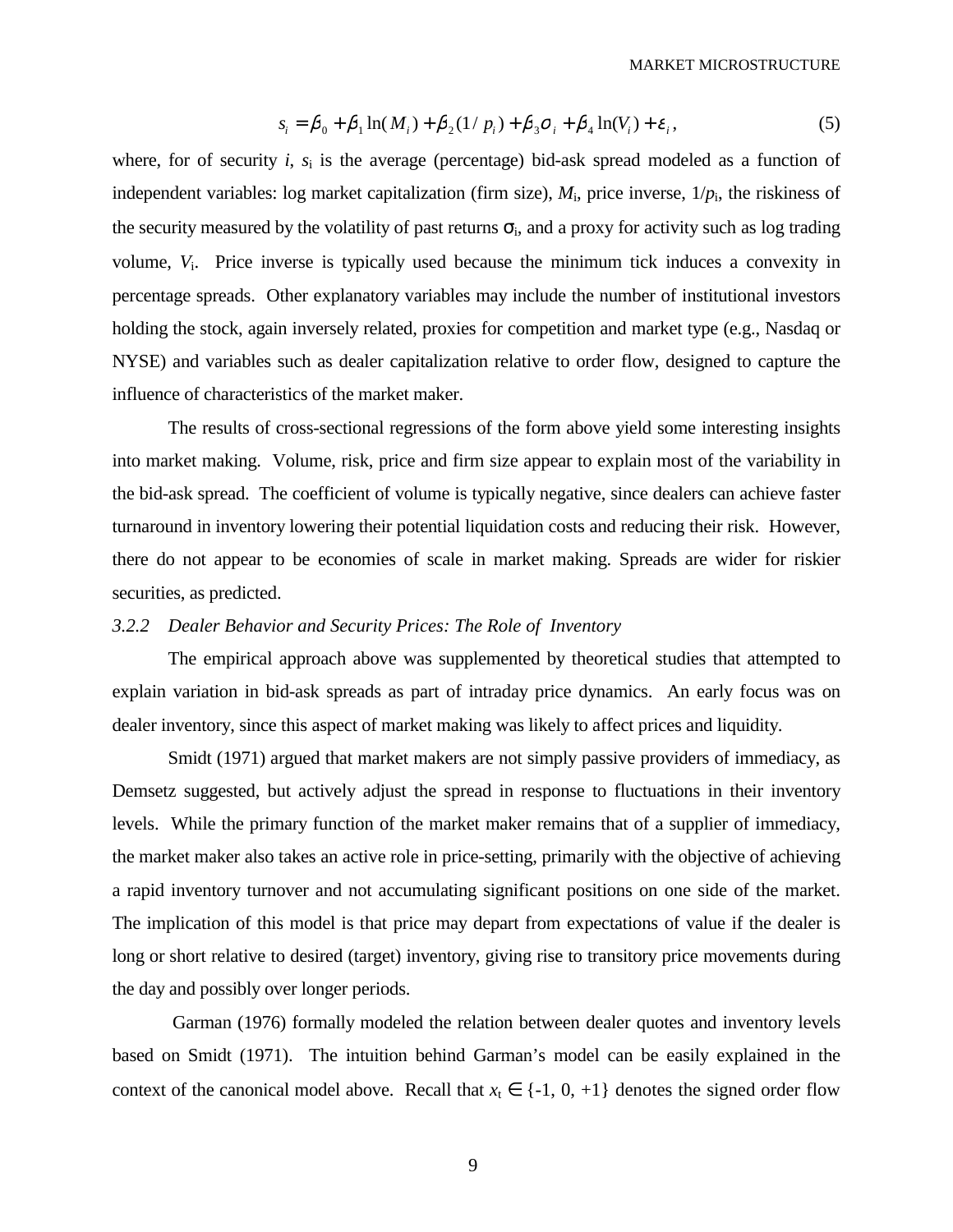in period *t*, where for expositional ease we maintain the assumption of unit quantities. Let  $I_t$ denote inventory at time *t* with the convention that  $I_t > 0$  denotes a long position and  $I_t < 0$  a short position. Then, the market maker's inventory position at the *start* of trading round *t* is given by

$$
I_t = I_0 - \sum_{k=1}^{t-1} x_k \t{,} \t(6)
$$

where  $I_0$  is the dealer's opening position. Dealers have finite capital *K* so that we require  $|I_t| < K$ . Suppose that there are no informed traders and assume that the market maker sets bid and ask prices to equate expected demand and expected supply, i.e., sets  $p_t$  so that  $E[x_{t+1} | p_t] = 0$ . It follows from equation (6) that  $E[I_{t+1}-I_t | I_t] = 0$ , i.e., inventory follows a random walk with zero drift. Hence, if dealer capital is finite,  $Pr[|I_T| > K] = 1$  for some finite *T* and eventual market failure is certain. This is the familiar Gambler's Ruin problem. It follows that market makers must actively adjust prices in relation to inventory, altering prices and not simply spreads as in the Demsetz model.

Garman's model highlights the importance of dealer capital and inventory. Again, the model has some important practical implications. For example, if inventory is important, as it must be, then dealers who are already long may be reluctant to take on additional inventory without dramatic price reductions. Thus, we might observe large price reversals following heavy selling on days such as October 19, 1987. Further, the model suggests that one way to reduce excess transitory price volatility would be to require dealers to maintain higher levels of capital.

This intuition drives the models of inventory control developed by Stoll (1978), Amihud and Mendelson (1980), among others. The idea is that as the dealer trades, the actual and desired inventory positions diverge, forcing the dealer to adjust the general level of price. Since this may result in expected losses, inventory control implies the existence of a bid-ask spread even if actual transaction costs (i.e., the physical costs of trading) are negligible.

Models of market maker inventory control over the trading day typically use stochastic dynamic programming. Essentially, these models envision the market maker facing a series of mini-auctions during the day, rather than a stream of transactions. As the number of trading rounds becomes arbitrarily large, the trading process approximates that of a continuous double auction. In a continuous double auction securities can be bought or sold at any time during the day, not necessarily at designated periods as in a straightforward auction. At each auction, markets are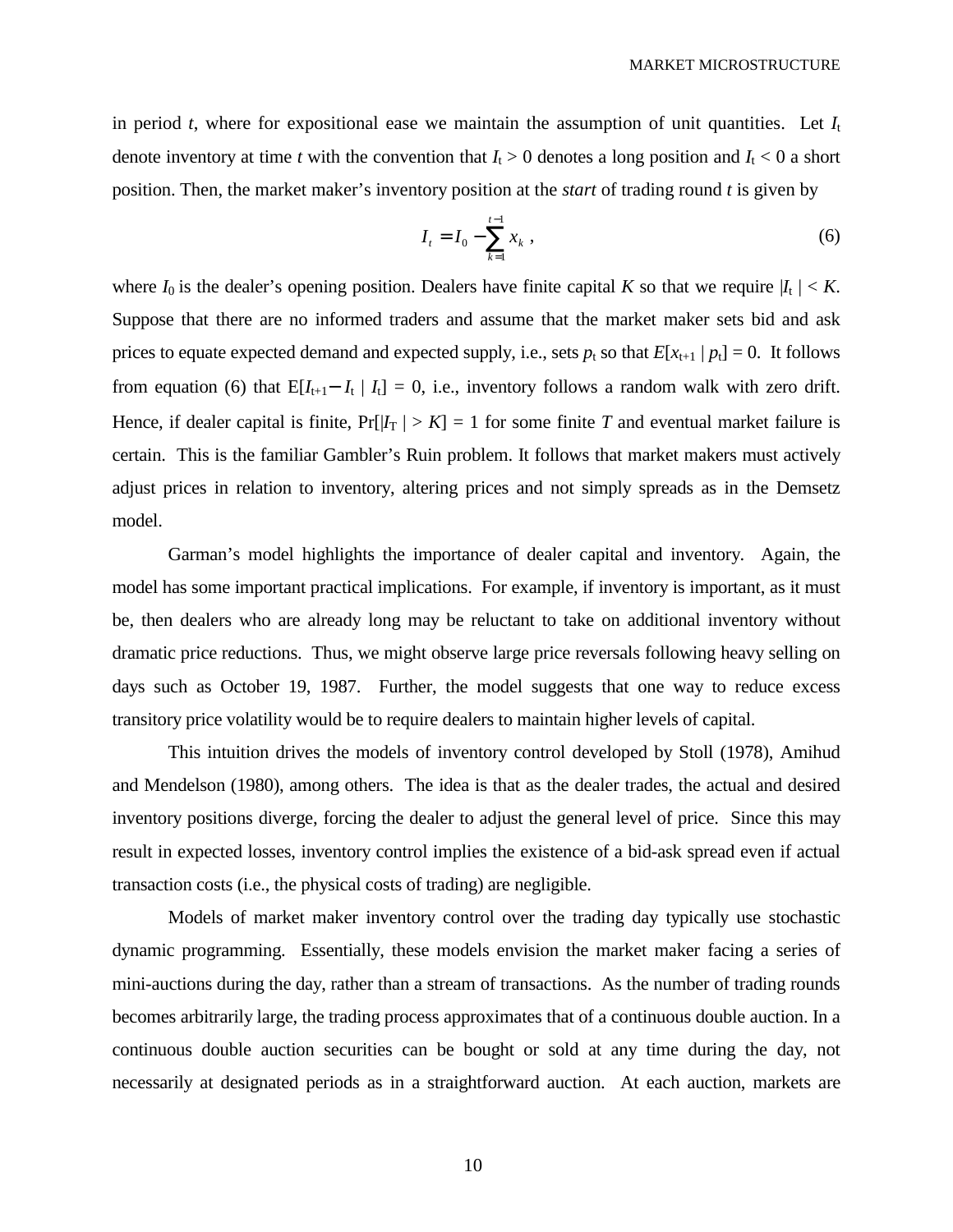cleared, prices and inventory levels change, and at the end of the trading day, excess inventory must be liquidated or stored overnight at cost. Bid and ask prices are set so as to maximize the present expected value of trading revenue less inventory storage costs over an infinite horizon of trading days. Models in this category include those of Zabel (1981), O'Hara and Oldfield (1986), and Madhavan and Smidt (1993) among others.4

In terms of the stylized model developed in Section 2 above, the inventory models can be described as follows. Instead of setting price equal to the expected value of the asset as before, the dealer sets price in such a way as to control inventory. Let *I*\* denote the dealer's desired or target inventory position. Then, in the prototypical inventory model, we have

$$
p_t = \mu_t - \phi(I_t - I^*) + sx_t. \tag{7}
$$

Thus, the average of the bid and ask prices need not equal the "equilibrium price" of the security. The dealer cuts the price at the start of round *t* if he or she *enters* the trading round with a long position and raises price if short, relative to the inventory target.

Inventory models provide an added rationale for the reliance on dealers. Specifically, just as physical market places consolidate buyers and sellers in *space*, the market maker can be seen as an institution to bring buyers and sellers together in *time* through the use of inventory. A buyer need not wait for a seller to arrive but simply buys from the dealer who depletes his or her inventory. The presence of market makers who can carry inventories imparts stability to price movements through their actions relative to an automated system that simply clears the market at each auction without accumulating inventory.

### *3.2.3 Dealer Behavior: Asymmetric Information*

 $\overline{a}$ 

Recent work in market microstructure links advances in the economics of information, rational expectations and imperfect competition to construct models of the impact of information, including its arrival, dissemination and processing, on market prices. When market makers are considered, these models become even more complex since the behavior of the market maker must also be taken into account. An influential paper by Jack Treynor (writing under the pseudonym of Walter Bagehot (1971)) suggested the distinction between liquidity motivated traders who possess no special informational advantages and informed traders with private information. The concept of

<sup>4</sup> O'Hara and Oldfield (1986) decompose the bid-ask spread into three components: a portion for known limit orders, a portion for expected market orders and a lastly a risk adjustment for order and inventory uncertainty. They show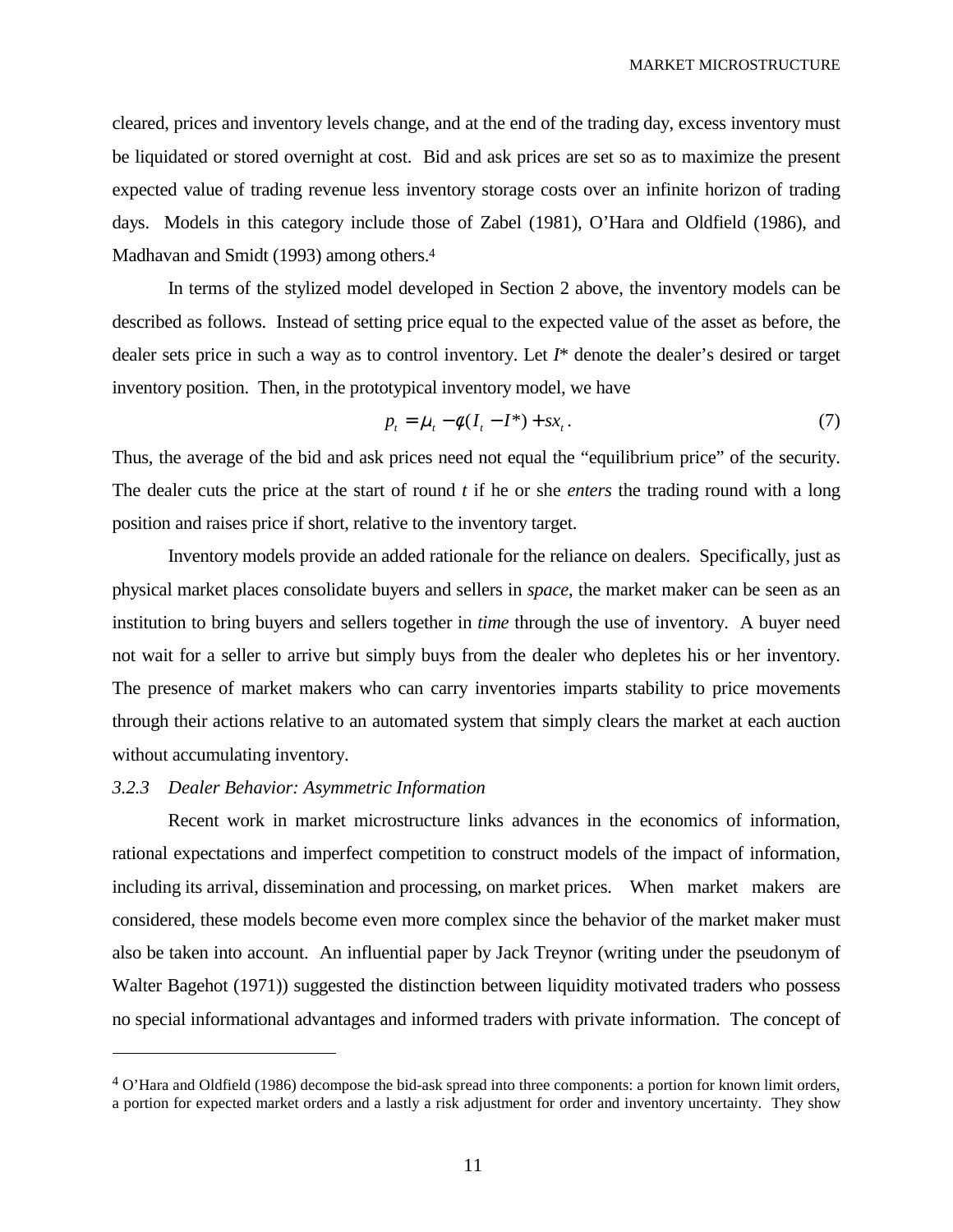an informed trader is distinct from that of an insider, usually defined as a corporate officer with fiduciary obligations to shareholders. Noise traders are liquidity motivated, smoothing their intertemporal consumption stream through portfolio adjustments; alternatively, uninformed traders may simply believe they have current information. Informed traders hope to profit from their information in trades with the uninformed. While the market maker loses to informed traders on average, but recoups these losses on "noise" trades, suggesting that the spread contains an informational component as well.

Models of this type have been developed by Glosten and Milgrom (1985), Easley and O'Hara (1987), among many others. In the Glosten and Milgrom model, orders are assumed to be for one round lot, and there are two types of traders (*i*, *u*), either informed or uninformed. Let Θ denote the trader's type ( $\Theta = i$  or *u*) and assume that a constant fraction  $\omega$  of traders possess some private information. The asset can take on two possible values, high and low, denoted by  $v^H$  and  $v^L$ , with expectation equal to  $\bar{v}_t$ . Let  $\sigma = v^H - v^L$  denote the range of uncertainty. For expositional ease, assume that at time *t* both states are equally likely so that  $\bar{v}_t$  is  $(v^H + v^L)/2$ . Ignoring inventory and order processing costs, a rational market maker will quoting bid and ask prices that are regret free *ex post*. Thus, the market makers' ask price is the expected value of the security given that a purchase order has arrived. Formally,

$$
p_t^{ask} = E[v_t | x_t = 1] = v^H \Pr[\Theta = i | x_t = 1] + \overline{v}_t \Pr[\Theta = u | x_t = 1].
$$
\n(8)

Implicit in this formulation is the idea that the provider of liquidity quotes prices conditional on the direction of the trade, i.e., there is an ask price for a buy order and a bid price for a sell order, a condition known as *ex post* rationality. Thus, the set of public information includes all information at time *t* including knowledge of the trade itself. Assuming symmetry, the bid-ask spread is

$$
p_t^{ask} - p_t^{bid} = \omega \sigma, \qquad (9)
$$

which is increasing in information asymmetry  $\omega$  and in the degree of asset value uncertainty  $\sigma$ . The market maker must trade off the reduction in losses to the informed from a wider spread against the opportunity cost in terms of profits from trading with uniformed traders with reservation prices

 $\overline{a}$ 

that a risk averse market maker may, depending on the environment, set lower spreads than a risk neutral specialist.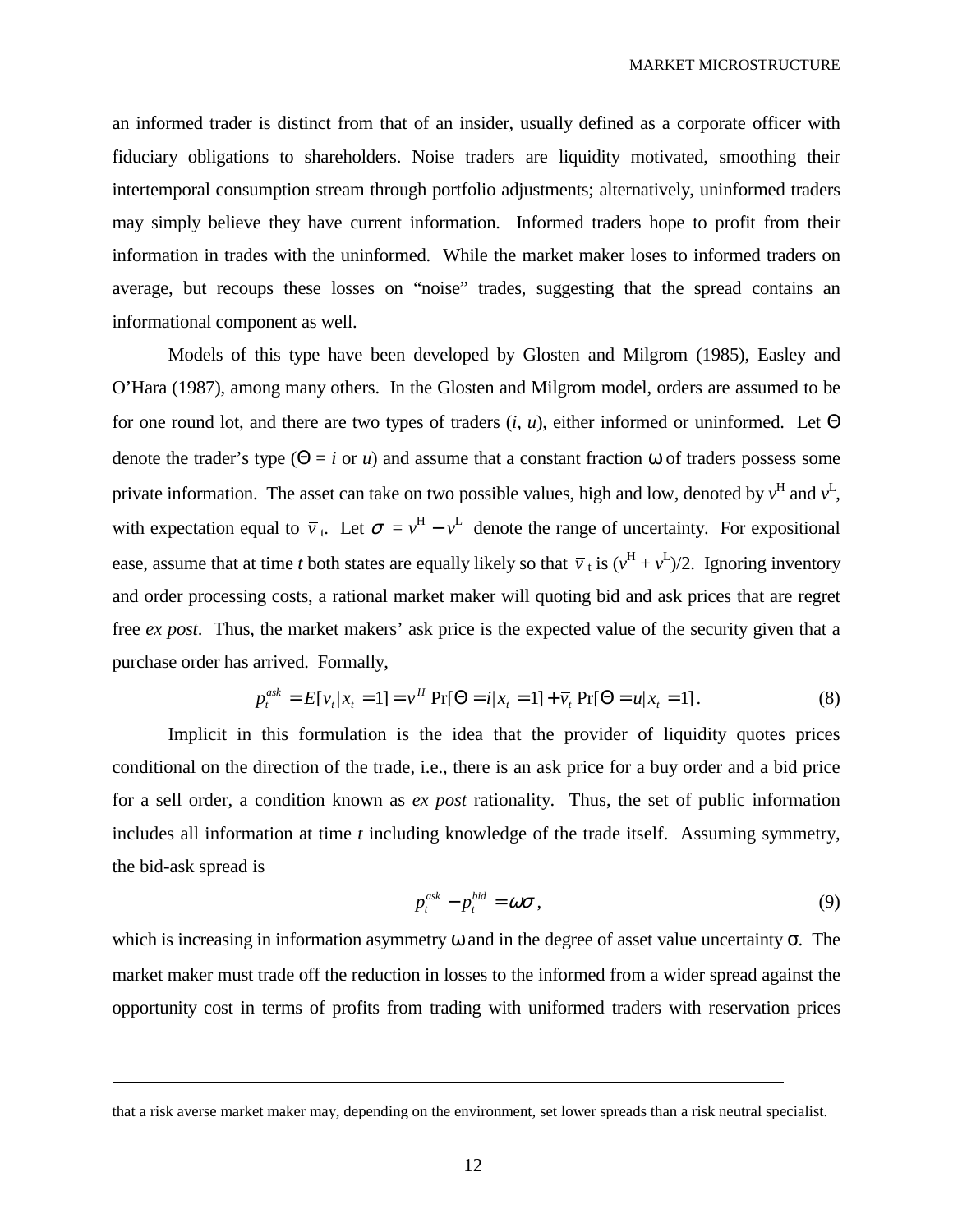inside the spread. Thus, the bid-ask spread may exist even if the market maker has no costs, behaves competitively and is risk neutral.

Kyle (1985) presents a model where a single trader, again with a monopoly on information, places orders over time to maximize trading profit before the information becomes common knowledge. The market maker observes net order flow and then sets a price which is the expected value of the security. Thus, price is set after orders are placed. Only market orders are permitted, as opposed to real world markets where agents can condition their demands on price. Kyle demonstrates that a rational expectations equilibrium exists in this framework and shows that market prices will eventually incorporate all available information. With continuous order quantities taking any value over the real line and appropriate assumptions of normality, the Kyle model can be viewed as a linear regression. Let  $q_t$  denote the net order imbalance in auction  $t$  (the cumulation of signed orders), and let  $\mu_{t-1}$  denote the market maker's prior belief. In the Kyle model, the insider adopts a linear trading strategy so that  $q_t$  is a noisy signal of the true value. The price at any point in time is just the expected value of the security, which is a linear projection

$$
p_t = E[v_t|q_t] = \mu_{t-1} + \lambda q_t.
$$
 (10)

In Kyle's model the market maker simply acts as an order processor, setting market clearing prices. If the market maker also behaved strategically, limiting dynamic losses, the model would be a game theoretic one and equilibrium may not exist. Further, it seems unlikely that a single trader would have, or behave as if he had, a monopoly on information. If private information takes the form of signals about the firm's project cash flows, it seems likely that more than one insider will be informed. Indeed, empirical evidence suggests that episodes of insider trading are often associated with multiple insiders. Cornell and Sirri (1992) examine an insider trading case where 38 insiders traded in one episode. See also Meulbroek (1992) for further evidence on this issue. Further, it is not clear that larger order sizes are always associated with more insider trading. Barclay and Warner (1993) find that informed traders concentrate their orders on medium-sized trades.

Holden and Subrahmanyam (1992) generalize Kyle's model to incorporate competition among multiple risk-averse insiders with long-lived private information. They demonstrate the existence of a unique linear equilibrium where competition among insiders is associated with high trading volumes and the rapid revelation of private information. Relative to Kyle's model, markets are more efficient, volumes are higher, and the profits of insiders are much lower. Thus, the extent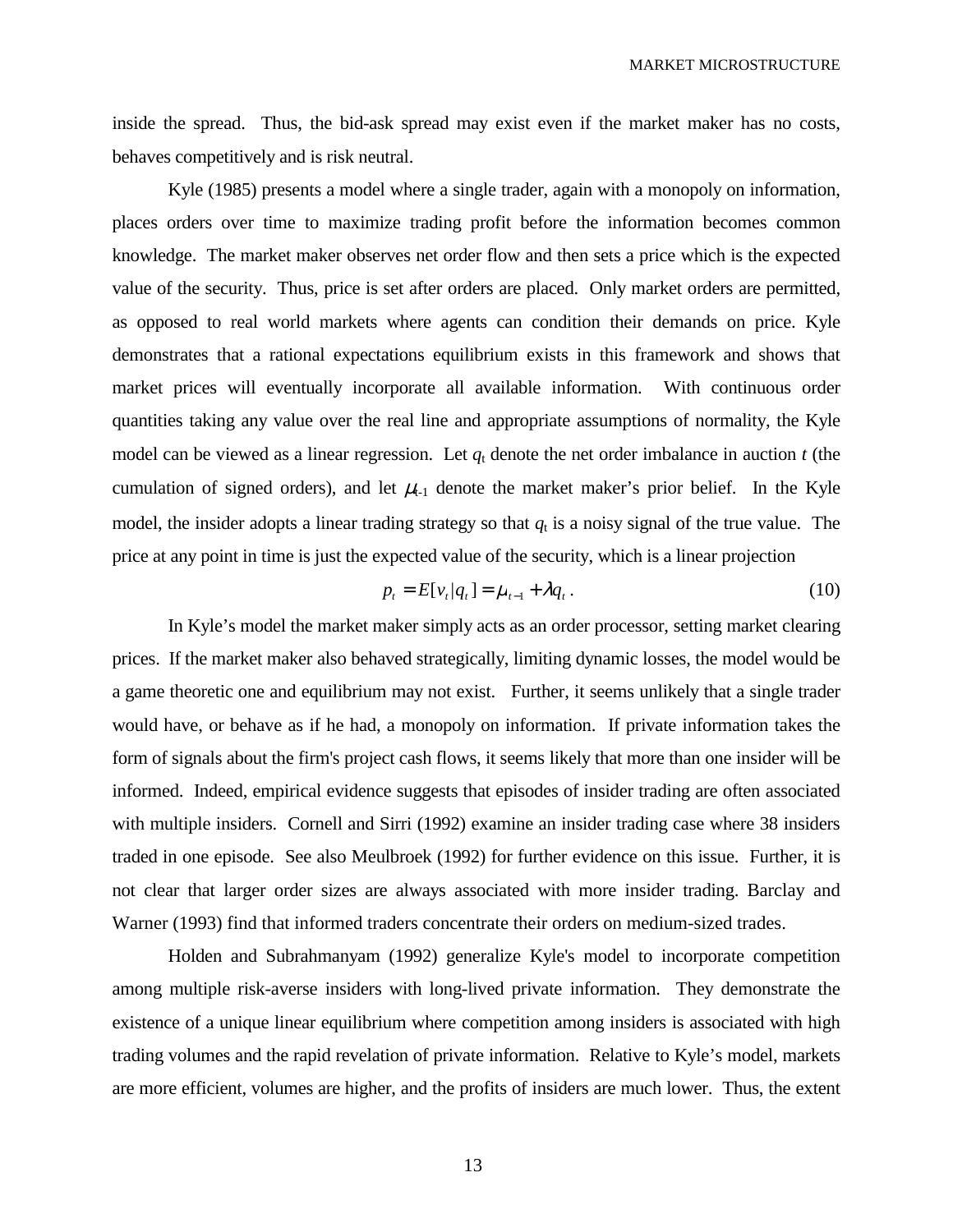to which insider trading is a concern for policy makers depends crucially on whether there is competition among such agents or not. (See also Spiegel and Subrahmanyam (1992)).

Another extension is considered by Admati and Pfleiderer (1988), who develop a model of strategic play by informed and uninformed traders. They allow some uninformed traders to have discretion as to which time period they will trade in. They show the Nash Equilibrium for their game results in concentrated bouts of trading, similar to the flood of orders observed at the opening and closing of many continuous markets.

An implicit assumption in information models is that the market maker is uninformed. But are there are situations in which the market maker might have better information than the average trader? This is a question that is amenable to empirical analysis. One approach has been to examine the relationship between changes in market maker inventory levels and subsequent price rises. If market makers do have superior information, the correlation should be positive. In fact, studies of the NYSE and OTC markets have shown that the correlation is negative, suggesting that dealers do not possess information superior to that of the average trader. Other evidence comes from studies showing market makers earn less per round trip trade (purchase followed by sale or vice versa) than the quoted spread. This means that market maker purchases tend to be followed by declines in the ask prices while sales are followed by increases in bid prices, the opposite of what one would expect if market makers were informed. Thus, the maintained assumption appears to be reasonable as a first approximation, and attention then turns to the learning process of the market maker in a stochastic environment.

The learning process of market makers is the subject of a study by Easley and O'Hara (1987). The intertemporal trading behavior of informed traders differs from that of noise traders in that the informed will generally trade on one side of the market (assuming no manipulation) until the information. Trade direction (buy or sell) and volume provide signals to market makers who then update their price expectations. Easley and O'Hara show that the adjustment path of prices need not converge to the "true" price immediately since it is determined by the history of trades which reflects the actions of liquidity motivated traders as well. The speed at which prices adjust is determined by a variety of factors, including market size, depth, volume and variance. Greater depth or larger trading volume may in fact slow the rate of price adjustment, reducing economic efficiency. Finally, the effects on equilibrium of sequential information arrival is another area for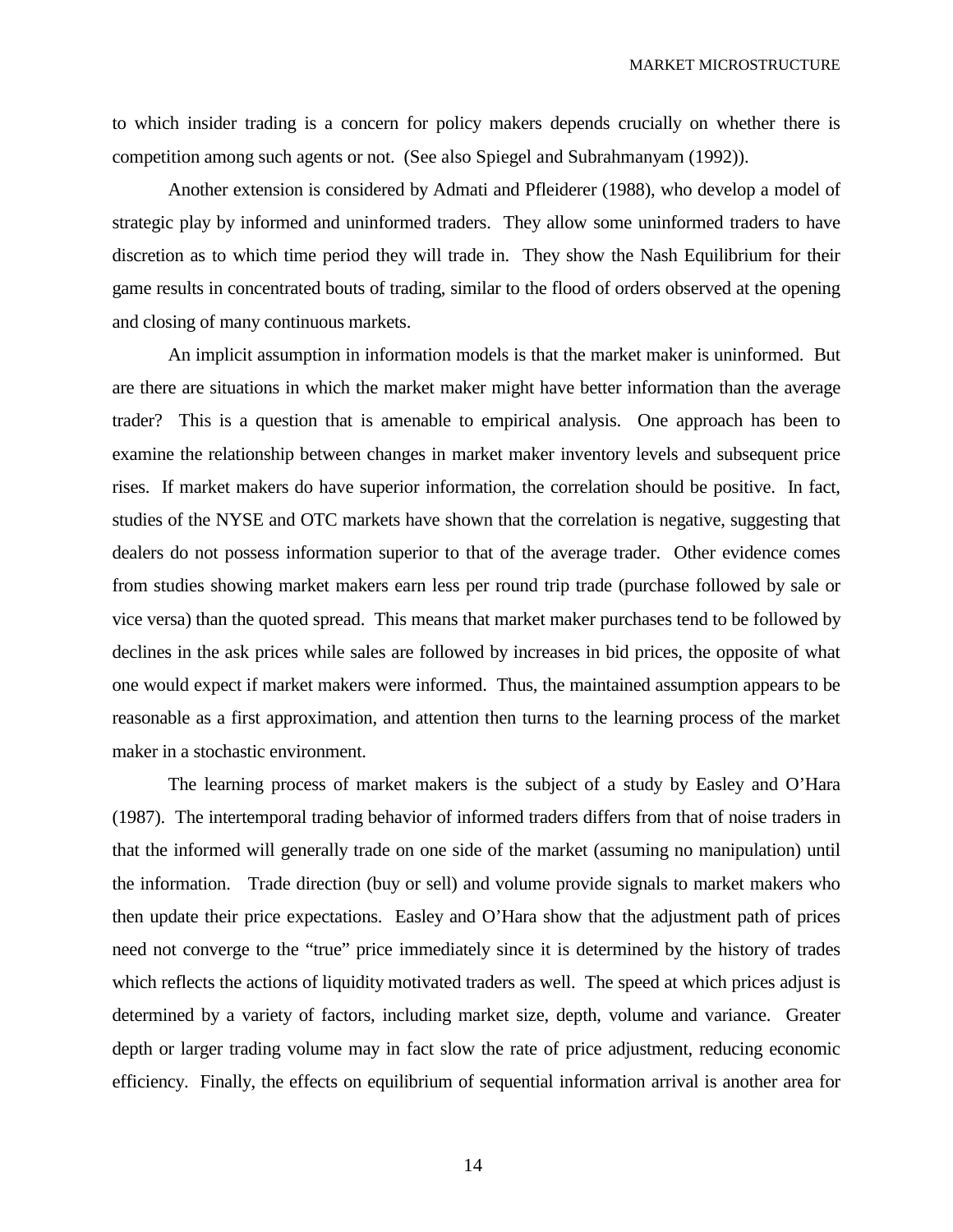research. In this view, informational efficiency is not merely a static concept (i.e., whether  $p_t$  is close to  $v_t$  on average) but rather a dynamic concept (i.e., whether  $p_t$  converges quickly to  $v_t$  over time). Generalizations of this model in various forms are contained in Easley and O'Hara (1991, 1992) and Easley, Kiefer, O'Hara (1997).

# **3.3 Empirical Evidence**

### *3.3.1 Is Trading Important?*

As a starting point, it is useful to ask if trading is in some sense an important factor for asset returns. The importance of information trading in price determination is brought out by an empirical study of the variability of stock returns over trading and non-trading days by French and Roll (1985). They find that the variance of stock returns from the open to the close of trading is often five times larger than the variance of close-to-open returns, and that on an hourly basis, the variance during trading periods is at least twenty times larger than the variance during non-trading periods.

French and Roll examine three possible hypotheses for the high returns volatility during trading hours. First, public information may arrive more frequently during business hours, when exchanges are open. Second, private information may be brought to the market through the trading of informed agents, and this creates volatility. Lastly, the process of trading itself could be the source of volatility. Based on data for all stocks listed on the NYSE and AMEX for the period 1963-1982, French and Roll conclude that at most 12 percent of the daily return variance is caused by the trading process itself (mispricing), the remaining attributable to information factors. To distinguish between private and public information, French and Roll examine the variance of daily returns on weekday exchange holidays. Since other markets are open, the public information hypothesis predicts the variance over the two day period beginning with the close the day before the exchange holiday should be roughly double that of the variance of returns on a normal trading day.

In fact, it appears that the variance for the period of the weekday exchange holiday and the next trading day is only 14 percent higher than the normal one-day return. This evidence is consistent with the hypothesis that most of the volatility of stock returns is caused by informed traders whose private information is impounded in prices when exchanges are open. The increasing availability of refined intraday data has led to more refined tests of market microstructure models. Research at the transaction level (e.g., Harris, 1986, Jain and Joh, 1988, Wood, McInish and Ord,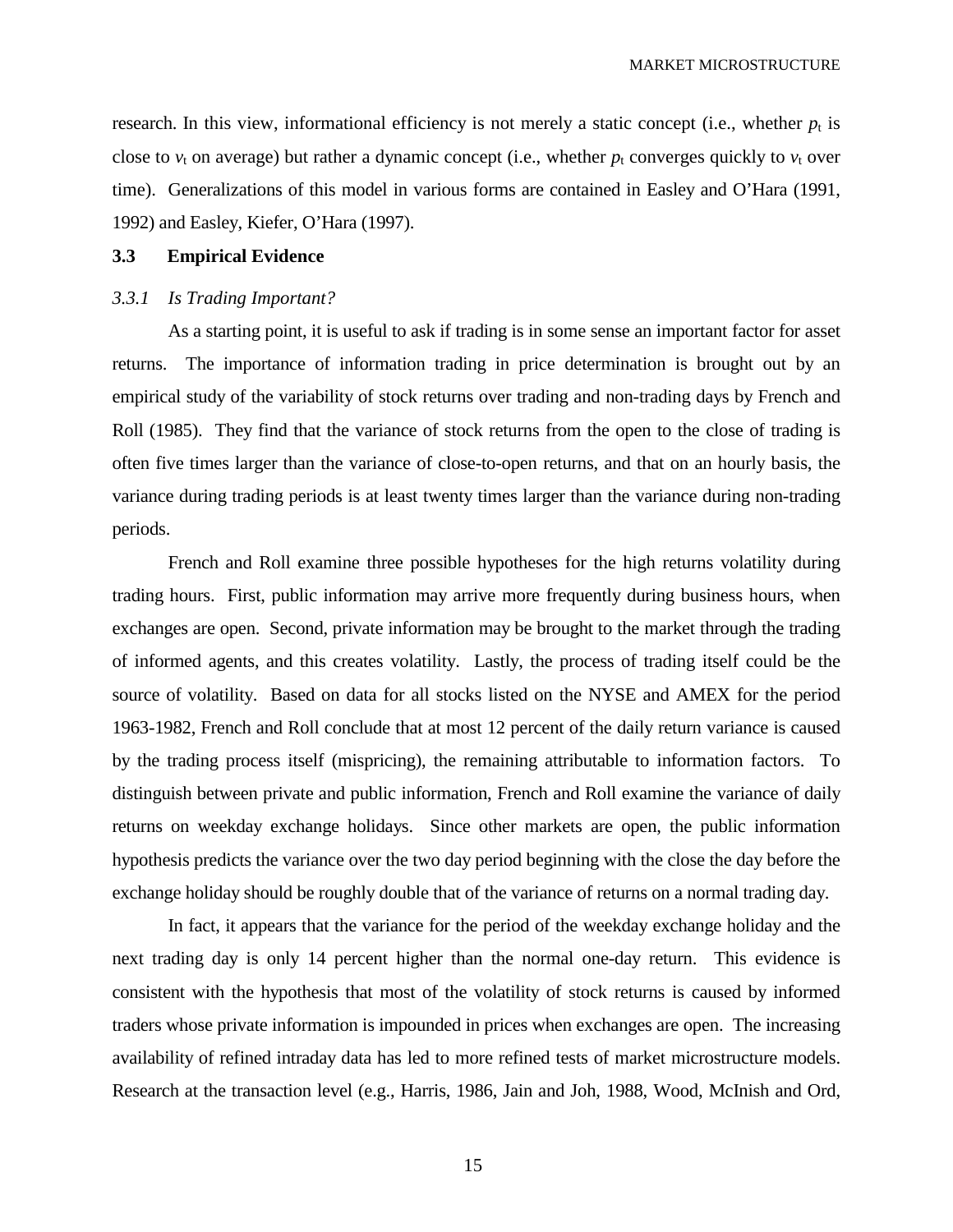1985, and McInish and Wood, 1992) has uncovered many interesting "anomalies" or intraday patterns. Madhavan, Richardson, and Roomans (1997) show that some of these findings (e.g., the U-shaped pattern in bid-ask spreads and volatility, and short-horizon serial correlation) can be explained within the context of a unified model of price formation.

## *3.3.2 Permanent and Temporary Price Changes*

Theory suggests that large trades are associated with price movements resulting from inventory costs and asymmetric information. A simple approach to assessing the relative importance of these effects is to decompose the price impact of a block trade into its permanent and temporary components. Let  $p_{t-h}$  denote the (log) pre-trade benchmark,  $p_t$  the (log) trade price, and  $p_{t+k}$  the (log) post trade benchmark price. The price impact of the trade is defined as  $p_t - p_{t-h}$ . In turn, the price impact can be decomposed into two components, a permanent component defined as  $\pi = p_{t+k} - p_{t-h}$  and a temporary component, defined as  $\tau = p_t - p_{t+k}$ . The permanent component is the information effect, i.e., the amount by which traders revise their value estimates based on the trade; the temporary component reflects the transitory discount needed to accommodate the block.

The price impacts of block trades have been shown to be large in small cap stocks and are systematically related to trade size and market capitalization (see, e.g., Loeb (1983), Kraus and Stoll (1972) Holthausen, Leftwich and Mayer (1987), and Keim and Madhavan (1996) among others). Barclay and Holderness (1992) summarize the legal aspects of block trades. Loeb (1983), using quotations of block brokers, finds that one-way trading costs can be significant for large trades in low market capitalization stocks. Loeb reports that for stocks with market capitalization less than \$25 million (in 1983) the market impact of a large block transaction often exceeds 15%. For large trades in liquid, large market-cap stocks, however, Loeb finds significantly smaller market impacts, as low as 1%. Keim and Madhavan (1996) develop and test a model of large-block trading. They show that block price impacts are a concave function of order size and a decreasing function of market capitalization (or liquidity), findings that are consistent with Loeb's results.

Keim and Madhavan (1996) also show that the choice of pre-trade benchmark price makes a large difference in the estimated price impact. For example, using a sample of trades made by an institutional trader, they find that the average (one-way) price impact for a seller-initiated transaction is -4.3% when the benchmark ("unperturbed") price is the closing price on the day before the trade. However, when the benchmark is the price three weeks before the trade, the measured price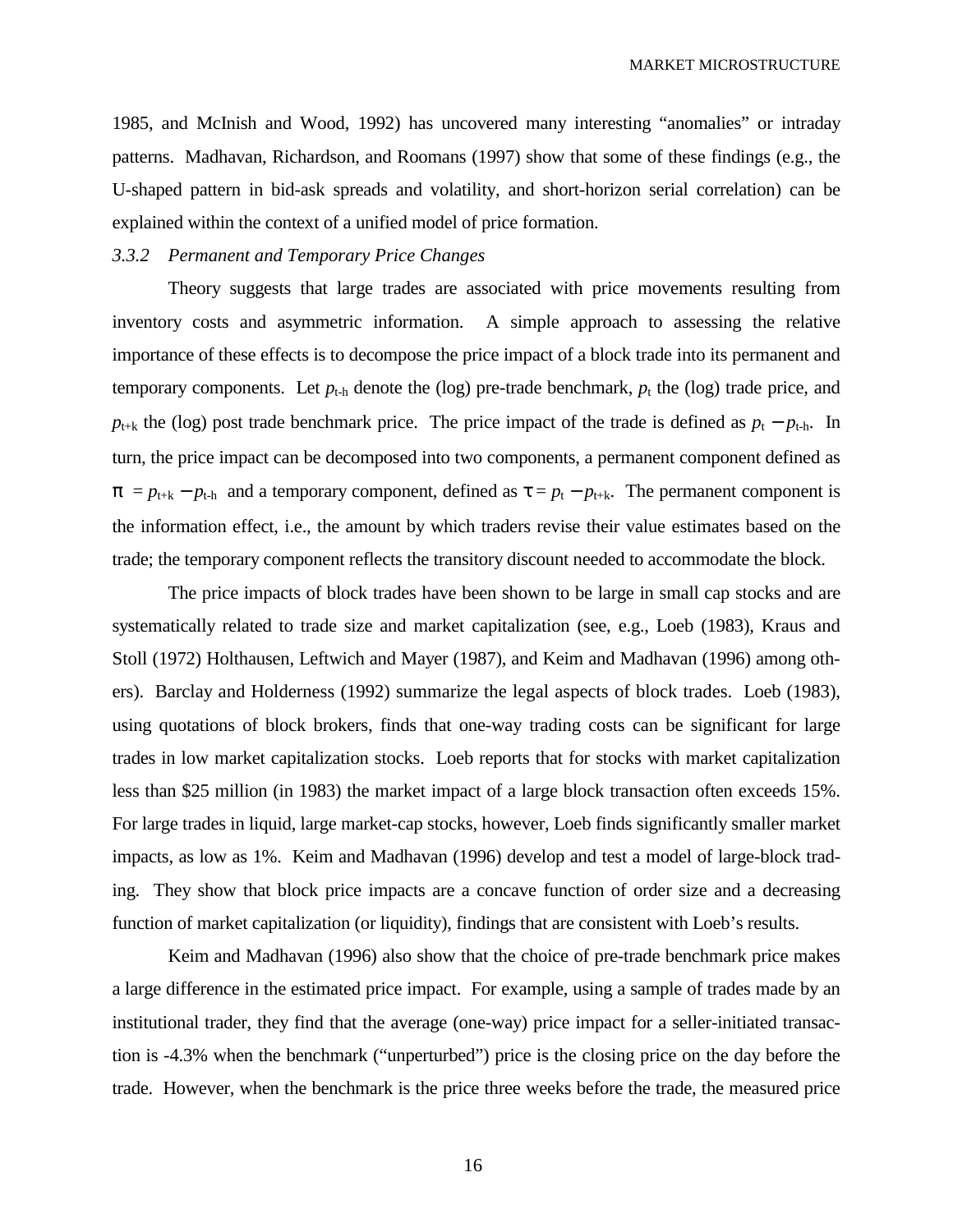impact is -10.2%, after adjustment for market movements. While part of the difference in price impacts may be explained by the initiating institutions placing the sell orders after large price declines, Keim and Madhavan find little evidence to suggest that institutional traders act in this manner. Rather, they attribute the difference to information "leakage" arising from the process by which large blocks are "shopped" in the upstairs market. If this is the case, previous estimates in the literature of price impacts for block trades are downward biased. They find both permanent and transitory components are significant for small cap stocks, suggesting both inventory and information effects are important.

### *3.3.3 Estimating Intraday Models of Price Formation*

Empirical evidence on the extent to which information traders affect the price process is complicated by the difficulty in identifying explicitly the effects due to asymmetric information. Both inventory and information models predict that order flow will affect prices, but for different reasons. In the traditional inventory model, order flow affects dealers' positions and they adjust prices accordingly. In the information model, order flow acts as a signal about future value and causes a revision in beliefs. Both factors may be important, necessitating a combined model.

To see this, consider a combination of the inventory and information models described above. From equation (7), we have an expression for price that depends on the expected value of the asset and the dealer's inventory. From equation (8), we see that the dealer's beliefs are dependent on the direction of the trade. Combining these two elements, the ask and bid prices are

$$
p_t^{ask} = E[v_t \mid x_t = 1] - \phi(I_t - I^*) + s = \overline{v}_t + (\omega \sigma / 2) - \phi(I_t - I^*) + s \tag{11}
$$

$$
p_t^{bid} = E[v_t \mid x_t = -1] - \phi(I_t - I^*) - s = \overline{v}_t - (\omega \sigma / 2) - \phi(I_t - I^*) - s. \tag{12}
$$

The transaction to transaction price change is given by

$$
\Delta p_t = \left(\frac{\omega \sigma}{2} + s\right) \Delta x_t - \phi \Delta I_t \,. \tag{13}
$$

In a pure dealer market where the market maker takes the opposite side of every transaction,  $\Delta I_t = I_t$  $-I_{t-1} = -x_{t-1}$ . Substituting this expression into equation (13) yields a model that can be estimated without inventory data, i.e., using data on trades and quotes alone. Usually the trade initiation variable is inferred indirectly by the "tick test" or from the relation of the trade price to prevailing quotes as in Lee and Ready (1991). Additional data on the quote generating process is needed to distinguish the inventory effect φ from other spread elements such as order processing cost and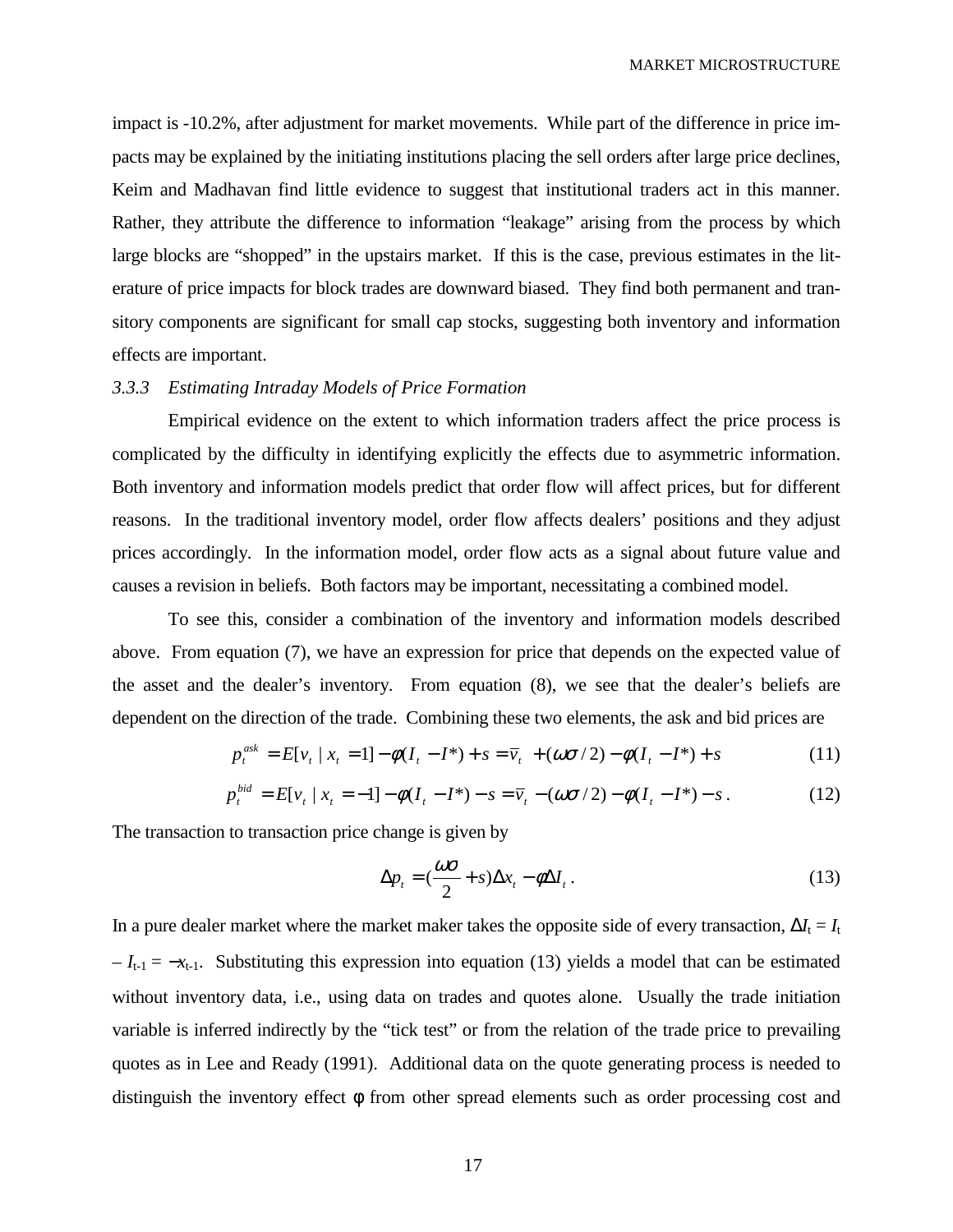information asymmetry. In a hybrid market, where some trades are between public investors without dealer intervention,  $\Delta I_t$  need not equal  $-x_{t-1}$  and we cannot estimate a structural model of the sort given by equation (13) without actual market maker inventory data. In this case, a reduced form approach (Hasbrouck, 1988) can yield estimates of the relative importance of the two effects. Intuitively, the information effect has a permanent effect on prices (trade causes a revision in consensus beliefs) while the inventory effect is transitory.

### *3.3.4 Empirical Tests of Microstructure Models*

Ho and Macris (1984) test a model of dealer pricing using transactions data recorded in an AMEX options specialist's trading book. These data contain the dealer's inventory position and also classify transactions were classified as being purchases or sales, so that econometric estimation is straightforward. They find the percentage spread is positively related to asset risk and inventory effects are significant. The specialist's quotes are influenced by his inventory position; both the bid and ask prices fall (rise) when inventory is positive (negative). Ho and Macris do not test their model against an information effects model, possibly because of observational equivalence.

Glosten and Harris (1988) decompose the bid-ask spread into two parts, the part due to informational asymmetries, and the remainder, which can be attributed to inventory carrying costs, market maker risk aversion, and monopoly rents. Unlike Ho and Macris, their data did not indicate if a transaction was a purchase or a sale. Glosten and Harris (1988) develop a maximum likelihood technique to overcome the estimation problem caused by unsigned transaction volume data and the discrete nature of prices. They find that the adverse selection component of the bid-ask spread is not economically significant for small trades, but increases with trade size. Neal and Wheatley (1998) provide empirical evidence on the Glosten-Harris model, illustrating some of the difficulties in estimating the various components of the spread.

Hasbrouck (1988) uses a vector autoregressive (reduced form) approach to model NYSE intraday data on volume and quoted prices, and examines both series for Granger-Sims causality. Hasbrouck finds that the intraday transactions volume and quote revision exhibit strong dependencies in both directions, evidence consistent with both the inventory control and asymmetric information models. Hasbrouck then estimates the impact of trade innovations on quote revisions. The trade innovations, from which autocorrelation due to inventory effects has been extracted, continue to have a positive impact on quote revisions, suggesting the information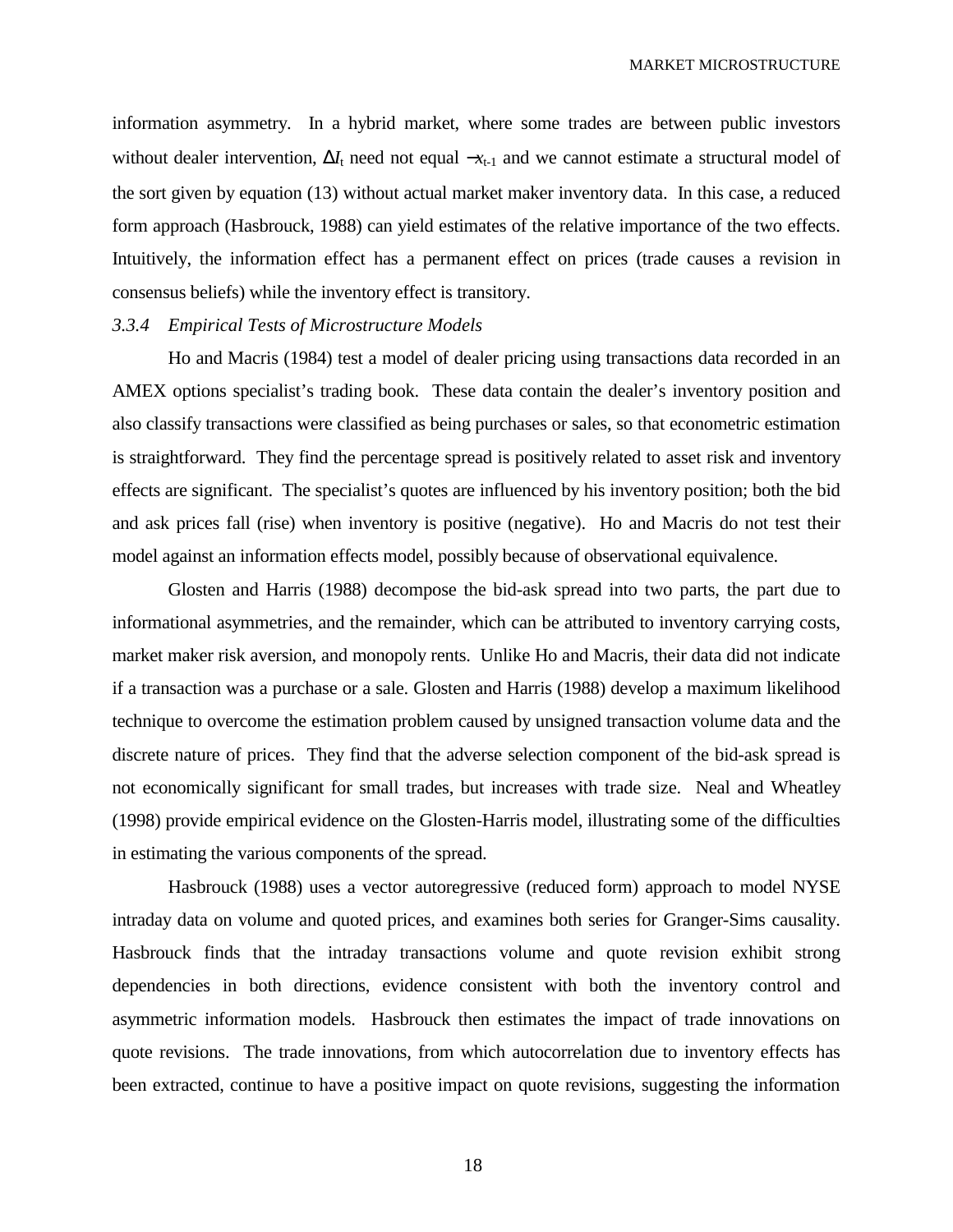effect dominates inventory control effects. This finding may be due to inventory effects being spread over a longer period than information effects. Hasbrouck (1991a, 1991b) uses a similar vector autoregressive approach to examine the information content of stock trades, finding significant information effects. See also Barclay, Litzenberger and Warner (1990) and Jones, Kaul, and Lipson (1994).

Madhavan and Smidt (1991) use actual specialist inventory data to disentangle the two effects and estimate the extent to which asymmetric information is indeed a factor in security pricing. Intuitively, the market maker's conditional mean estimate at time  $t$ ,  $\mu$  is a weighted average of the signal conveyed by order flow, denoted by  $\beta(q_t)$ , and the previous period's conditional mean,  $\mu_{t-1}$ , so that  $\mu_t = \alpha \beta(q_t)+(1-\alpha)\mu_{t-1}$ . Using past prices as a proxy for mean beliefs, Madhavan and Smidt (1991) recover the weight placed by a Bayesian dealer on order flow as a signal of future value and distinguish this from inventory effects. Their results suggest that asymmetric information is an important element of intraday price dynamics. By contrast, evidence for intraday inventory effects are weak, a finding also reached by Hasbrouck and Sofianos (1993) using different data and methodology. See, however, Manaster and Mann (1996) whose study of futures trading suggests stronger inventory effects, possibly because of competition or other factors.

Madhavan and Smidt (1993) argue that the weak intraday inventory effects may arise from the confusion of inventory and information. They develop a dynamic programming model that incorporates both inventory control and asymmetric information effects combined with level shifts in target inventory. The basic idea is that a market maker acts as a dealer and as an active investor. As a dealer, the market maker quotes prices that induce mean reversion towards inventory targets; as an active investor, the market maker periodically adjusts the target inventory levels towards which inventories revert. Specifically, they allow *I*\* to move periodically, which appears reasonable over long periods of time. They estimate the model with daily specialist inventory data using intervention analysis to correct for (unknown) level shifts in target inventory.

Specialist inventories exhibit mean reversion, as predicted by inventory models, but the adjustment process is slow, with a half-life of over 49 days. This implies weak inventory effects on price. After controlling for shifts in target inventories, the half-life falls to 7.3 days, suggesting that shifts in target inventory explain the weak intraday results. They find strong evidence of information effects; quote revisions are negatively related to specialist trades and positively related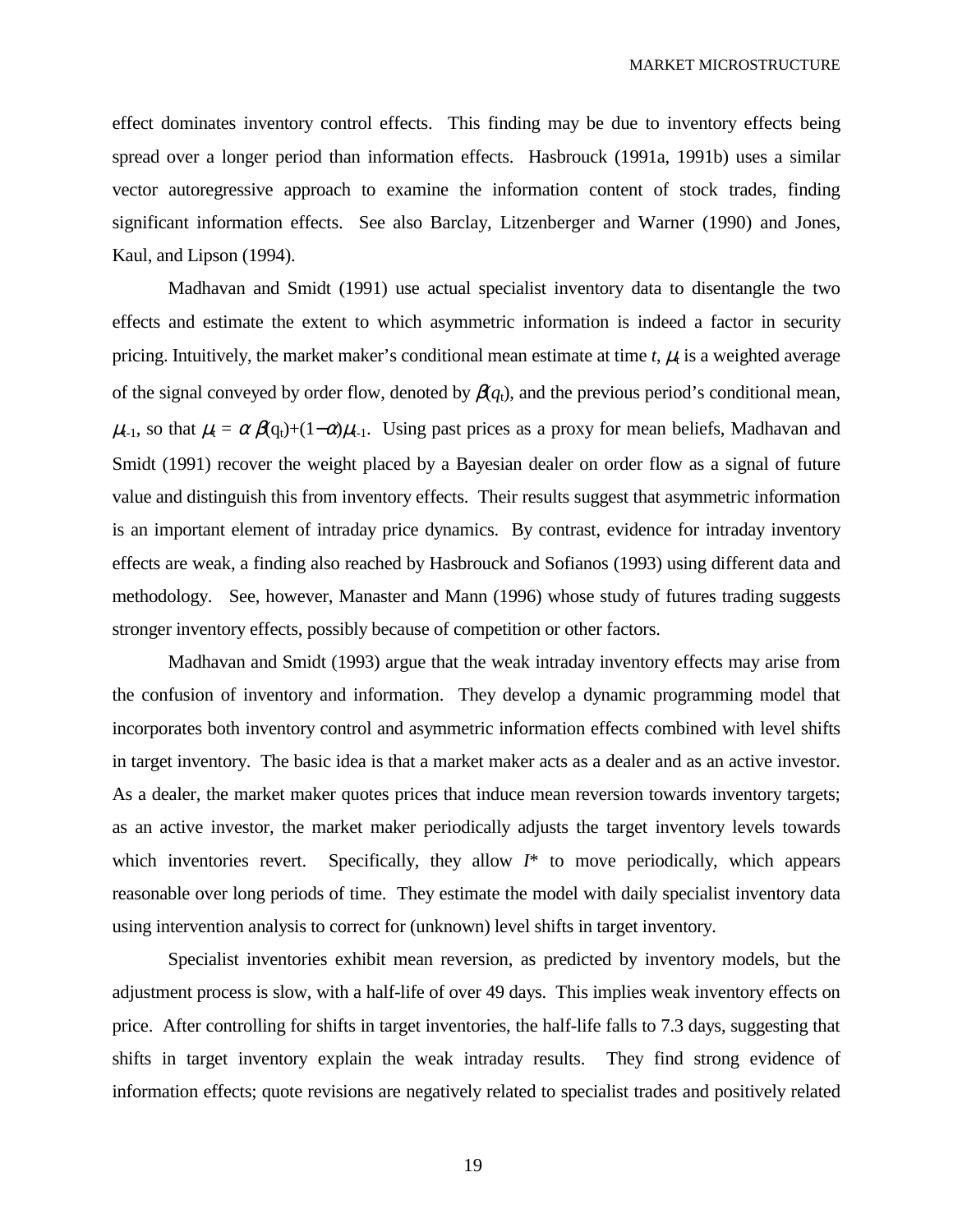to the information conveyed by order imbalances. Madhavan and Sofianos (1997) suggest an explanation for the failure of previous research to detect strong effects of inventory on prices. They suggest that dealers selectively participate in trades to unload excess inventory instead of actively manipulating prices to solicit the desired direction of order flow. Such a strategy might explain how dealers can control inventory without altering prices. Confirmation is provided by Lyons (1995) who finds strong direct effects of inventory on price. Lyons shows that dealers selectively engage in trades at other dealers' prices in order to reduce excess inventory.

### **3.4 Summary**

The studies surveyed above have considerably enhanced our understanding of the black box through which prices are determined. We have developed a considerable understanding of the role of dealers in price formation since the seminal work of Working and Demsetz. Identification of the factors that cause price movements − inventory and asymmetric information − is the key to building realistic models to analyze high frequency data. An example of such a model, taking into account discreteness and clustering, is Hasbrouck (1999). In turn, such models could be used to examine the sources of observed patterns in spreads, volumes, and volatility over the trading day and across trading days. They could also be used to explain short-run return phenomena (Gourieroux, Jasiak, and Le Fol, 1999) as well as explain periodic fluctuations in market liquidity, a source of considerable concern for traders and investors.

One area that needs further investigation is the nature of price discovery in a multi-asset or multi-market setting. The models discussed above are largely models of a single market, although there are now multi-market models such as Chowdhry and Nanda (1991). Clearly, inventories could be controlled not just through price but also through trades in derivative securities (options or futures) or by balancing positions in other assets. This is an important area for future research.

# **4 Market Structure and Design**

### **4.1 Overview**

The initial focus of the literature on the role of market makers in price formation is logical given their central position in the trading process. However, reality is a great deal more complicated and the literature quickly recognized that market structure influences price formation. In this section, I survey the large and growing literature on market structure and the implications of struc-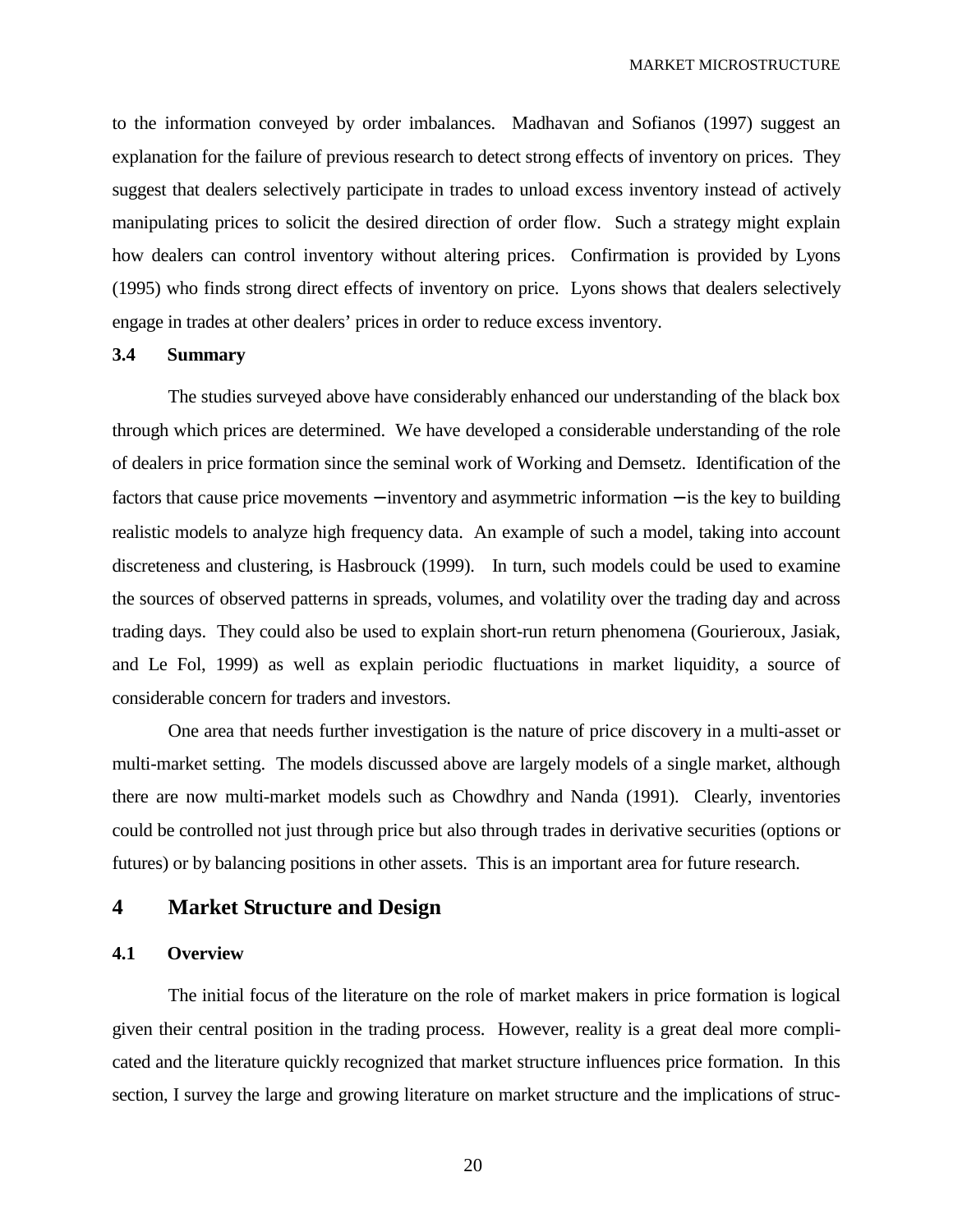ture for metrics of market quality such as spreads, liquidity, and volatility. Much of this literature is heavily influenced by on-going debates about floor versus electronic markets and auction versus dealer systems. We begin accordingly with a taxonomy of market types, and then move on to a discussion of the major debates in market structure.

# **4.2 Market Architecture**

# *4.2.1 A Conceptual Framework*

It is useful to begin with a taxonomy of market structures which will help guide our subsequent discussion*. Market architecture* refers to the set of rules governing the trading process, determined by choices regarding

# • **Market Type**

- (1) *Degree of Continuity*: Periodic systems allow trading only at specific points in time while continuous systems allow trading at any point in time while the market is open
- (2) *Reliance on Market Makers*: Auction or *order*-*driven* markets feature trade between public investors without dealer intermediation while in a dealer (or *quote-driven*) market, a market maker takes the opposite side of every transaction; and
- (3) *Degree of Automation*: Floor versus screen-based electronic systems. The technology of order submission is rarely as important as the actual protocols governing trading.
- **Price Discovery:** The extent to which the market provides independent price discovery or uses prices determined in another market as the basis for transactions.
- **Order Forms** permitted (i.e., market, limit, stop, upstairs crosses, baskets);
- **Protocols** (i.e., rules regarding program trading, choice of minimum tick, trade-by-trade price continuity requirements, rules to halt trading, circuit breakers, and adoption of special rules for opens, re-opens, and closes);
- **Transparency,** i.e., **t**he quantity and quality of information provided to market participants during the trading process. Non-transparent markets provide little in the way of indicated prices or quotes, while highly transparent markets often provide a great deal of relevant information before (quotes, depths, etc.) and after (actual prices, volumes, etc.) trade occurs. Markets also differ in the *extent* of dissemination (brokers, customers, or public) and the *speed* of dissemination (real time or delayed feed), degree of anonymity (hidden orders, counterparty disclosure), and in whether off exchange or after hours trading is permitted.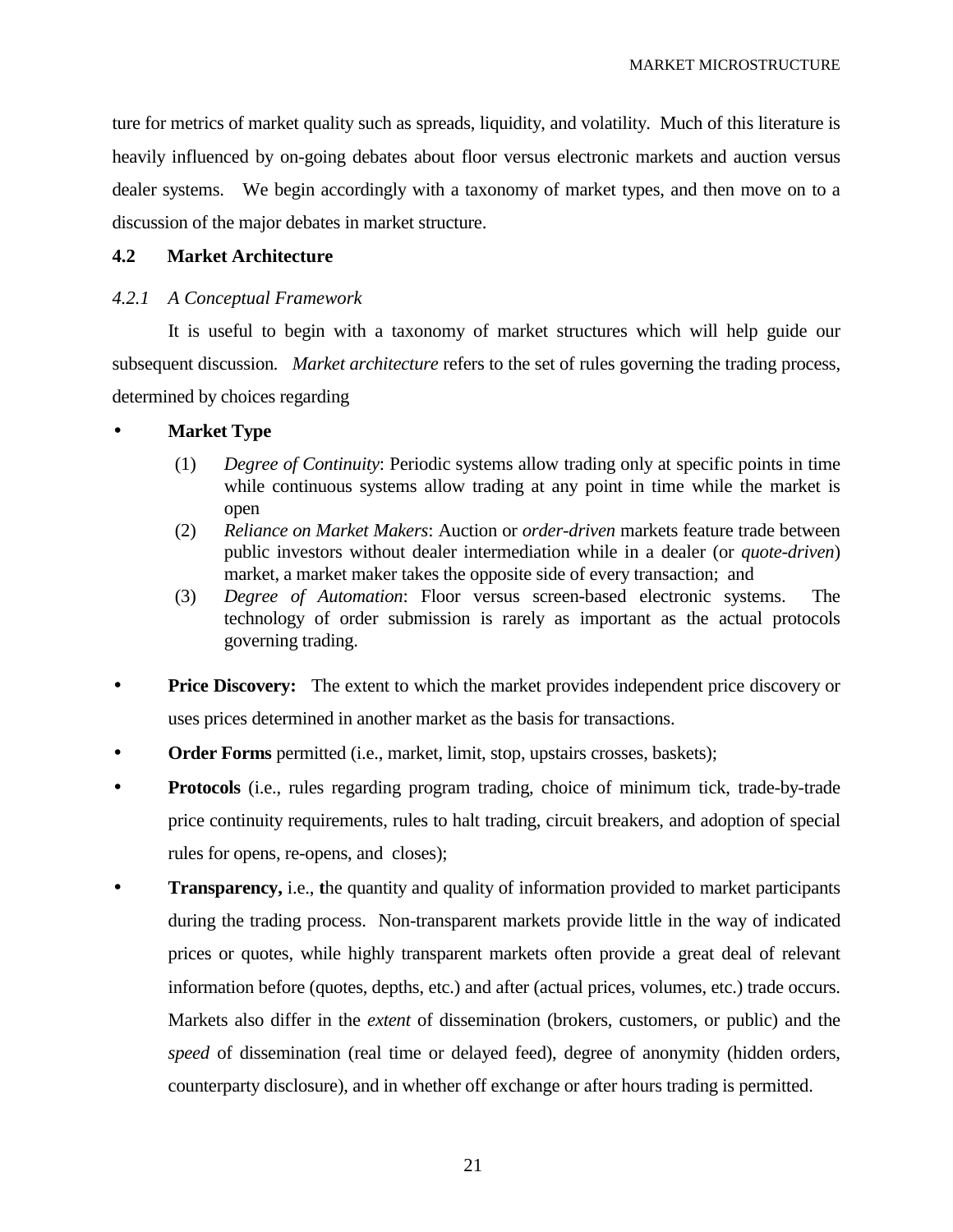### *4.2.2 Real-World Systems*

 $\overline{a}$ 

Trading systems exhibit considerable heterogeneity in these dimensions, as shown in figure 1 below. For example, automated limit order book systems of the type used by the Toronto Stock Exchange and Paris Bourse offer continuous trading with high degrees of transparency (i.e., public display of current and away limit orders) without reliance on dealers. Foreign exchange and corporate junk bond markets rely heavily on dealers to provide continuity but offer very little transparency while other dealer markets (Nasdaq, London Stock Exchange) offer moderate degrees of transparency. Non-continuous markets include the Arizona Stock Exchange and the NYSE open, which differ considerably in transparency and dealer participation. Some exchanges also require fairly strict trade-to-trade price continuity requirements while others, like the Chicago Board of Trade (CBOT), allow prices to move freely.5 Most organized markets also have formal procedures to halt trading in the event of large price movements.6 Crossing systems such as POSIT do not currently offer independent price discovery, but rather cross orders at the midpoint of the quotes in the primary market.

|                        | Nasdaq-    | <b>NYSE</b> | <b>NYSE</b> | Paris    | <b>POSIT</b> | <b>CBOT</b> | <b>FX</b> |
|------------------------|------------|-------------|-------------|----------|--------------|-------------|-----------|
|                        | <b>NMS</b> | Open        | Intraday    | Bourse   |              |             | Market    |
| <b>Market Type</b>     |            |             |             |          |              |             |           |
| Continuous             | X          |             | X           | $\times$ |              | X           | X         |
| Floor-based            |            | $\times$    | X           |          |              | $\times$    |           |
| <b>Dealer Presence</b> | X          | $\times$    | ×           |          |              | $\times$    |           |
| Multilateral           |            | X           |             |          | X            |             |           |
| <b>Transparency</b>    |            |             |             |          |              |             |           |
| Pre-trade Quotes       | X          |             | ×           | $\times$ |              | X           |           |
| Post-trade Reports     | ×          | $\times$    | ×           | $\times$ | ×            | ×           |           |

**Figure 1: Variation in Real-World Trading Systems**

<sup>5</sup> For example, the Tokyo Stock Exchange (TSE) has strict rules on trade-by-trade price movements (Lehmann and Modest, 1994) while no such requirements are imposed (or are practicable) in foreign exchange trading.

<sup>6</sup> Such "circuit breakers" might not, however, result in smoother prices. Subrahmanyam (1994, 1997) examines this topic and discusses the possibility that circuit breakers exert a gravitational pull that might result in more frequent closures while Goldstein and Kavajecz (2000) provide empirical evidence on this issue.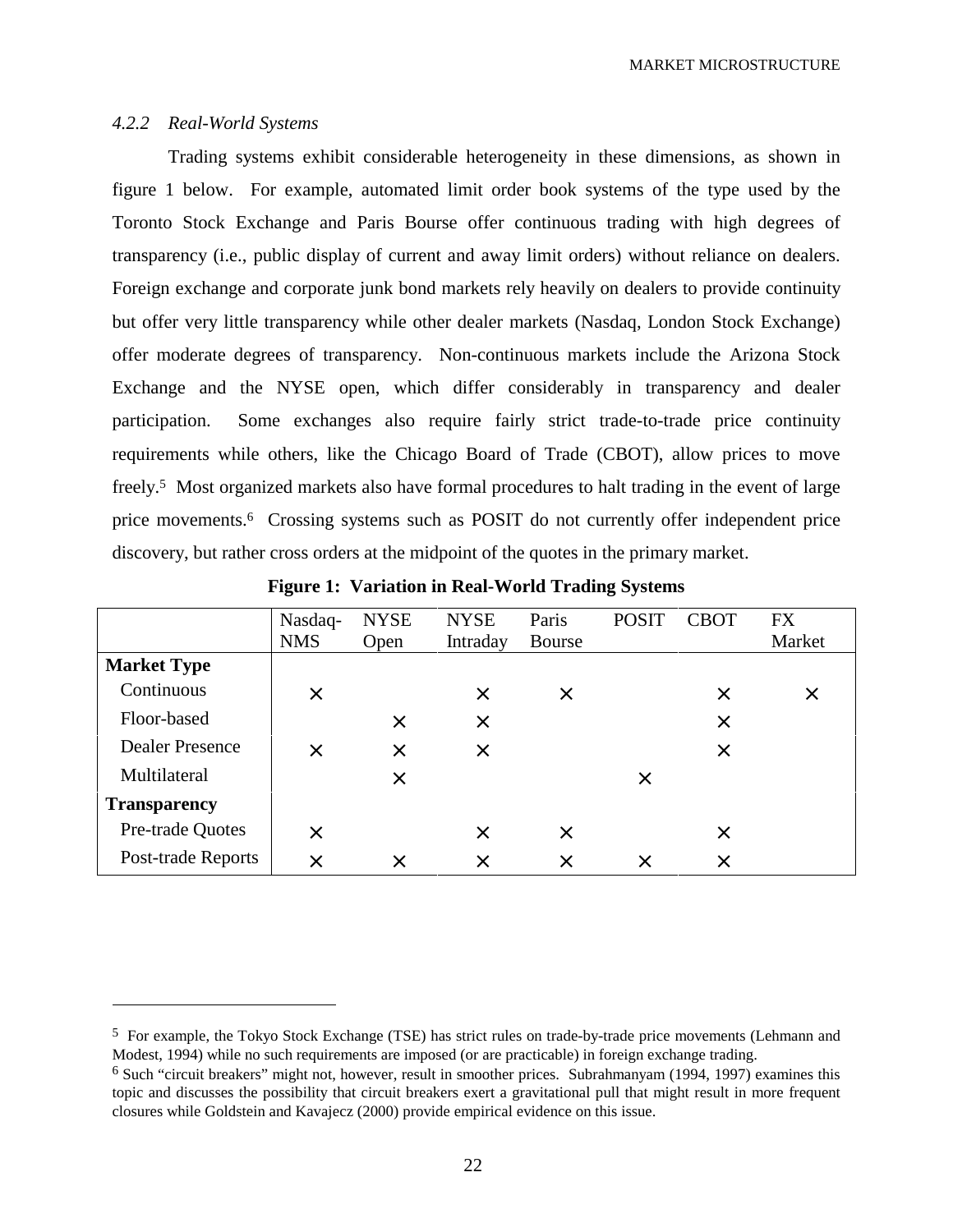Do such differences affect price formation and the costs of trading? We turn now to this issue, focusing on some of the key issues in market design. Specifically, we focus on two questions: (1) the Network Externality Puzzle, and (2) the Dealer Puzzle.

## **4.3 Current Issues in Market Design**

#### *4.3.1 The Network Externality Puzzle*

The diversity of systems above has spurred considerable theoretical research. Early in the literature, the presence of strong network externalities was recognized. In terms of our model, suppose the same security is traded in two markets simultaneously with prices  $p_{1t}$  and  $p_{2t}$ , respectively. Suppose that order processing costs are a decreasing function of trading volume, *V*, so we write *s*(*V*). This is reasonable because higher volumes imply a shorter holding period for market makers and hence lower inventory control costs.

Initially, suppose volumes are split equally between the two markets, but suppose that volume migrates to the market with lower costs. Formally, for market *i* the change in volume is assumed to be  $\Delta V_{it} = f(s_{it} - s_{jt})$ , where *f* is a decreasing function. If the initial volume allocation is perturbed slightly, the higher volume market will enjoy reduced costs, attracting further volume, until in the long run there will consolidation into a single market. The inclusion of information into this model only serves to confirm this prediction. With asymmetric information, rational informed traders will split their orders between the two markets, providing incentives for liquidity traders to consolidate their trading geographically (See Garbade and Silber (1979), Cohen, Maier, Schwartz and Whitcomb (1982), Mendelson (1987), and Pagano (1989a, 1989b)) or intertemporally as in Admati and Pfleiderer (1988). Intuitively, if two markets are combined into one, the fraction of informed trading volume will drop, resulting in narrower spreads. Even if we just assume symmetric, but diverse, information signals, pooling orders will provide informationally more efficient prices than decentralized trading across fragmented markets. Indeed, even when multiple markets coexist, the primary market often is the source of all price discovery (as shown by Hasbrouck, 1995) with the satellite markets merely matching quotes. This issue is closely related to differences in transparency across markets and we discuss this in more detail in the following section, focusing instead on fragmentation arising through off-exchange trading.

The network externality puzzle refers to the fact that despite strong arguments for consolidation, many markets are fragmented and remain so for long periods of time. Indeed, the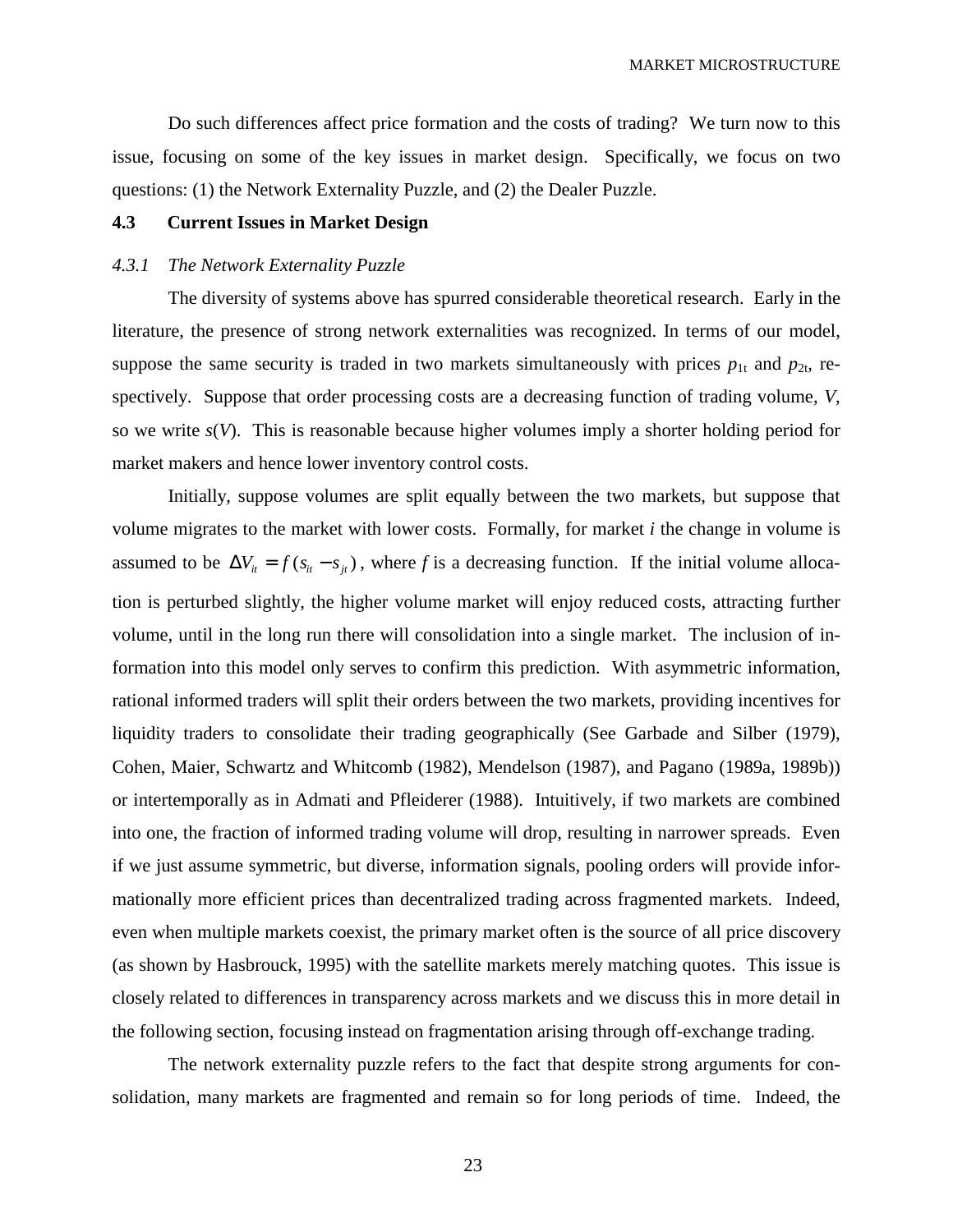sources and impact of market fragmentation is the subject of considerable controversy. See, for example, Biais (1993), Chowdhry and Nanda (1991), Madhavan (1995), and Hendershott and Mendelson (2000), among others. We discuss two aspects of this below, namely the failure of a single market to consolidate trading in time and the failure of diverse markets to consolidate in space (or cyberspace) by sharing information on prices, quotes, and order flows.

# *4.3.1.1 Periodic v. Continuous Trading*

Theory suggests that multilateral trading systems (such as single-price call auctions) are efficient mechanisms to aggregate diverse information. Consequently, there is interest in how call auctions operate and whether such systems can be used more widely to trade securities. Excellent analyses of single-price markets include Mendelson (1982) and Ho, Schwartz and Whitcomb (1985). The information aggregation argument suggests call auctions are especially valuable when uncertainty over fundamentals is large and market failure is a possibility. Casual empiricism appears to support this aspect of the argument. Indeed, many *continuous* markets use single-price auction mechanisms when uncertainty is large such as at the open, close, or to reopen following a trading halt.

Yet, trading is often organized using continuous, bilateral systems instead of a periodic, multilateral system. For reasons not well understood, there is a surprising demand for continuous trading, even if this necessitates reliance on dealers to provide liquidity. This question is analogous to the question of why geographically separate markets that operate in the same time zone do not integrate despite strong network economies of scale.

### *4.3.1.2 Off-Exchange and Upstairs Trading*

While consolidated markets pool information, it is not necessarily clear that they will be more efficient than fragmented markets if some traders can develop reputations based on their trading histories. One example of such rational fragmentation is off-market trading.

In many equity markets, including the United States, there are two economically distinct trading mechanisms for large-block transactions. First, a block can be sent directly to the "downstairs" or primary markets. These markets in turn comprise the continuous intraday markets, such as the NYSE floor, and batch auction markets, such as openings. Second, a block trade may be directed to the "upstairs" market where a block broker facilitates the trading process by locating counter-parties to the trade and then formally crossing the trade in accordance with the regu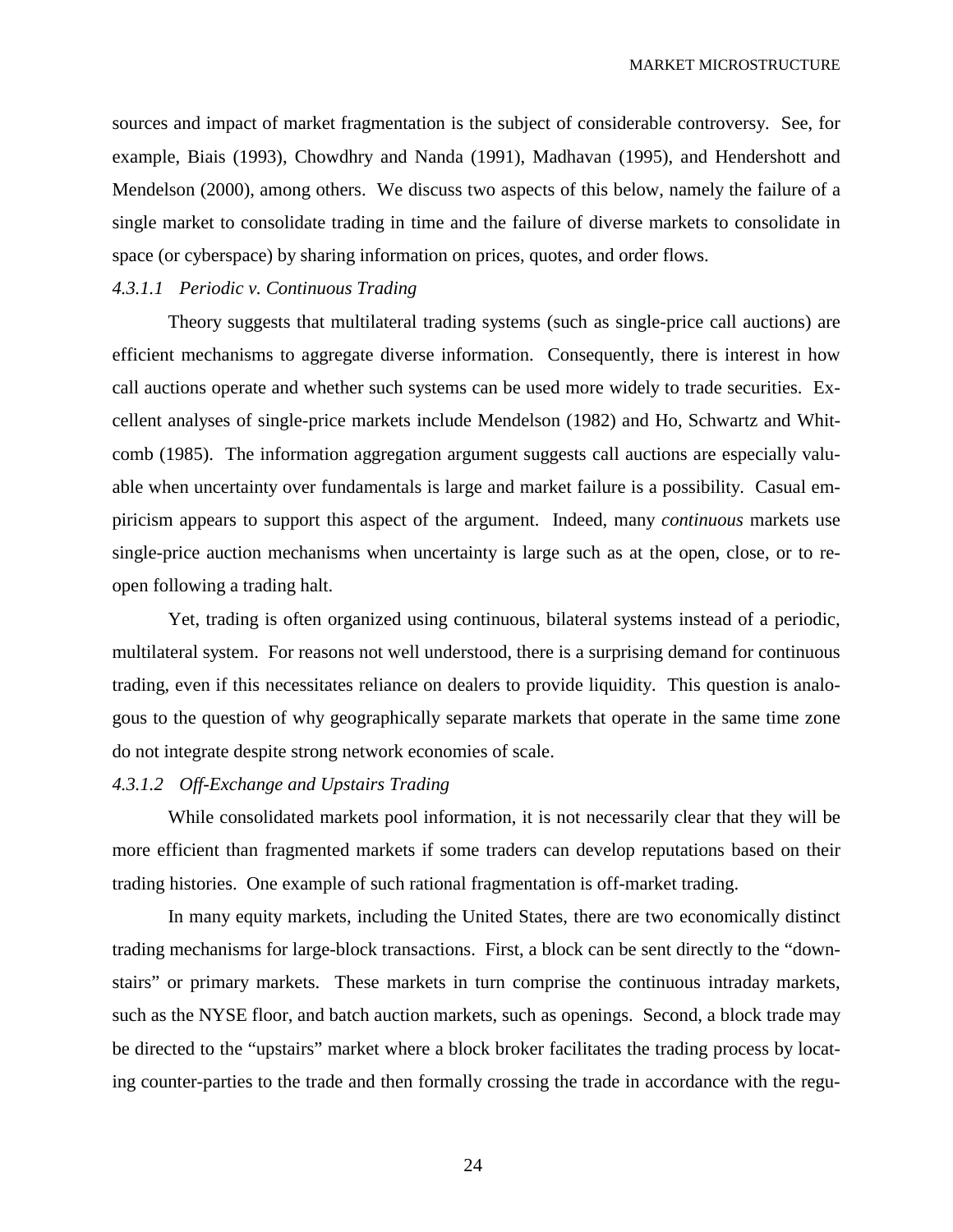lations of the primary market. The upstairs market operates as a search-brokerage mechanism where prices are determined through negotiation. By contrast, downstairs markets are characterized by their ability to provide immediate execution at quoted prices.

Upstairs trading captures the willingness of traders to seek execution outside the primary market, and hence is of interest in debates regarding consolidation and fragmentation. One argument cited for the growth of upstairs markets in the U.S. is that the downstairs markets – in particular the NYSE – offer too much information about a trader's identity and motivations for trade. Madhavan (1995) argues that large traders are afraid of being front-run or having their strategies leaked, and prefer to use upstairs markets to accomplish large-block trades in one single step. Similar intuition underlies the results of Seppi (1990), who develops an intertemporal model where an investor has the choice between trading upstairs or downstairs. Seppi shows that a liquidity trader may trade a block upstairs rather than place a sequence of small transactions in the primary market. Similarly, Grossman (1992) argues that upstairs markets aggregate information about investor's latent demands. Keim and Madhavan (1996) model the upstairs market as a mechanism to aggregate traders and dampen the price impacts associated with a block trade by risk sharing. Models emphasizing asymmetric information provide some rationale for the success of off-market competitors in attracting order flow from primary markets. Easley, Kiefer and O'Hara (1996) show that established markets could experience competition in the form of cream-skimming of orders likely to originate from uninformed traders. Similarly, broker-dealers might internalize their order flow, passing on the unmatched orders to the primary market.<sup>7</sup>

### *4.3.2 The Dealer Puzzle*

Within the class of continuous markets, trading can be accomplished using designated dealers or as a limit order market without intermediaries. In active securities, pure limit order book markets of the type discussed below are clearly feasible. Yet, most markets, including very active ones such as the foreign exchange market, rely upon market makers to act as intermediaries. This issue, which I refer to as the Dealer Puzzle, really concerns two parts: First, what are the functions of market makers that make their presence valuable? Second, why can't public auction markets provide the same functions? We consider these questions in this section.

 $\overline{a}$ 

<sup>7</sup> See Battalio (1997).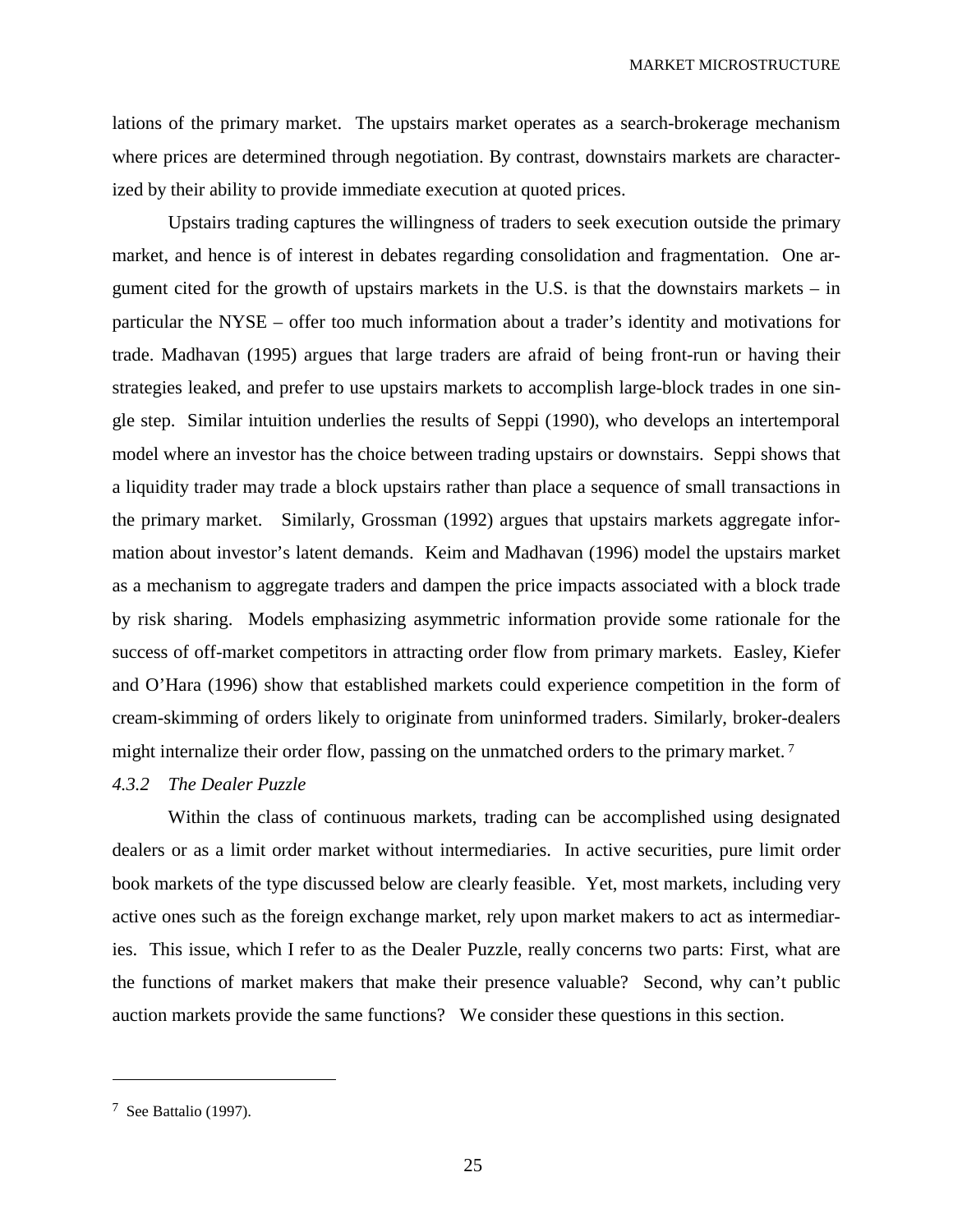### *4.3.2.1 Dealer Markets*

We have already discussed some of the key functions of dealers, namely price discovery, the provision of liquidity and continuity, and price stabilization.

The models of market making in Section 3 above presuppose some degree of market power by dealers. But many markets (Nasdaq, London Stock Exchange) feature competition between market makers. Such competition may affect security prices in different ways. Models of competition among market makers have been developed by Ho and Stoll (1983) and others. Given a fixed number of market participants, inter-dealer trading reduces spreads by allowing dealers to move closer to desired inventory levels.8 Each dealer determines an upper and lower bound on inventories given attitudes towards risk etc. Price competition among dealers determines which dealer will be "hit" by the next order. Informal evidence, backed by theoretical studies, suggests a dealer typically will be competitive on only one side of the market. If, for example, a dealer is long, he or she will rarely (see Silber, 1984) purchase another security but instead will quote a competitive ask price to lower inventory levels. A general result is that actual market spreads will be much narrower than quoted spreads. This has important implications for empirical work using quoted spreads.9 We turn now to the operation of pure auction markets, and ask whether such markets can achieve the same outcomes.

### *4.3.2.2 Limit Order Markets*

Pure auction markets can be structured as batch (single-price) auctions or more commonly as automated limit order book markets.<sup>10</sup> Studies by Rock (1988), Angel (1991), Kavejec (1996), Harris and Hasbrouck (1996), Seppi (1997), Biais, Hillion, and Spatt (1995, 1999) and Foucault (1999), among others, help advance our knowledge of liquidity provision by studying the limit order book. With a limit order, an investor associates a price with every order such that the order will execute only if the investor receives that price or better. A limit buy order for example, may specific the purchase of *q* shares if and only if  $p_t < L$ , where *L* is the limit price. Clearly, all orders can be viewed as limit orders. Thus, a market order is simply a limit order where *L* is the current ask price or higher. In markets where dealers are also present, limit orders

 $\overline{a}$ 

<sup>8</sup> Reiss and Werner (1998) provide empirical evidence on interdealer trading on the London Stock Exchange.

<sup>9</sup> See Hansch, Naik, and Vishwanathan (1998).

 $10$  Black (1971) is an early proponent of a fully automated market structure.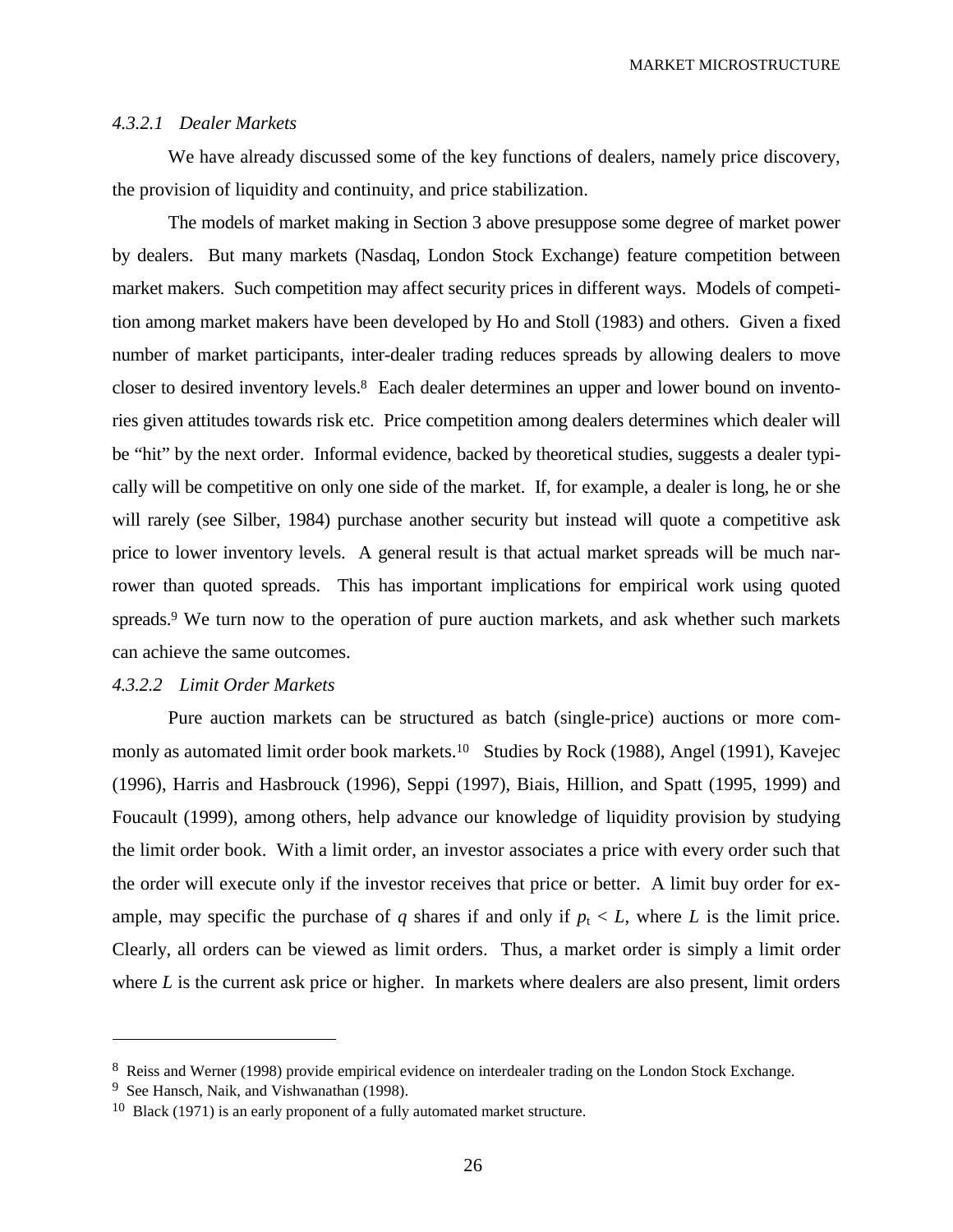directly compete with them and serve as a check on their market power. On the NYSE, for example, the specialist can only trade after all limit orders at the best bid or offer have been filled.

While the literature on limit orders is still evolving, a basic trade off has been identified. To see this, suppose the ask price is  $p^{\text{ask}}$ , with a depth of, say,  $q^{\text{a}}$  units, and suppose an investor places a limit order to sell  $q^L$  shares at the next highest available price,  $p^{ask} + \delta$ , where  $\delta$  is the minimum tick or price increment, historically one-eighth but now one sixteenth. If the limit order is hit, it must be because the size of the incoming market order  $Q > q^a$ . Conditional upon the initiator being uninformed, the limit order trader's expected profit is

$$
(p^{ask} + \delta - E[v|\Theta = u]) \min[q^L, Q - q^{ask}]. \tag{14}
$$

This term is positive since the ask price exceeds the unconditional expectation of the security. Conversely, if the trader were informed, the limit order trader makes a profit equal to

$$
-(E[v|Q;\Theta=i]-p^{ask}-\delta)\min[q^L,Q-q^{ask}].
$$
\n(15)

Note that this term is negative because an informed trader will buy only if  $v > p^{ask} + \delta$ .

Overall expected profit is a weighted average of the profits in equations (14) and (15), where the weight on (14) is the probability the trade was initiated by an uninformed agent and the weight on (15) is the probability the trader was informed. Under *ex post* rationality, the relevant probabilities are the conditional probability of seeing such a trader type given the order size and the state of the book. In equilibrium, competition among limit order traders will fill in the book. At higher prices, the probability the limit order was triggered by an uninformed trade is lower but the profits from executing against such a trader are higher. Foucault (1999) presents a game theoretic model that describes such an equilibrium, where traders can chose between submitting market and limit orders.

If there are exogenous shocks that cause changes in values, a limit order provider is offering free options to the market that can be hit if circumstances change. Consequently, the limit order trader needs to expend resources to monitor the market, a function that may be costly. It is perhaps for this reason that dealers of some form or the other arise so often in auction markets.

# *4.3.2.3 Decimalization and Discreteness*

The model above provides some insights into the consequences of changing the minimum tick. This is an issue of considerable importance that is often referred to as "decimalization." Strictly speaking, decimalization refers to the quoting of stock prices in decimals as opposed to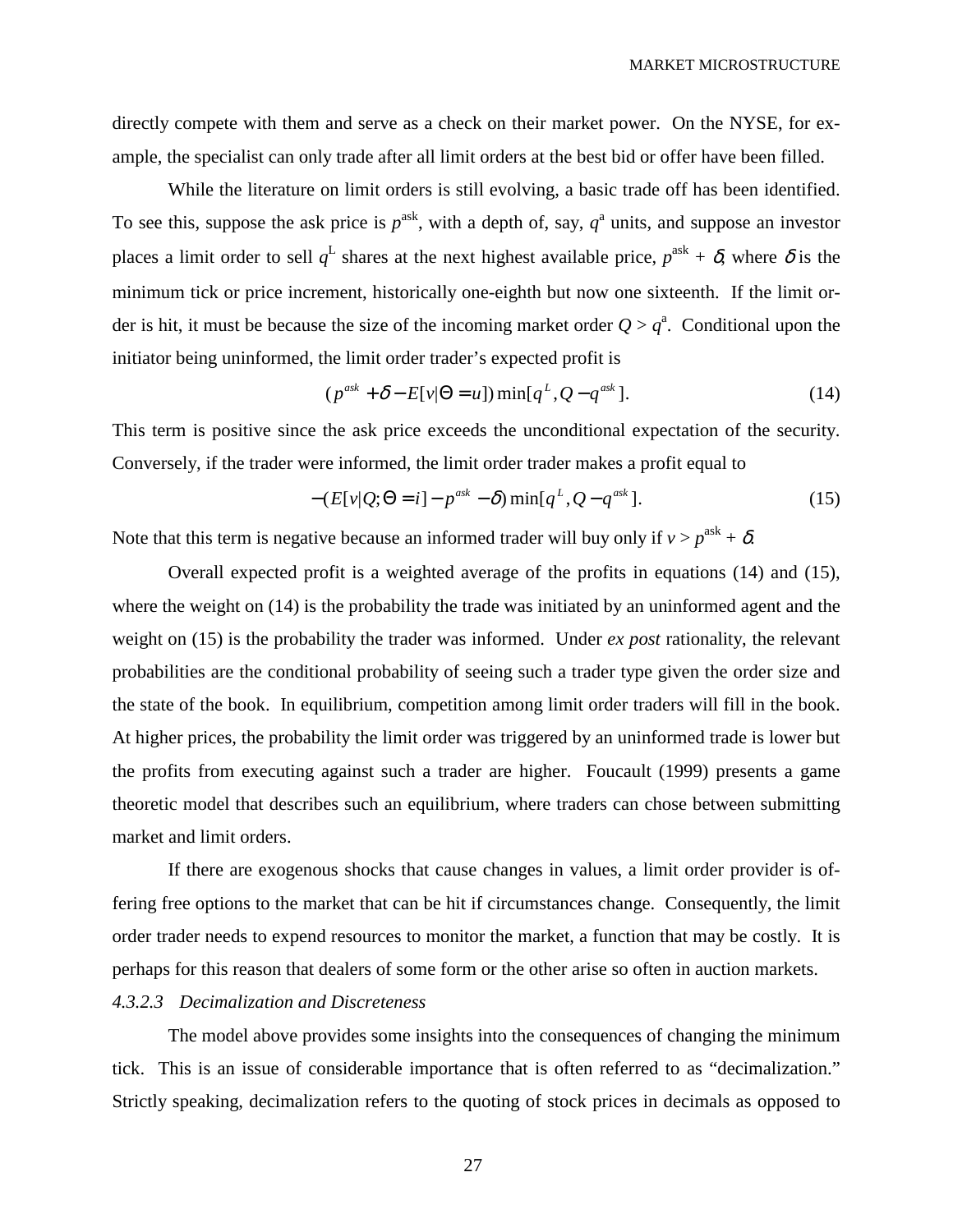fractions such as eighths or sixteenths. Proponents of decimalization note that it would allow investors to compare prices more quickly, thereby facilitating competition, and would also promote the integration of US and foreign markets. By contrast, the minimum tick is a separate issue that concerns the smallest increment for which stock prices can be quoted. For example, one can envisage a system with decimal pricing but with a minimum tick of 5 cents. From an economic perspective, what is relevant is the minimum tick, not the units of measurement of stock prices.

If  $\delta$  is reduced, the profits from supplying liquidity (assuming a constant book) go down in equation (14) while the losses go up from equation (15). It follows that there will be a reduction in liquidity at prices away from the best bid or offer. However, the quoted spread itself may fall through competition. Thus, a reduction in the minimum tick may reduce overall market liquidity. See Harris (1998) for a discussion of this and related points and Werner (1998) for an analysis of the impact of a reduction in the minimum tick. A related strand of the literature focuses on the effect of discreteness − induced by the minimum tick − for spreads and price efficiency. For example, Hausman, Lo, and MacKinlay (1992) use an ordered probit approach to estimate a microstructure model that incorporates discreteness. More recently, Hasbrouck (1999) proposes and tests a model that explicitly embodies price rounding arising from discreteness. On the theoretical side, Kandel and Marx (1999) and Dutta and Madhavan (1997) show that price discreteness can be an important factor in facilitating tacit collusion by dealers, allowing them to earn excess rents for their liquidity provision services.

### **4.4 Empirical Evidence on Market Structure and Design**

### *4.4.1 Continuous and Intermittent Trading*

Smidt (1979) discusses how differences between periodic and continuous systems might affect returns. Amihud and Mendelson (1987) compare and contrast return variances from opento-open and close-to-close for NYSE stocks. Since both periods span 24 hours, any differences are likely to reflect differences in the trading system, the NYSE opening price being determined in a single-price auction while the closing price is determined in a continuous double-auction. Their evidence seems to support the view that differences between continuous and batch systems are exhibited in observable variables such as price efficiency and return volatility. Similarly, Amihud and Mendelson (1991), Stoll and Whaley (1990), and Forster and George (1996) also conclude that differences in market structure affect returns. Amihud, Mendelson, and Lauterbach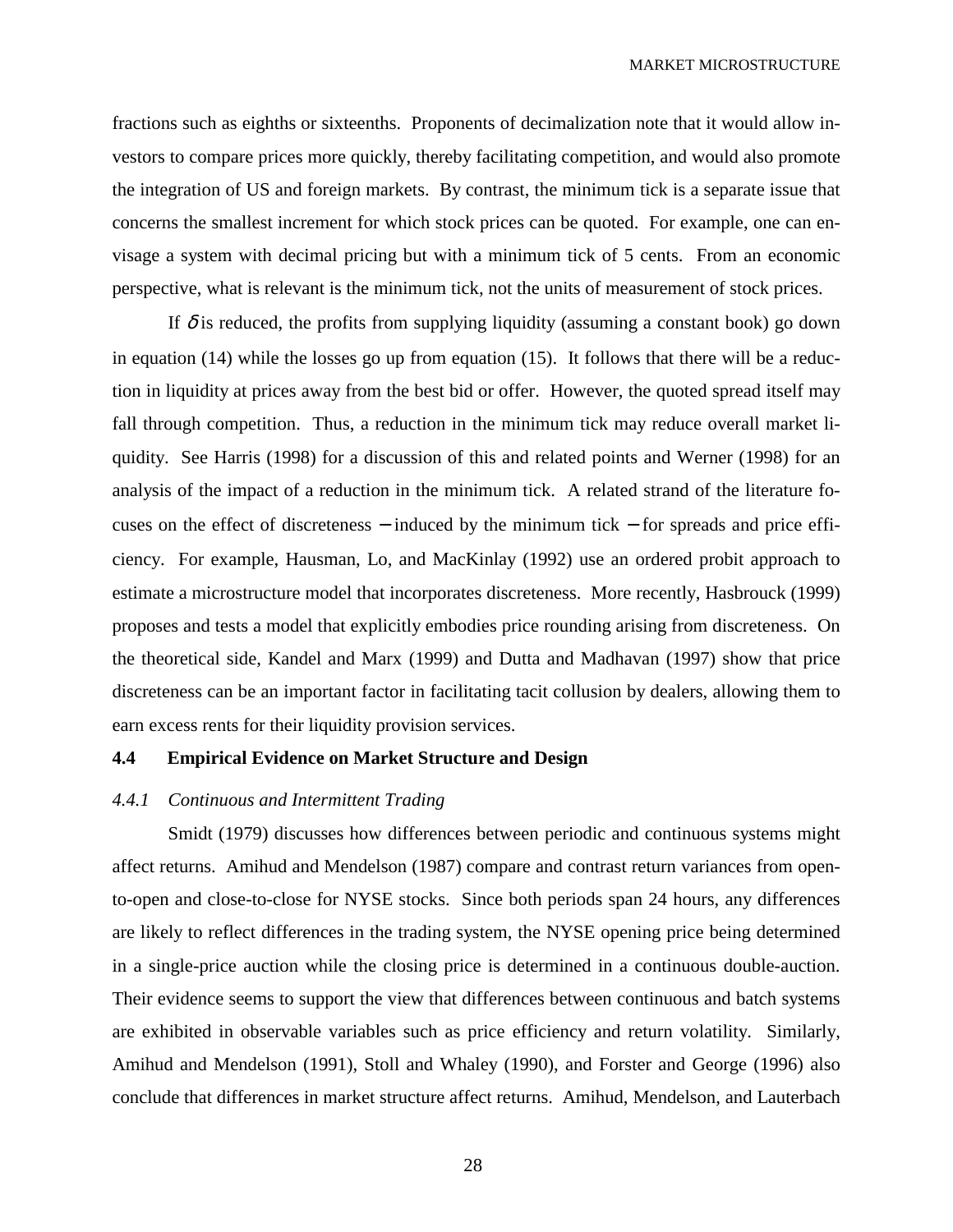(1997) document large increases in asset values for stocks moving to continuous trading on the Tel Aviv stock exchange.

#### *4.4.1.1 Intermarket Comparisons: Empirical Evidence*

Intermarket comparisons are very difficult because real world market structures are more complex than simple models would suggest. The NYSE, for example, has elements of both auction and dealer markets. Further, there are serious empirical issues concerning the definition and measurement of market quality. For example, the usual measure of trading costs (or illiquidity), namely the quoted bid-ask spread is problematic because quoted spreads capture only a small portion of a trader's actual execution costs. See Lee (1993), Chan and Lakonishok (1993, 1995), Huang and Stoll (1996), and Keim and Madhavan (1997).

While the early literature argued that competition among market makers on the Nasdaq system would result in lower spreads than a specialist system of the type used by the NYSE, the opposite seems to be the case, even after controlling for such factors as firm age, firm size, risk, and the price level. One explanation is provided by Christie and Schultz (1994) and Christie, Harris, and Schultz (1994), who suggest that dealers on Nasdaq may have implicitly colluded to set spreads wider than those justified by competition.<sup>11</sup> Theoretical studies by Kandel and Marx (1997) and Dutta and Madhavan (1997) provide some justification for this view in terms of the institutions of the Nasdaq market.12 Specifically, institutions such as order flow preferencing (i.e., directing order flow to preferred brokers) and soft-dollar payments limit the ability and willingness of dealers to compete with one another on the basis of price, resulting in supra-normal spreads despite the ease of entry into market making. More recently, Chen and Ritter (1999) suggest that underwriters implicitly collude to set underwriting spreads, citing evidence that the great majority of underwriting spreads are exactly 7%. Chen and Ritter's article, like that of Christie and Schultz (1994), has triggered an investigation by regulatory authorities.

 $\overline{a}$ 

<sup>&</sup>lt;sup>11</sup> See also Barclay (1997) for another perspective. Gehrig and Jackson (1998) provide a model of monopolistic competition between market makers.

<sup>&</sup>lt;sup>12</sup> Kandel and Marx (1999) link avoidance of odd-eighths to the presence of so-called "SOES bandits," traders who hit market maker quotes immediately following news announcements.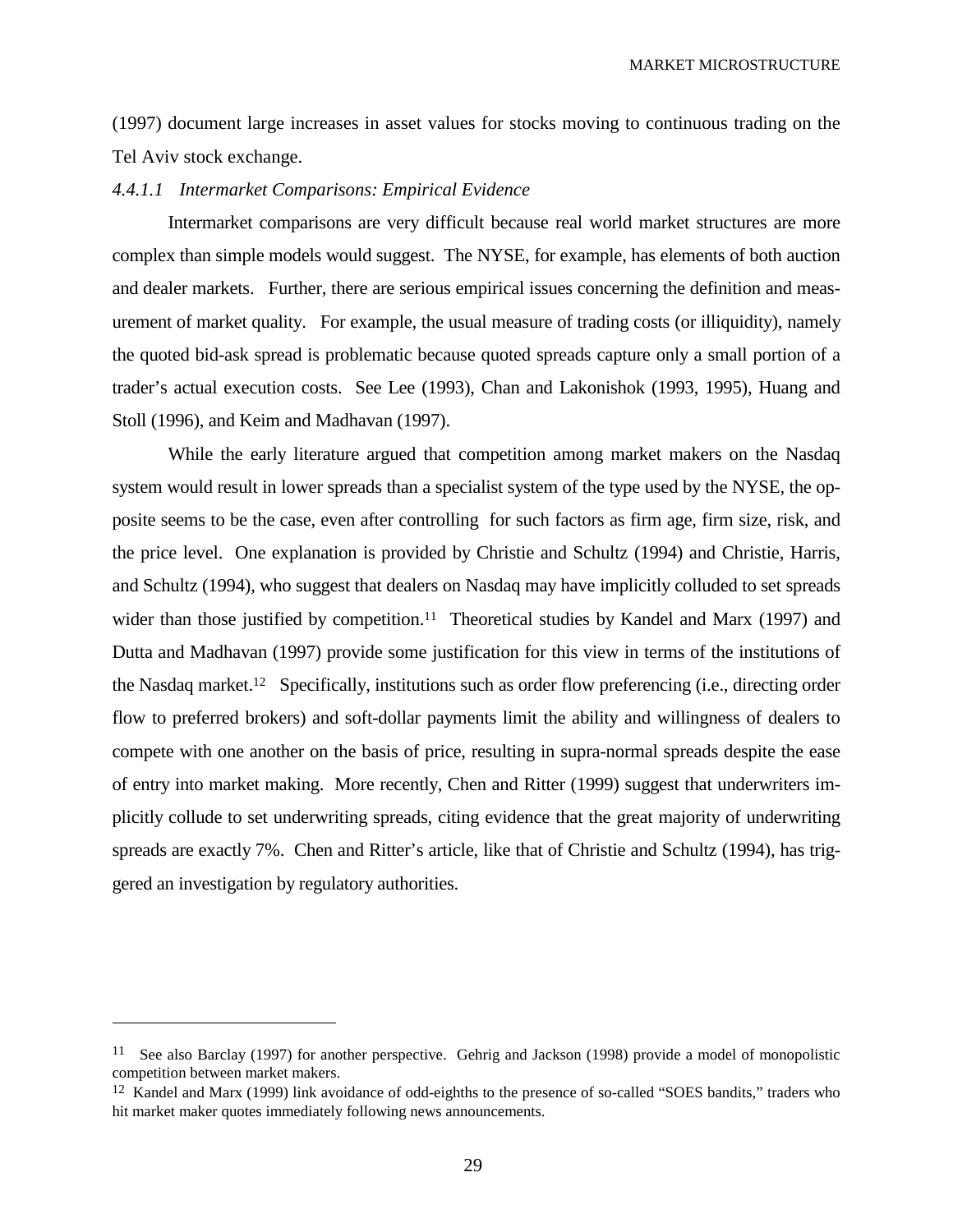#### *4.4.2 Empirical Evidence on Off-Exchange Trading*

A key issue in market structure concerns traders' incentives to seek off-exchange venues to accomplish their trades. Thus, it is important to document the extent to which there is empirical support for theoretical models of upstairs intermediation.

Keim and Madhavan (1996) use data for 5,625 equity trades in 1985-1992. Unlike previous studies (Kraus and Stoll, 1972; Holthausen, Leftwich, and Mayers, 1987), all trades are known to be upstairs transactions and are identified as either buyer- or seller-initiated. The upstairs market affects the pricing of large equity transactions in several important respects. They find that price movements up to four weeks prior to the trade date are significantly positively related to trade size, consistent with information leakage as the block is "shopped" upstairs. Further, the estimated price impacts are substantially larger than found in previous studies. What is surprising here is that traders chose to trade upstairs over the primary market despite the high costs and information leakage. Presumably the costs of trading downstairs would be even higher. However, without data on comparable downstairs trades, it is not possible to make any firm conclusions about traders' choices between venues.

Madhavan and Cheng (1997) use NYSE audit-trail data to estimate the costs of trading in *both* upstairs and downstairs markets. They use statistical techniques to infer what costs would have been had a trader chosen the alternative venue. Madhavan and Cheng (1997) find that the economic benefits of upstairs intermediation are small for the average-sized block trade. They also find evidence to support the hypothesis advanced by Seppi (1990) that upstairs markets are preferred by traders who can credibly signal that their trades are not information-motivated.

As described above, the upstairs market has been viewed in the literature primarily from the initiator's viewpoint. Upstairs intermediation can reduce trading costs by mitigating adverse selection costs (Seppi, 1990), locating trade counter-parties (Grossman, 1992), and risk sharing (Keim and Madhavan, 1996). However, every block trade involves willing participants on both sides of the transaction. Thus, one way to interpret the results reported is that the primary benefit offered by the existence of an upstairs market may not be to the initiator but rather to the counterparties to the transaction. Liquidity providers, especially institutional traders, are reluctant to submit large limit orders and thus offer free options to the market. Upstairs markets allow these traders to selectively participate in trades screened by block brokers who avoid trades that may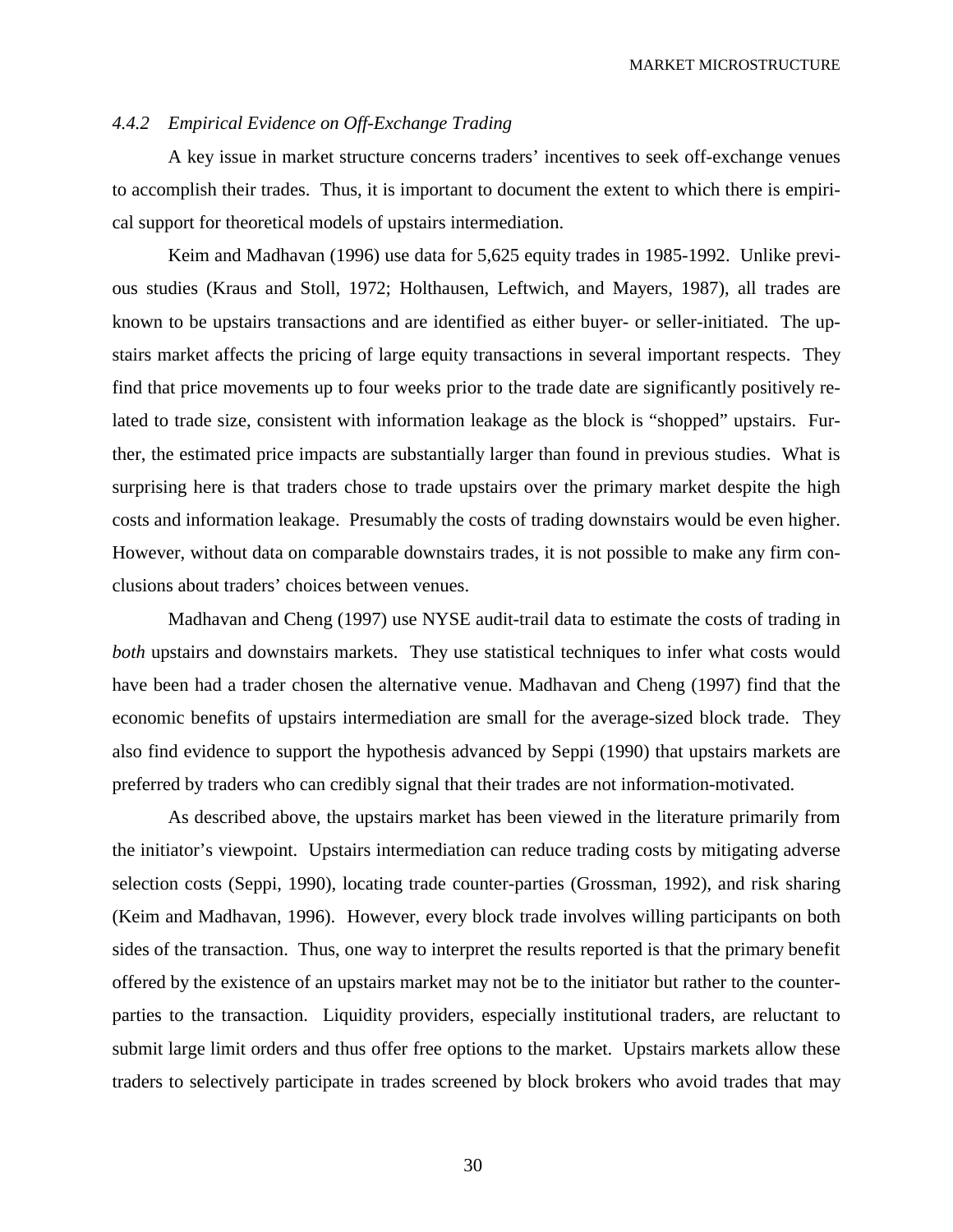originate from traders with private information. Thus, the upstairs market's major role may be to enable transactions that would not otherwise occur in the downstairs market. If so, then these traders would perhaps be more willing to trade in downstairs markets if they offered less information about their identities.

### *4.4.3 Experimental Studies*

Tests of theories concerning market structure face a serious problem: the absence of high quality data that allows researchers to pose "what if" questions. Traders adjust their strategies in response to market protocols and information. This makes it difficult to assess the impact of market protocols. Further, empirical studies are limited in that there are not large samples of events to study. Compounding the problem, changes in structure are often in response to perceived problems. An example is the Toronto Stock Exchange's change in display rules in response to the migration of order flow to U.S. markets. Complicating matters, such changes are often accompanied by design alterations in other dimensions as well.

Laboratory or experimental studies offer a very promising way to test subtle theoretical predictions of regarding market design. In a laboratory or experimental study, human subjects trade in artificial markets. Irrespective of method, researchers seek to examine the effects of various changes in protocols (e.g., changes in pre- and post-trade reporting) on measures of market quality. Variables most often studied include the bid-ask spread, market depth or liquidity, and volatility. Some experimental studies also study quality variables that might not otherwise be possible to observe. These include trader profits segmented by information quality or trader type, the accuracy of the beliefs of market participants over time, and the rate of convergence of prices to fullinformation values.

Schnitzlein (1996), Bloomfield (1996), Bloomfield and O'Hara (1999a, 1999b) among others present evidence on experimental markets that offer useful insights into the possible impacts of changes in disclosure rules. Researchers have studied the speed at which prices converge to full-information values, bid-ask spreads, and other attributes of liquidity across different regimes. The ability to frame controlled experiments allows researchers to also gather data on traders' estimates of value over time, their beliefs regarding the dispersion of "true" prices, and the trading profits of various classes of traders. Some interesting findings have already emerged. It turns out to be quite easy to generate price bubbles, even if market participants are aware of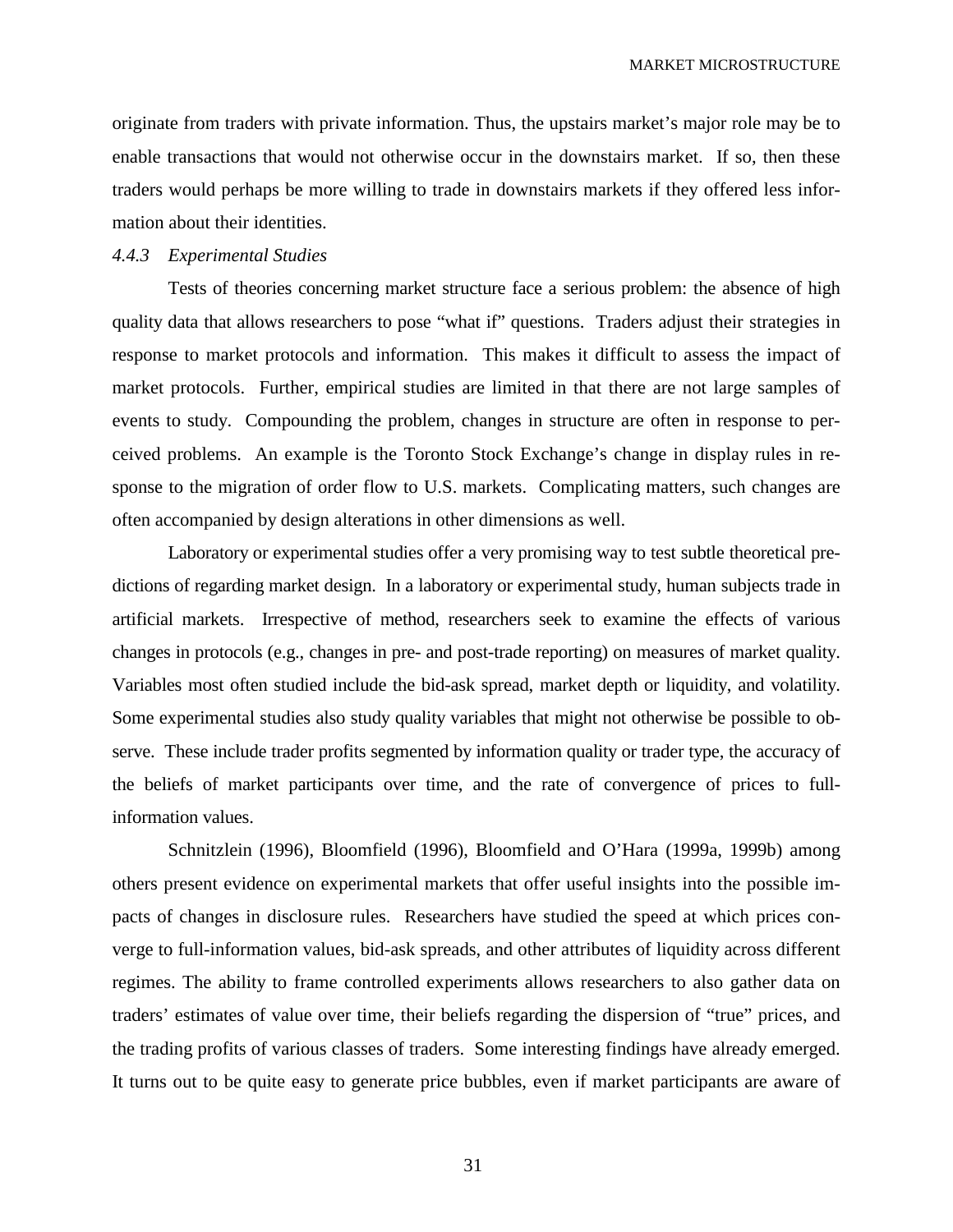MARKET MICROSTRUCTURE

bounds on fundamental value. Interestingly, prices in auction markets need not always converge to full information values; agents may learn incorrectly and price settle at the "wrong" value.

This new literature uses more realistic trading regimes and incorporates institutional features found in actual markets. The advantage of this approach is that some of the more subtle predictions of theoretical models can be examined in a controlled setting. The disadvantage, however, is that in some cases the laboratory settings are still too simple or stylized to really provide deep insights into the economic behavior of agents. A further problem is that the results are often sensitive to subtle differences in the experiments or the instructions given to participants. The literature is still evolving but offers many promising avenues for future research.

# **4.5 Summary**

Issues of market structure are central to the subject of market microstructure. While a great deal has been learned, it is fair to say that there is not a uniform view on what structures offer the greatest liquidity and least trading costs. This is hardly surprising given the considerable complexity of real-world market structures. Ultimate decisions on market structure are likely to be decided by the marketplace on the basis of factors that have less to do with information than most economists believe. The factor I would single out is a practical one, namely the need for automation and electronic trading to handle the increasingly high volumes of trading. While this factor will inevitably lead towards the increased use of electronic trading systems, this does not mean that investigations of market structure are irrelevant. The point to keep in mind, however, is that what ultimately matters is not the medium of communication between the investor and the market but the protocols that translate that order into a realized transaction. For instance, it is possible to replace the NYSE floor with a virtual, fully electronic market, while keeping the institutions of the specialist, brokers, etc. Formerly verbal communications between market participants would be replaced with communication by email. Whether this is desirable − or practical − is not the point. Rather, I just want to emphasize the importance of studying protocols rather than focusing on the technological aspects of trading.

There is considerable room for new research in this subfield. Indeed, in terms of the stylized model of Section 2, the studies surveyed above can be viewed as analyzing the influence of structure on the magnitude of the friction variable *s*. What is presently lacking is a deep understanding of how structure affects return dynamics, in particular, the *speed* of price discovery.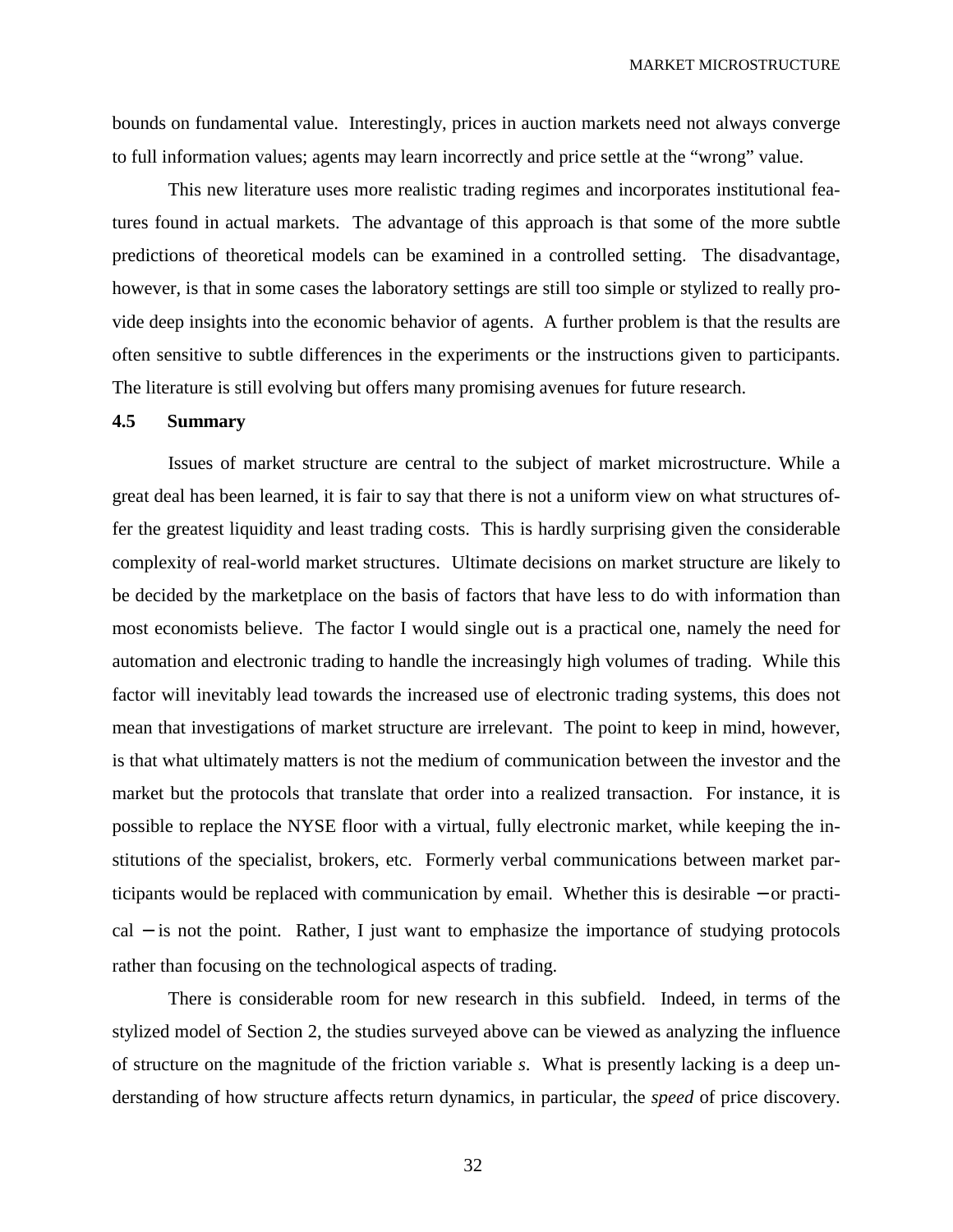This is especially true in terms of empirical research where the focus has largely been on static cost considerations. We turn now to issues of information and disclosure, an area closely related to the structural issues discussed above.

# **5 Information and Disclosure**

# **5.1 Overview**

 $\overline{a}$ 

Many informational issues regarding market microstructure concern information and disclosure. Market transparency is defined (See, e.g., O'Hara, 1995) as the ability of market participants to observe information about the trading process. Information, in this context, can refer to knowledge about prices, quotes, or volumes, the sources of order flow, and the identities of market participants. It is useful to think of dividing transparency into pre- and post-trade dimensions. Pre-trade transparency refers to the wide dissemination of current bid and ask quotations, depths, and possibly also information about limit orders away from the best prices, as well as other pertinent trade related information such as the existence of large order imbalances. Post-trade transparency refers to the *public* and *timely* transmission of information on past trades, including execution time, volume, price, and possibly information about buyer and seller identifications. Consequently, transparency has many dimensions. This section begins with a more detailed look at the current issues in transparency, and then turns to a discussion of the theoretical and empirical evidence.

### **5.2 Current Issues Concerning Market Transparency**

Issues of transparency have been central to some recent policy debates. For example, the issue of delayed reporting of large trades has been highly controversial and continues to be an issue as stock exchanges with different reporting rules form trading linkages.13 A closely related issue concerns the effects of differences in trade disclosure across markets. These differences, some argue, may induce order flow migration, thereby affecting liquidity and the cost of trading.

Transparency is a major factor in debates over floor vs. electronic systems. Floor systems such as the New York Stock Exchange (NYSE) generally do not display customer limit orders unless they represent the best quote. By contrast, electronic limit order book systems such as the

<sup>13</sup> Naik et. al. (1994), Gemmill (1994), and Board and Sutcliffe (1995) provide analyses of the effects of delayed trade reporting on the London Stock Exchange.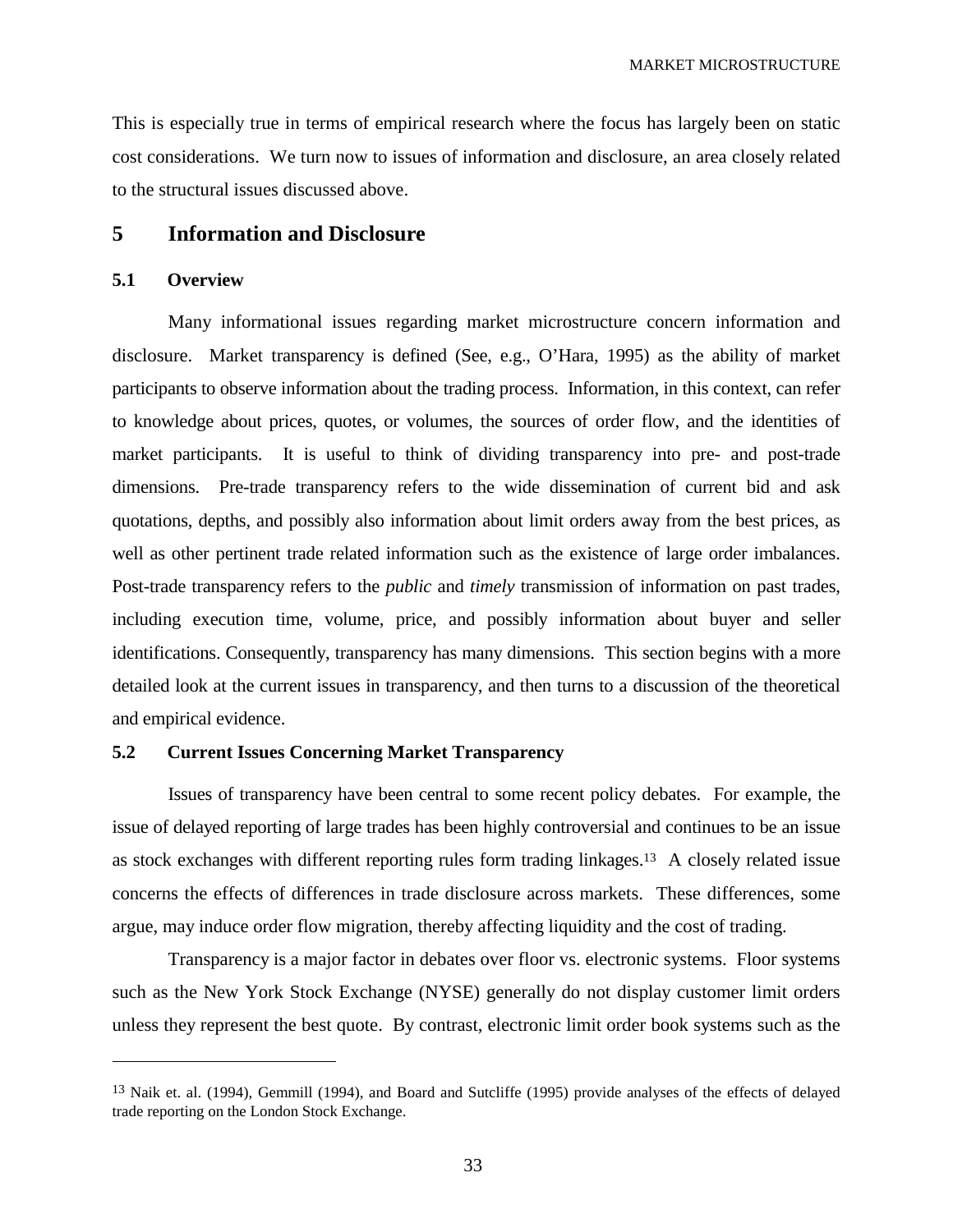Toronto Stock Exchange Computer Assisted Trading System (CATS) and the Paris Bourse *Cotation Assistee en Continu* (CAC) system disseminate not only the current quotes but also information on limit orders away from the best quotes.14 In general, the trend around the world has been towards greater transparency.

The practical importance of market transparency has given rise to a large theoretical and empirical literature. Specifically, several authors have examined the effect of disclosing information about the *identity* of traders or their *motives* for trading. These issues arise in many different contexts including:

- Post-Trade transparency and reporting;
- Pre-disclosure of intentions to trade such as sunshine trading or the revelation of order imbalances at the open or during a trading halt;
- Dual-capacity trading, where brokers can also act as dealers;
- Front-running, where brokers trade ahead of customer orders;
- Upstairs and off-exchange trading;
- The role of hidden limit orders in automated trading systems;
- Counterparty trade disclosure; and
- The choice of floor-based or automated trading systems.

We first review the theoretical research in this area, and then consider the empirical evidence.

# **5.3 Theoretical Studies**

### *5.3.1 Anonymity and Trader Identity*

As noted above, the prototypical market microstructure model contains two classes of agents: informed traders who possess private information about future asset values and uninformed traders who are liquidity motivated. These traders trade anonymously and market makers (or representative liquidity providers) adjust prices based on the net order imbalance (i.e., the difference between buy and sell share volume) observed. While this type of simple model is useful to characterize the evolution of asset prices over time, it fails to capture the fact that in many realworld situations floor traders, brokers, and dealers often have considerable information about the source of their order flow. On the New York Stock Exchange (NYSE), for example, it is not uncommon for specialists to ask a broker to reveal the identity of the trader behind an order if it does not come in through the exchange's anonymous SuperDot system.

 $\overline{a}$ 

<sup>14</sup> See Harris (1998) and Porter and Weaver (1998a).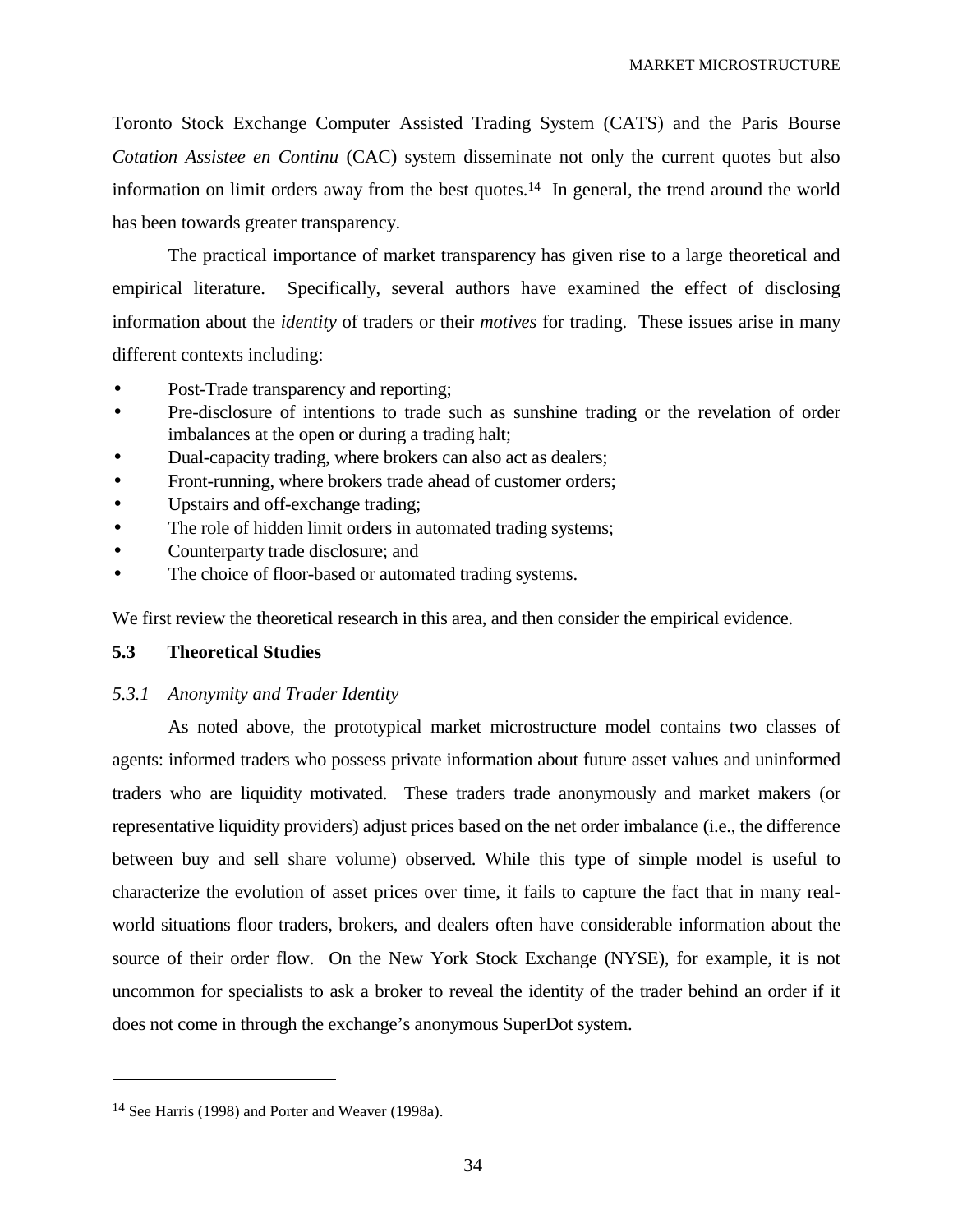### *5.3.2 Non-Anonymous Trading*

Several recent papers study the effects of disclosure of information about the sources and motivation of trades. Forster and George (1992) model the effect of anonymity in securities markets. They relax the usual assumption that traders are anonymous to allow market makers to have some idea about the future direction and magnitude of trade. This is very reasonable in many markets, especially those with trading floors. They show that information regarding traders' motivations can significantly affect asset prices. In particular, when dealers have some idea about the *direction* of liquidity trades (e.g., whether small retail orders are net buyers or sellers), this lowers trading costs for liquidity traders. Intuitively, the cost of trading (both in the form of bid-ask spreads and the market impact of the trade) reflect adverse selection costs that arise because some traders may possess private information.

When trading is not fully anonymous, i.e., when uninformed trading can be partly anticipated, the premium these traders pay is lowered, producing the result. Interestingly, Forster and George (1992) show that transparency concerning the *magnitude* of trading (e.g., through disclosure of order imbalances etc.) can have ambiguous effects, depending on the extent to which liquidity providers are competitive.

### *5.3.3 Brokers and Disclosure of Identity*

In a totally automated trading system, where the components of order flow cannot be distinguished, transparency is not an issue. However, most floor-based trading systems offer some degree of transparency regarding the composition of order flow. For example, on the New York Stock Exchange (NYSE), the identity of the broker submitting an order may provide valuable information about the source and motivation for the trade. Benveniste, Wilhelm, and Marcus (1992) develop a model where dealers can partly distinguish informed and uninformed order flow.15 The exact mechanism by which this distinction (which cannot be perfect without causing market failure) is accomplished could be through a variety of sources. For example, if trader identity is disclosed to counter-parties, some traders may be able to form reputations based on their past trading for either being informed or uninformed.

They show that the ability of brokers to achieve this separation can reduce bid-ask spreads relative to a purely anonymous market for both informed and uninformed traders. If liquidity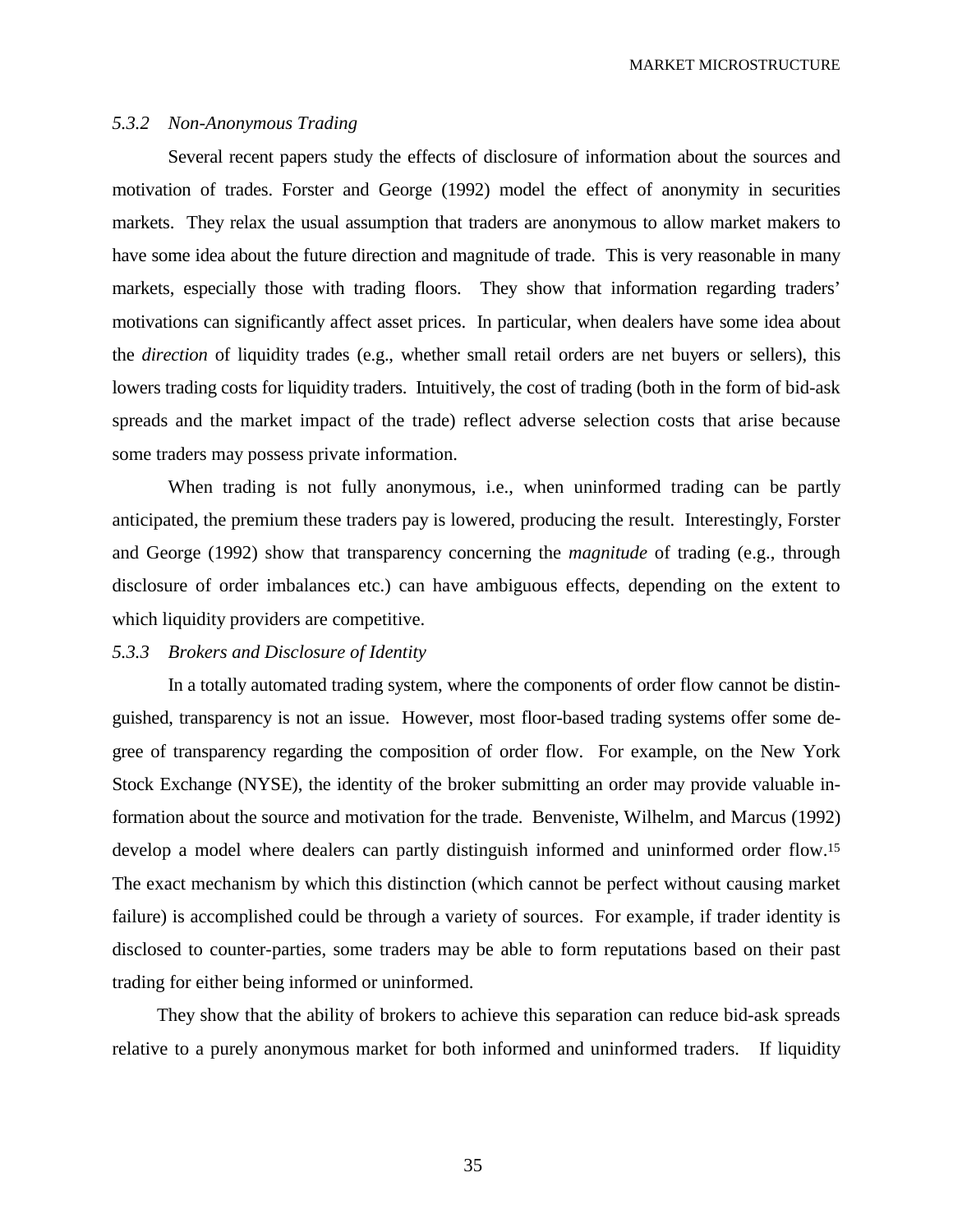traders are price sensitive, they trade more if their trading costs (the bid-ask spread in the model, but more generally all trading costs including market impact) are lowered. With counter-party disclosure, spreads for those agents identified as more likely to be uninformed are reduced, as in Forster and George (1992). This may induce larger volumes of uninformed trading, allowing overall spreads to be lower than would otherwise prevail in a fully anonymous market.16

# *5.3.4 Voluntary Disclosure*

### *5.3.4.1 Sunshine Trading*

 $\overline{a}$ 

Another issue concerns the disclosure of information about pending orders. Admati and Pfleiderer (1991) provide a model of *sunshine trading* where some liquidity traders can *preannounce* the size of their orders while others cannot. They show that those investors who are able to preannounce their trades enjoy lower trading costs because the market correctly infers that these trades are not information motivated. However, the costs for liquidity traders who are unable to preannounce their trades rises. Intuitively, preannouncement identifies the trade as informationless, but increases the adverse selection costs for other traders.17

These results are similar to those obtained in a different context by Madhavan (1996), who shows that greater transparency in the form of disclosure of retail order flows can exacerbate the price volatility. The rationale is that disclosing information about "noise" in the market system increases the effects of asymmetric information, thereby reducing liquidity. Essentially, noise is necessary for markets to operate, and disclosure robs the market of this lubrication. Market quality can also suffer with lower liquidity and higher implicit transaction costs. However, transparency can reduce price volatility and increase market liquidity. Transparency is more beneficial in a market with large numbers of traders that provide sufficient noise trading. Contrary to popular belief, the potentially adverse effects of transparency are likely to be greatest in thin markets.

<sup>15</sup> Sofianos and Werner (1997) discuss the functions performed by brokers on the NYSE floor.

<sup>&</sup>lt;sup>16</sup> Disclosure is also an issue in models of dual-trading because brokers may be able to identify certain customer trades as liquidity-motivated. Röell (1990) and Fishman and Longstaff (1992) model dual-capacity trading. In these models, broker-dealers can trade based on their private information regarding the order flow directed to them by their own customers.

 $17$  Fishman and Hagerty (1991) show that corporate insiders who are forced to disclose their trades can profitably manipulate prices. In their model, only insiders know whether their trades are liquidity- or information-motivated, so that disclosure can mislead other traders.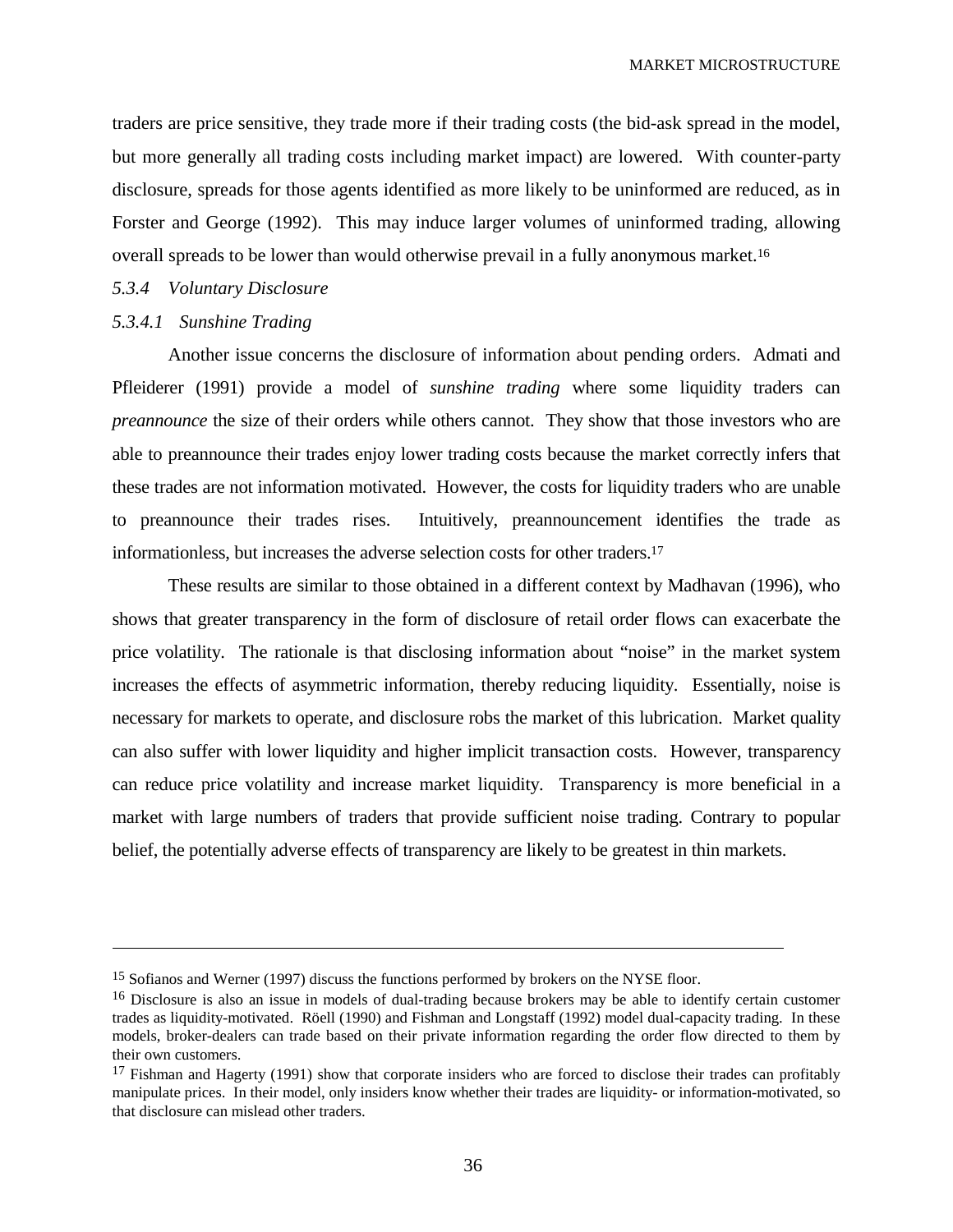These results have important policy implications concerning, for example, the choice between floor-based systems and fully automated, typically anonymous, trading systems.18 Specifically, suppose traders obtain better information on the portion of the order flow that is price inelastic on an exchange floor than in an automated trading system. Floor-based systems may be more transparent because traders can observe the identities of the brokers submitting orders and make inferences regarding the motivations of the initiators of those orders. Unless it is explicitly designed to function in a non-anonymous fashion, such inferences are extremely difficult in a system with electronic order submission. If this is the case, traditional exchange floors may be preferred over automated systems for the active issues while the opposite may be true for inactive issues. Finally, the results provide insights into why some liquidity-based traders may avoid sunshine trades, even if they can benefit from reputation signaling.

### *5.3.4.2 Voluntary Agreements by Dealers to Disclose Trading Information*

There may, however, be other factors that may induce dealers to desire greater transparency in other forms. Chowdhry and Nanda (1991) provide a model where market makers voluntarily make information public to discourage insider trading while making the market more attractive to uninformed traders. Specifically, by revealing trades and providing information on trader identities, dealers can discourage or reduce trading by insiders or other informed traders. This allows dealers to charge lower bid-ask spreads because they face lower adverse selection costs, attracting more liquidity traders from markets that are more "opaque." The idea is that a market that can develop a reputation for being "clean" may benefit from reduced adverse selection costs. In a multi-market context, this gives rise to the reverse of the "race to the bottom," where markets compete for order flow by offering high levels of disclosure. These considerations may explain why some markets desire greater transparency.

# *5.3.5 Large Traders and Disclosure*

 $\overline{a}$ 

#### *5.3.5.1 Transparency and Off-Exchange Trading*

Madhavan (1995) examines the relation between fragmentation and market transparency. In this context, transparency refers to the disclosure of trading information to market participants post-trade. This model provides a counter-point to that of Chowdhry and Nanda (1991), provid-

<sup>&</sup>lt;sup>18</sup> Pagano and Röell (1996) provide a nice theoretical treatment of the differences in transparency across various market mechanisms and its impact on liquidity.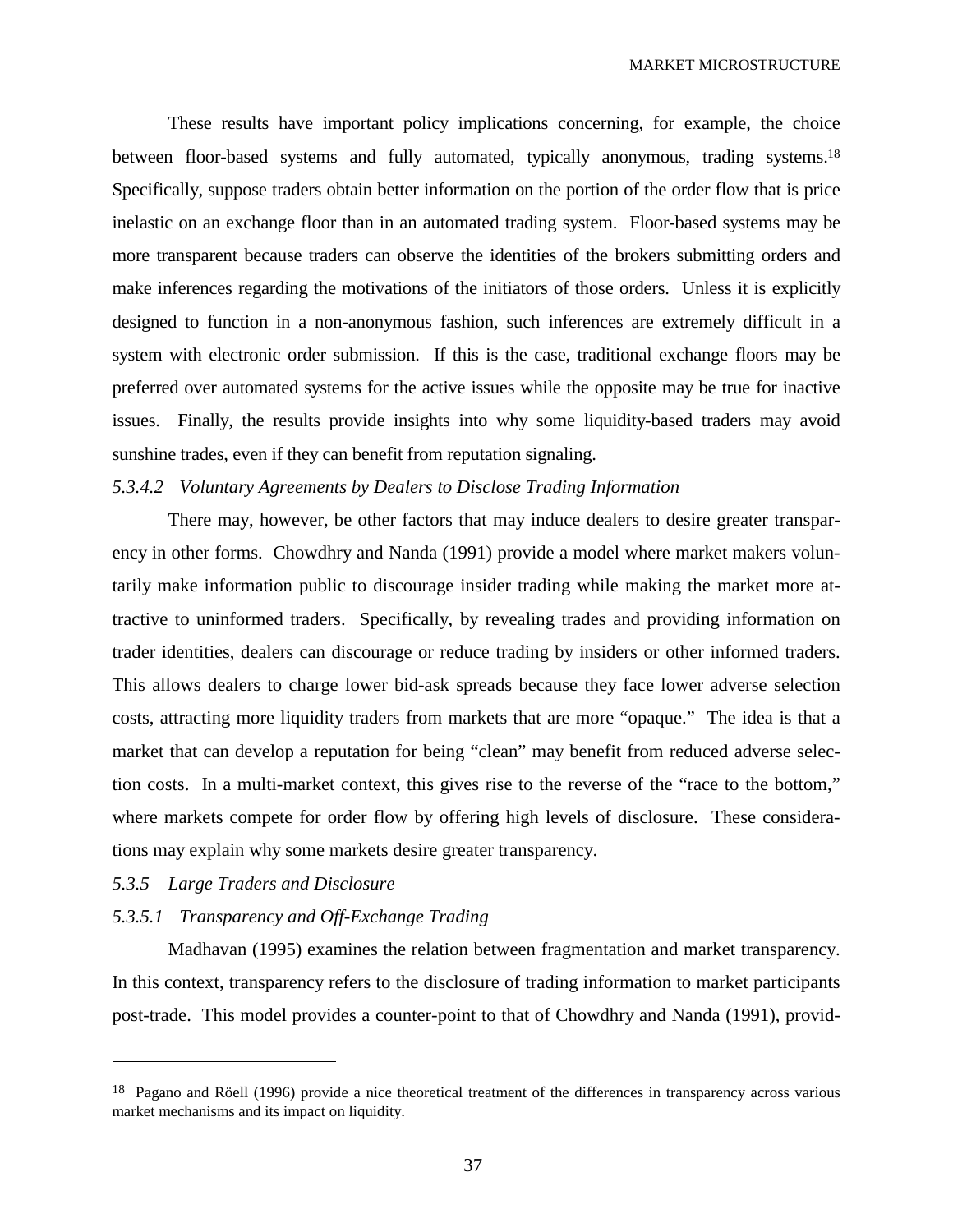ing an argument for having less – rather than more – disclosure. Unlike Chowdhry and Nanda (1991), the trading universe here consists not only of informed and uninformed traders, but also of large liquidity traders or institutional traders. These traders are not motivated by information, but their trades are large and to minimize the price impact, they break up their trades over time. In this more complex model, the intuition of a "race to the top" is shown not to hold.

Non-disclosure benefits large institutional traders whose orders are filled with multiple trades by reducing their expected execution costs, but imposes costs on short-term noise traders. The rationale is that these traders can breakup their trades over time without others front-running them and hence raising their trading costs. However, non-disclosure benefits dealers by reducing price competition. The implication of this analysis is that faced with a choice between a high disclosure market and a low disclosure market, an uninformed institutional trader will prefer to direct trades towards the more opaque market. Why? Essentially, a large trade can be successfully broken up without attracting too much attention and hence moving the price in the direction of the trade. This model suggests that one danger of too much transparency is that traders might migrate to other venues, including off-exchange or after-hours trading.

# *5.3.5.2 The Link Between Upstairs Trading and Primary Market Transparency*

Previous research shows that the upstairs and downstairs markets can coexist in equilibrium by serving different clienteles. Intuitively, traders who can credibly signal that they are liquidity motivated can trade large blocks in the upstairs markets with minimal price impacts. By contrast, traders who cannot credibly signal their motivations will trade anonymously downstairs, possibly facing large price impacts even for small trades. To interpret these findings, it is useful to ask examine the strategy of a large-liquidity trader. According to the models above, such traders prefer upstairs markets because they can obtain more favorable execution than by simply directing their trades to the downstairs market. More disclosure in the primary market may result in these traders obtaining more favorable pricing downstairs (as in Admati and Pfleiderer (1991)) but may also result in worse prices if others front-run their trades, knowing that such traders break up their trades (Keim and Madhavan 1995) into many sub-trades. Thus, the effect of greater disclosure on the share of volume of the downstairs market is an empirical question.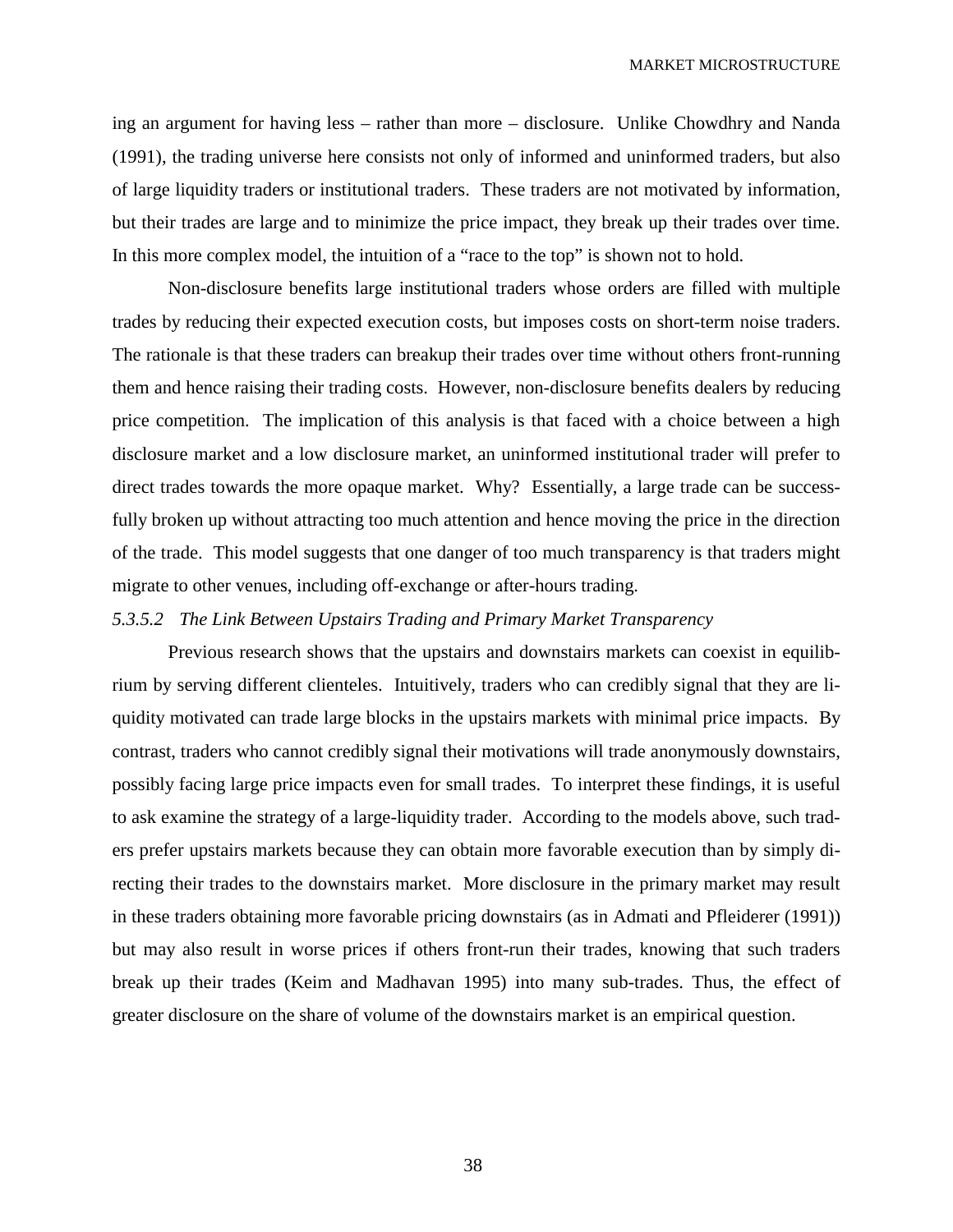# **5.4 Empirical Research on Transparency and Disclosure**

### *5.4.1 Pre-Trade Transparency*

Porter and Weaver (1998a) study the effect of an increase in transparency on the Toronto Stock Exchange (TSE) on April 12, 1990 when the TSE provided real-time public dissemination of the best bid and offer and associated depth (bid and ask size) as well as prices and sizes for up to four levels away from the inside market in both directions. Porter and Weaver (1998a) use a variety of measures to quantify liquidity and cost, including the *effective spread* defined as the absolute value of the difference between the transaction price and the mid-point of the prevailing bid and ask quotes. Both effective spreads and the percentage bid-ask spread widened after the introduction of the system, suggesting a *decrease in liquidity associated with transparency*, even after controlling for other factors that may affect spreads in this period, including volume, volatility, and price. The most likely explanation for this finding – consistent with theories discussed above – is that limit order traders are less willing to submit orders in a highly transparent system because these orders essentially represent free options to other traders.

### *5.4.2 Post-Trade Transparency*

Post-trade transparency refers to the public and timely dissemination of trading information. One aspect of this is information on counter-party identities, but the issues here can be as simple as whether or not to report prices and volume. Gemmill (1996) studies the effect of a change in post-trade transparency on the London Stock Exchange. On October 27, 1986, the LSE required that all trades be disclosed within 5 minutes. Some dealers argued that this put them in a difficult position if they had to unwind a large trade over some time. Essentially, the concern was that competitors would "spoil" the trade by adjusting quotes immediately upon revelation of the trade. The LSE relaxed the immediate trade reporting rule in 1989 and then revised the rules again in 1991, offering an opportunity to study the effects of changes in disclosure on market quality. Specifically, from February 1989 to January 1991, the prices of large trades were subject to a 24 hour delay. From January 1991 to January 1996, there was a 90 minute delay for trades over 3 times normal market size.

Gemmill's finds that disclosure does not have a dramatic effect on liquidity, as measured by the "touch" (i.e., the best bid and offer in the market) and by price impact. This is surprising given the fact (noted in the paper) that market participants feel very strongly about trade disclo-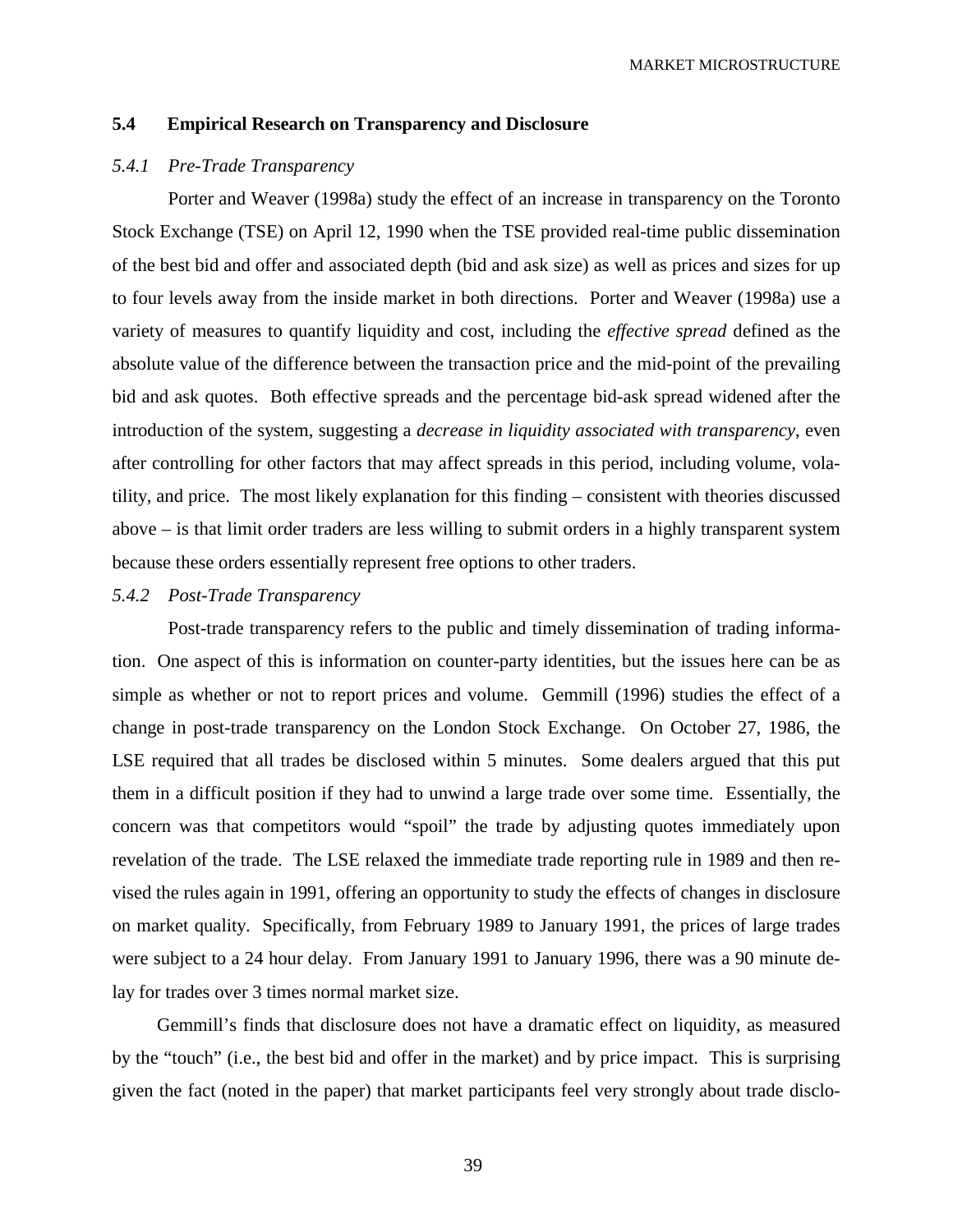sure. However, as Gemmill notes, this may reflect the fact that his measures (e.g., spreads etc.) are affected by market-wide factors such as changes in volatility. These shifts in volatility are large in his sample period and it is difficult to isolate the impact of changes in disclosure rules.

Porter and Weaver (1998b) study the effects of late trade reporting on Nasdaq. They find that large numbers of trades are reported out-of-sequence relative to centralized exchanges such as the NYSE and AMEX. Porter and Weaver (1998b) conclude that there is little support for the hypothesis that late-trade reporting is random or is the result of factors (such as "fast" markets, lost tickets, and computer problems) outside Nasdaq's control. Indeed, the trades most likely to be reported late are large block trades, especially those at away prices. This suggests that latetrade reporting is beneficial to Nasdaq dealers. This view is consistent with the arguments put forward by dealers on the London Stock Exchange.

### *5.4.3 Experimental Studies*

Bloomfield and O'Hara (1999a, 1999b) compare and contrast markets with different sets of disclosure standards. Specifically, their experiments have human agents who act as dealers, some whom do not disclose trades, while others do. Bloomfield and O'Hara (1999b) allow disclosing and non-disclosing dealers to compete. They find that because the non-transparent dealers have informational advantages, they can set better prices, and capture more order flow and earn substantially higher profits than others. This is interesting since it suggests that the arguments that markets will naturally gravitate towards greater transparency are not true.

They then conduct an interesting second experiment where dealers are given a choice about whether they would prefer to disclose or not. The idea of this second experiment is to see whether transparent and non-transparent systems can co-exist. Their experimental evidence suggests that when dealers can choose their disclosure levels, most, but not all, prefer to not disclose their trades. However, the evidence suggests there may be some advantages to being the *sole* disclosing dealer. Thus, the experimental literature suggests more complex dynamics than either a straight race to the bottom or top.

#### **5.5 Summary**

Transparency is a complicated subject, but recent research provides several revealing insights. First, there is broad agreement that transparency does matter; it affects the informativeness of the order flow and hence the process of price discovery. Greater transparency is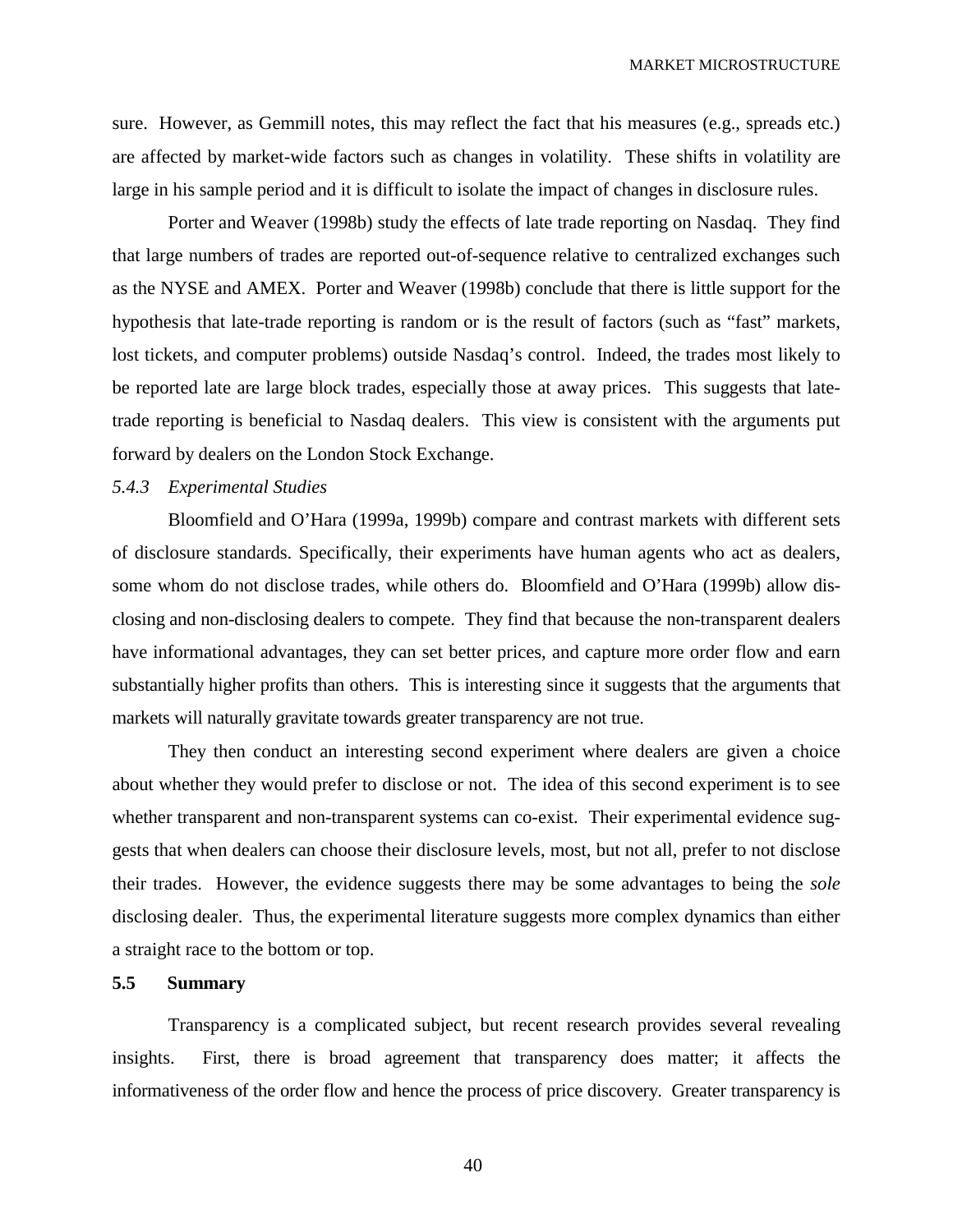generally associated with more informative prices. Second, complete transparency is not always "beneficial" to the operation of the market. Indeed, many studies demonstrate that too much transparency can actually reduce liquidity because traders are unwilling to reveal their intentions to trade. Third, there is also general agreement that *some* disclosure – as opposed to *no* disclosure whatsoever – can improve liquidity and reduce trading costs. Finally, changes in transparency are likely to benefit one group of traders at the expense of others. The literature almost uniformly agrees that traders who trade on private information signals will prefer anonymous trading systems while liquidity traders, especially those who can credibly claim their trades are not informationmotivated (e.g., passive index funds), prefer greater disclosure. Consequently, no single market structure is viewed as best by all parties.

# **6 Interface With Other Areas of Finance**

#### **6.1 Overview**

Some of the most interesting research in microstructure concerns the use of the models described above to other areas of finance. The recognition that microstructure matters − that it affects asset values and price efficiency − is relatively recent, but has important implications for other areas of finance. This section attempts to provide the reader with a quick introduction to the diverse research that relates to trading and markets being conducted today in three major areas: (1) Asset pricing, (2) Corporate finance, and (3) International finance.

#### **6.2 Asset Pricing**

 $\overline{a}$ 

### *6.2.1 Liquidity and Expected Returns*

Previous research has modeled expected returns as functions of variables including proxies for size and default risk.19 Amihud and Mendelson (1986) show that expected returns are an decreasing function of liquidity because investors must be compensated for the higher transaction costs that they bear in less liquid markets. Suppose for simplicity that agents in the economy are risk-neutral and that the risk-free rate is  $r_f$ . Consider a security paying a stochastic "dividend" or interest coupon payment each period. Dividends are realized just after trading and are drawn

<sup>19</sup> Fama and French (1988, 1993) and Pontiff and Schall (1998) among others.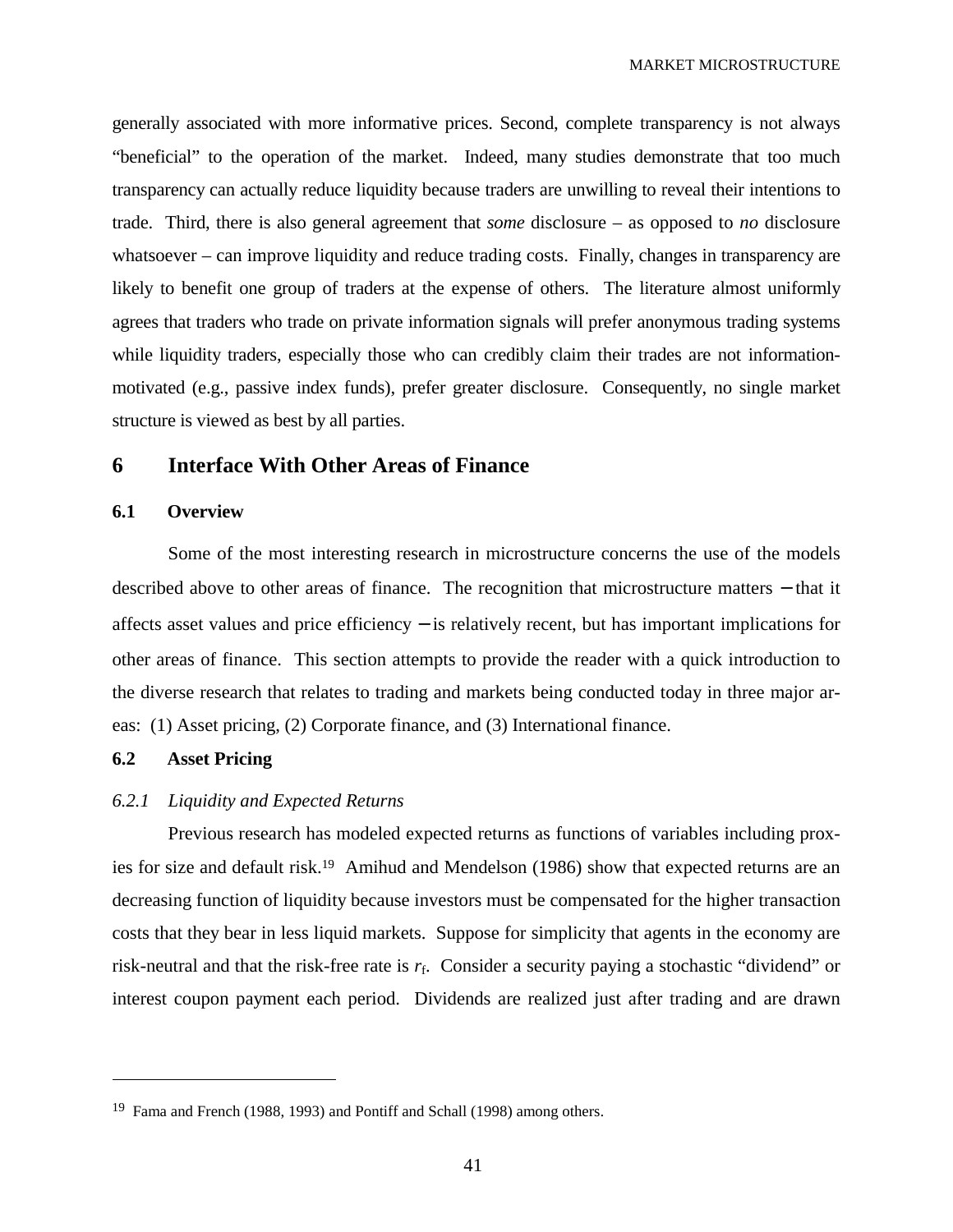from an independent and identically distributed distribution with mean *d*. Suppose, for simplicity, that each trader holds the security forever so that the immediate cost is all that is relevant.

In the absence of transaction costs, the expected present value of a security is simply 
$$
m^* = \frac{d}{r_f}
$$
. With trading costs, equation (8) implies a purchase price of  $p = m + (\lambda + s)$ , where *m* is

the midquote. Under risk-neutrality, a purchaser with a *T* period horizon must be compensated for the round-trip trading costs so

$$
m = m^* - (1 + (1 + r_f)^{-T})(\lambda + s).
$$
 (16)

The presence of trading costs (asymmetric information, inventory costs, and other transaction costs) reduces the equilibrium *value* of the asset. It follows that the expected rate of return on the asset is higher than the risk free rate when  $\lambda$  or *s* are positive. This statement, while seemingly obvious, is important when we go to the data as discussed below.

### *6.2.2 Liquidity as a Factor in Expected Returns*

There is growing support for the idea that expected returns must reflect a compensation for illiquidity. Amihud and Mendelson (1986) find there is a significantly positive relation between returns and the bid-ask spread for NYSE/AMEX common stocks in the period 1961-1980, which is consistent with the model. Amihud and Mendelson (1991) note that there is a difference in the bid-ask spread for treasury bills and treasury bonds, and that this affects bond yield to maturity. Amihud, Mendelson, and Lauterbach (1997) document large changes in asset values for stocks moving to more liquid trading systems on the Tel Aviv Stock Exchange. These and other studies confirm the role of liquidity in asset pricing.

From a cross-sectional viewpoint, variation in expected returns across securities arises because of differences in trading costs. Of course, it matters how we compute returns. In the simple model above, suppose there are two assets: a security that is subject to trading costs and one that is not. If we correctly measure the return to the illiquid security based on the actual purchase price, it will equal the risk-free rate, which is the return provided by the fully liquid asset. However, as noted above, measuring the price impact of the trade (i.e.,  $\lambda$ ) is difficult, especially without transaction level data. Keim and Madhavan (1997) show that these costs can be substantially larger than the observed spread *s*. If we compute the return on the security ignoring transaction costs (i.e., using the midquote as the basis for value) we obtain return premium  $r - r_f$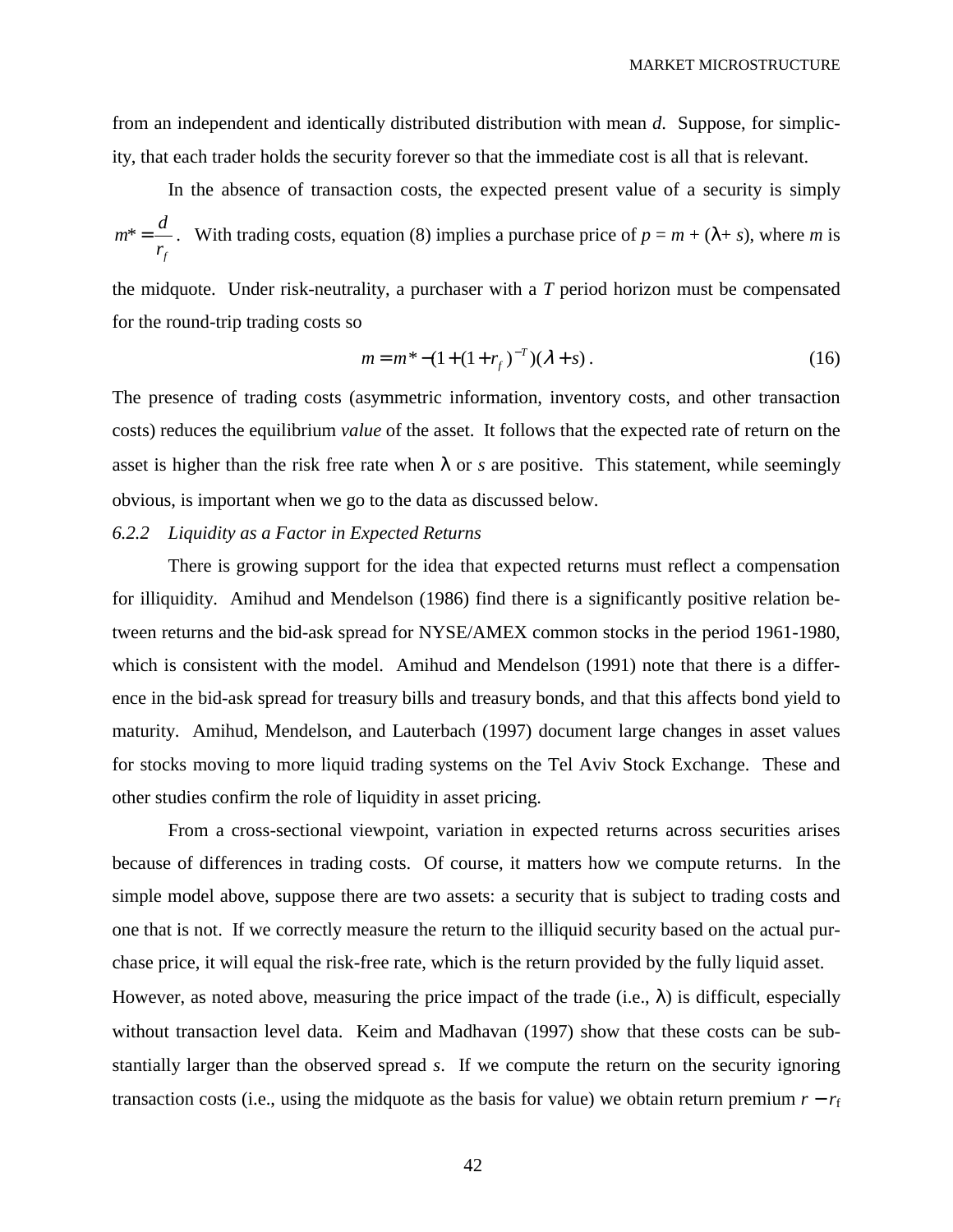$> 0$  that represents the compensation for illiquidity,  $\lambda$ . Thus, even if we correctly account for the spread, we are likely to observe that expected excess returns are positively related to the trading costs  $(\lambda_i + s_i)$  across a sample of stocks after controlling for other factors affecting returns. This phenomenon may also explain in part the observed size effect because transaction costs are higher in less liquid assets where the omission of  $\lambda$  in the computation of returns has the strongest effects. Cross-sectional models have been estimated by Brennan and Subrahmanyam (1996) among others, using the approach of Glosten and Harris (1988) and Hasbrouck (1991) to estimate the liquidity parameter λ. See also Brennan, Chordia, and Subrahmanyam (1999).

A promising area for research in this area is the subject of commonality in liquidity and returns. So far, our analysis, like much of the microstructure literature has focused on a single stock. Consider a matrix generalization to *N* stocks of the model in equation (13) of the form  $\Delta p = X \Lambda + U$ , where X is a matrix of order flows, current and lagged, as well as other predetermined variables affecting price movements, and **U** is the vector of error terms. Returns in stock *i* may depend on current and lagged flows in stock *j*. Commonality in order flows is manifested in the fact that although **X** has full rank, only a few sources of independent variation explain most of the variation in the data.

Hasbrouck and Seppi (1999) use principal components analysis and canonical correlation analysis to characterize the extent to which common factors are present in returns and order flows. Principal components analysis can be viewed as a regression that tries to find a linear combination of the columns of the data matrix **X** that best describes the data, subject to the normalization restrictions imposed to remove indeterminacy. Hasbrouck and Seppi (1999) find that common factors are present in both returns and order flows. Common factors in order flows account for 50% of the commonality in returns. Related analyses are provided by Chordia, Roll, and Subrahmanyam (1999). Whether such factors can help predict short-run returns (See Huang and Stoll, 1994), variation in intraday risk premia (Spiegel and Subrahmanyam, 1995), or the observed relation between price variability and volume (Karpoff, 1997, Foster and Viswanathan, 1995, among others) is still an open question.

#### *6.2.3 Behavioral Explanations*

Recent work in behavioral finance suggests interesting avenues for further research in terms of understanding return anomalies by incorporating aspects of trader behavior documented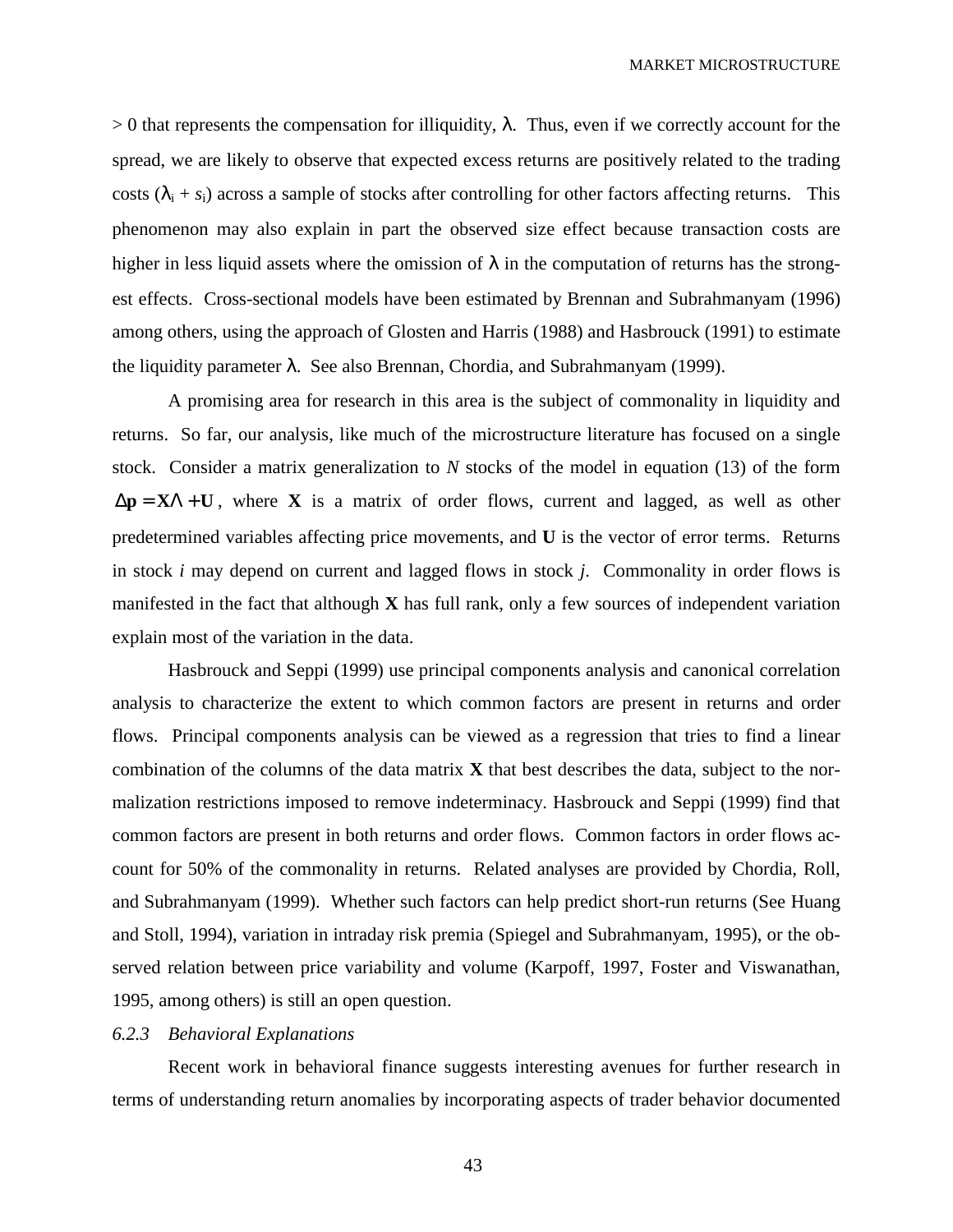by psychological research. For example, it is well known that traders tend to overestimate the precision of their information. Such a bias may result in informed traders being overly aggressive in trading, with consequences for market efficiency. See, for example, Daniel, Hirshleifer and Subrahmanyam (1998) who study the relation between investor psychology and the degree to which prices over-react (or under-react) to new information. Other behavioral phenomena such as the tendency of agents to attribute luck to their own skill, the tendency to see patterns in pure noise, and aversion to realizing losses also affects trader behavior and hence return dynamics.

Another application is the study of trading motives. The microstructure literature relies heavily on the presence of uninformed, liquidity traders, known as noise traders. Black (1986) notes the importance of noise for there to be trading in equilibrium. Without uninformed or liquidity motivated traders, every trade is initiated by a party with private information, so dealers widen spreads to the point of no trade. But exactly who are these traders and why do they trade?

DeLong, Schleifer, Summers, and Waldman (1991) examine the survival of noise traders in financial markets. Their results show that irrational noise traders are the source of price volatility and that other traders need to be compensated for the risk. Noise traders might normally incur losses in trading but if they move prices collectively, they might profit at the expense of other groups of traders. In short, their work suggests that we pay more attention to the role of noise traders and their motives for trading. Empirical evidence on the trading behavior and profits of small retail investors is contained in Barber and Odean (1999). Behavioral models may also be able to shed light on the determinants of trading volumes, an important topic in its own right.

#### **6.3 Corporate Finance**

#### *6.3.1 Pricing of IPOs*

Close economic ties between corporations and their sources of financing characterize many financial markets. Such arrangements are common in countries where corporations rely primarily on bank financing. Similarly, equity markets for smaller capitalization stocks are characterized by close relationships between new issuers and the underwriters who bring the stock public. In particular, underwriters sponsor new issues by arranging analyst coverage, promote the stock through marketing efforts, and provide liquidity by acting as broker-dealers in subsequent secondary market trading. Financial economists have only recently recognized the impor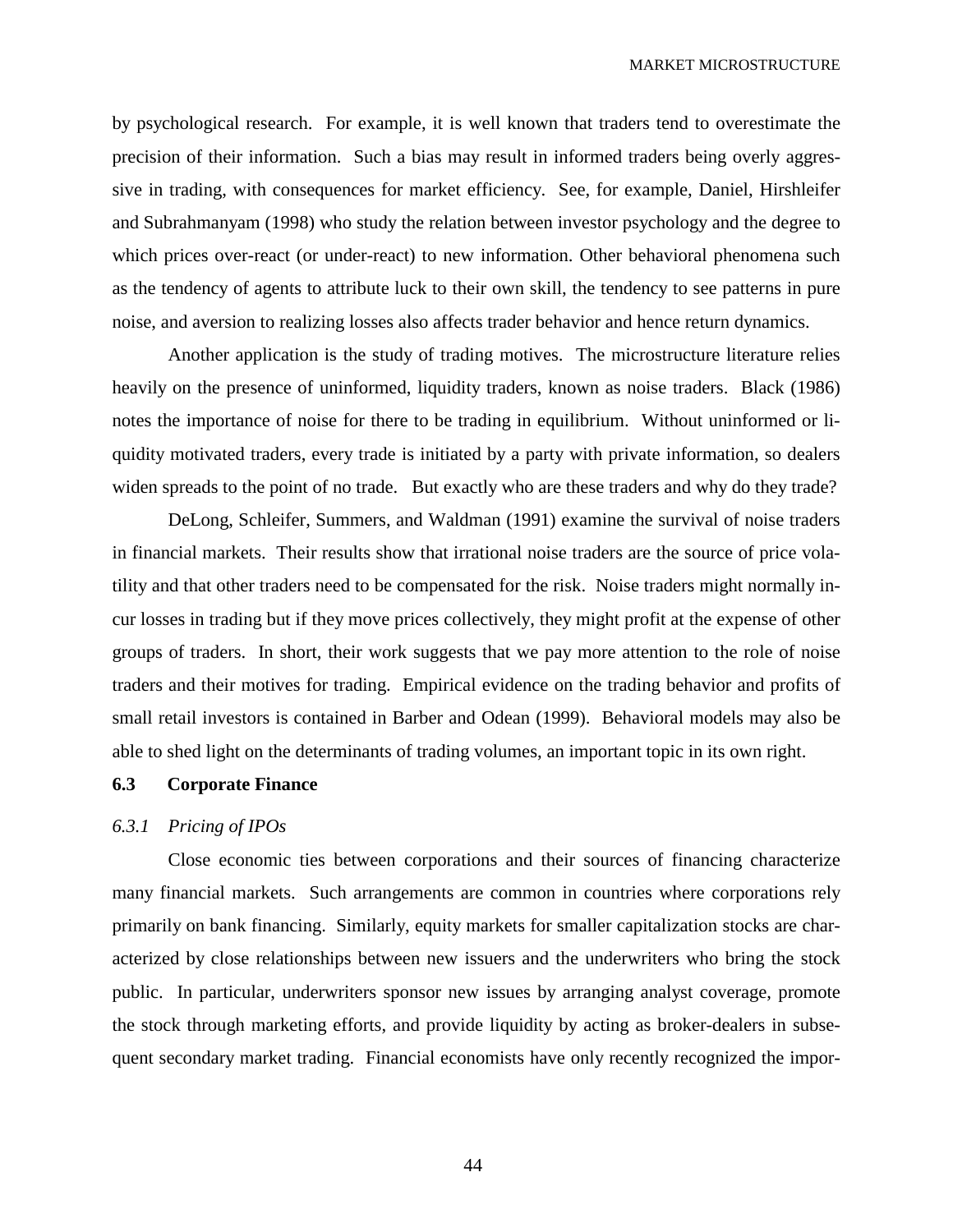tance of such relationship markets. Yet, despite their prevalence, many basic questions concerning the operation of relationship markets remain unanswered.

An important issue is the role of underwriters in linking the primary and secondary stock markets for the firms they bring public. Underwriters of smaller stocks often dominate trading in the post-IPO market, giving them considerable ability to affect security prices. Ellis, Michaely, and O'Hara (1999) examine the role of the underwriter in after-market trading. They find that for Nasdaq stocks, the lead underwriter is almost always the primary market maker in the aftermarket. Why is this arrangement so common? Is there a link between the degree of underpricing and the secondary market? How does this affect the IPO decision?

A simple extension of the basic model can show how the link between primary and secondary trading can have a crucial effect on the ability of small firms to raise capital in the primary market. Specifically, consider a model where an entrepreneur wishes to sell *Q* shares of a privately owned corporation to the public. As before, uncertainty over true value is captured by σ, and the investment bank observes this variable during the process of taking the company public. The investment banker can locate, at cost, *Q* potential IPO investors, each of whom will take one unit of the offering. The investment bank's IPO related payoff is  $cp<sub>0</sub>Q$ , where *c* is the commission rate. Both *c* and *Q* are fixed, and we assume IPO investors are risk-neutral and can only take one unit of the offering. They have a stochastic liquidation date distributed uniformly on the period  $[t_1, T]$ , with *T* being the liquidation date. Using equation (16) above, the value of the asset to a potential IPO investor can be written as  $p_0(s)$ , where  $p_0$  is a decreasing function of *s*, the cost of trading in the after-market. Initial investors care about future liquidity because there is a chance they will liquidate their holdings early.

Without market making by the lead underwriter, outside dealers provide liquidity. Since these dealers do not observe  $\sigma$ , they set a spread *S* that will compensate themselves for the risk of insider trading should they underestimate risk. In other words, the spread is determined by the worst possible risk on cash flows. By contrast, if the underwriter also acts as the dealer in the after market, he can set lower spreads because of the information advantage acquired during the IPO process. Let  $s^c$  denote the cost of supplying liquidity from the viewpoint of the underwriter, and let  $s^*$  denote the actual spread chosen, where  $s^c < s^* < S$ .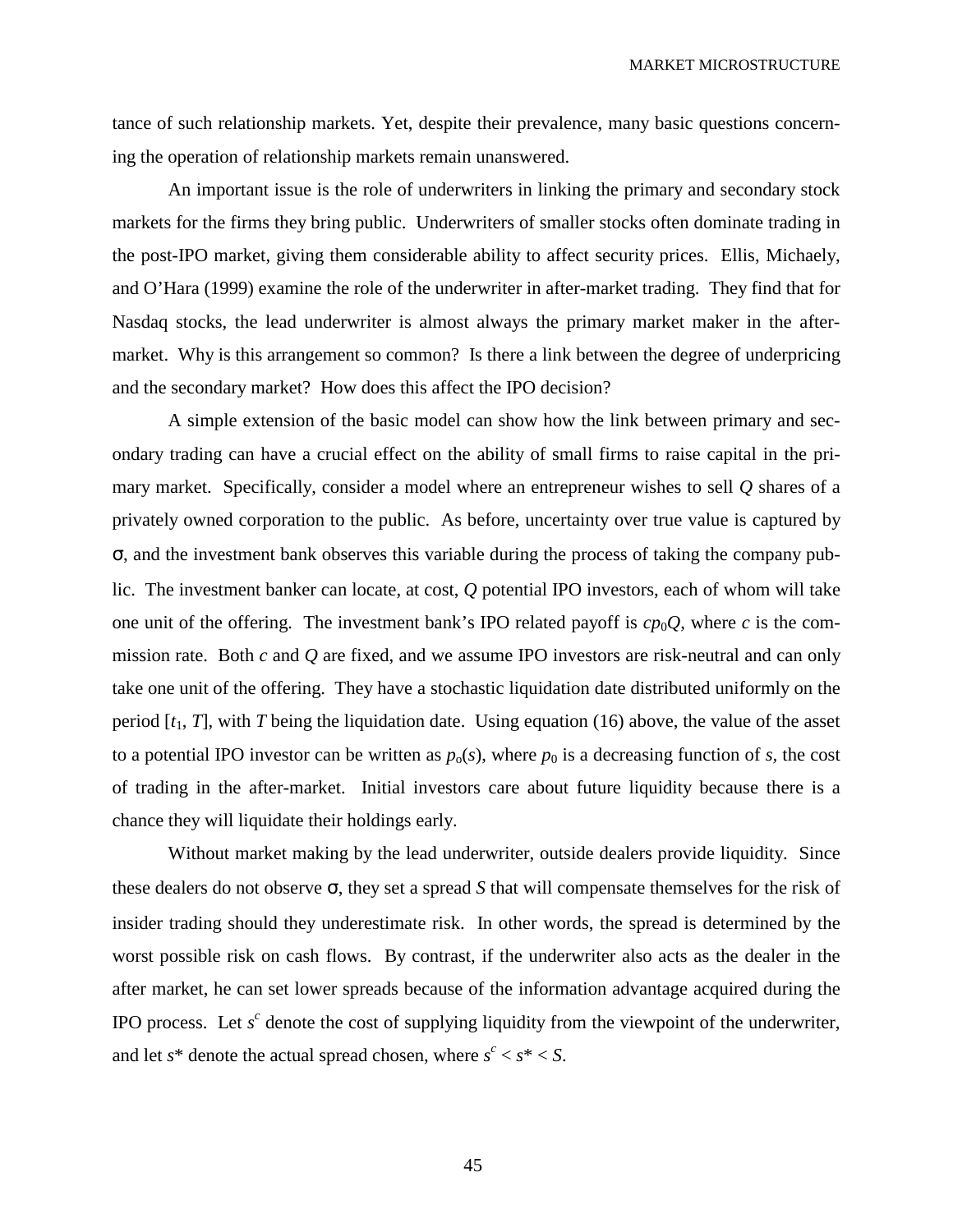The underwriter selects the spread with the objective of maximizing total revenues from commissions at the IPO stage plus future trading revenues. Specifically, the underwriter chooses *s* to solve

$$
\max_{\{s: \ s \in [s^c, S]\}} cp_0(s)Q + (s - s^c)\gamma Q \ . \tag{17}
$$

Here, the first term is the IPO commission revenue while the second term captures the market making profits from the spread less costs times the expected volume of trade in the secondary market. Secondary market volume is assumed, for simplicity, to be proportional to the IPO size.

While the first term is decreasing in s, the second term is increasing, so that there exists a solution  $s^* \in (s^c, S)$ . Note that if the commission rate is sufficiently high, the underwriter undercuts the competitors and sets a lower spread. In turn, this increases the IPO price. Thus, the features of the relationship market are shown to have crucial effect on the ability of small firms to raise capital in the primary market. This model's predictions are consistent with stylized facts concerning both primary and secondary markets. Investment bankers who subsequently function as broker-dealers will have higher trading volume and will also offer to buy at higher prices, on average, than other competitive market makers. Several studies have documented that among firms qualified to list on both Nasdaq and the NYSE, smaller firms tend to list on Nasdaq. This result is puzzling because recent evidence suggests that both issue costs and bid-ask spreads tend to be higher on Nasdaq. This model, although simple, resolves this puzzle by showing that smaller firms might prefer a relationship market to a centralized market.

### *6.3.2 Stock Splits*

Previous explanations for stock splits tend to focus on corporate finance explanations such as signaling. Angel (1997) notes the constancy of average stock prices over long periods of time within countries, despite variation across countries. However, the average stock price, relative to the minimum tick, is more constant. This suggests a possible microstructure based explanation for stock splits. Angel (1999) notes that a corporation can adjust its stock price relative to tick size through splits. Higher prices imply lower costs of capital and hence higher share values (Amihud and Mendelson, 1989), but at the same time, may discourage liquidity based trading by smaller retail investors. Thus, there might be an interior solution that maximizes share value.

Schultz (1999) examines whether splits increase the number of small shareholders who own the stock. He finds an increase in the number of small buy orders following Nasdaq and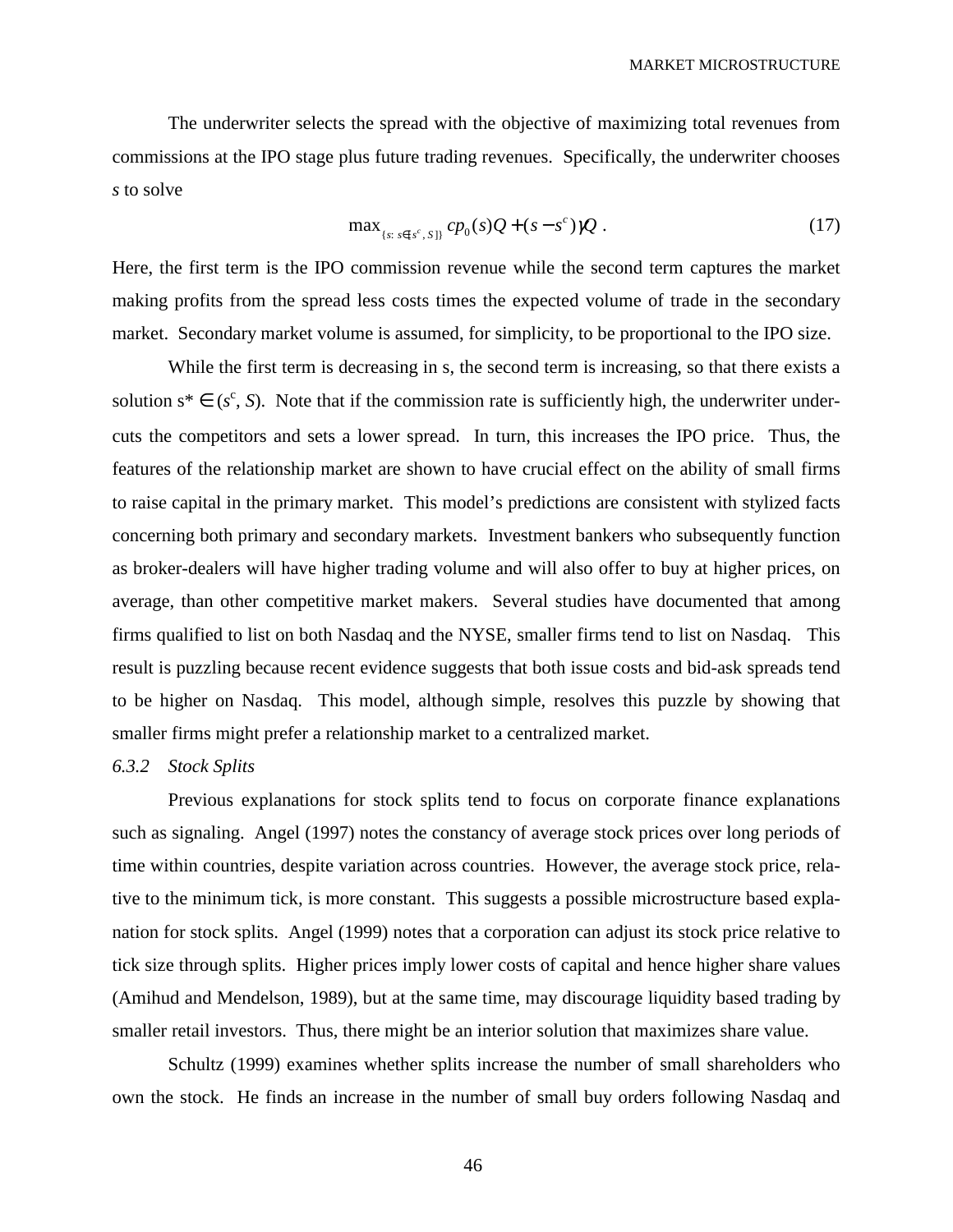NYSE-AMEX splits in 1993-1994, along with an increase in trading costs. Schultz argues this finding can be explained by the fact that the minimum bid-ask spread is wider after the split, giving brokers an incentive to promote a stock. See also Easley, O'Hara, and Saar (1999) for a discussion of how trading is affected by stock splits.

# **6.4 International Finance**

#### *6.4.1 ADRs and Multiple Share Classes*

In the international area, an important aspect of the interaction with microstructure concerns internal capital market segmentation. Such barriers to investment are important because they may give rise to various documented "anomalies" such as discounts on international closedend funds. They also may give rise to arbitrage trading or other cross-border order flows and hence affect market efficiency. Finally, an analysis of segmentation may shed light on the positive abnormal stock returns (Karolyi, 1996) observed following liberalizations.

One interesting and puzzling aspect of international segmentation arises when domestic firms issue different equity tranches aimed at different investors. For example, countries as diverse as Mexico and Thailand have foreign ownership restrictions that mandate different shares for foreign and domestic investors. See, for example, Eun and Janakiramanan (1986), Bailey and Jagtiani (1994), Bekaert (1995), Stulz and Wasserfallen (1995), Foerster and Karolyi (1996), and Domowitz, Glen, and Madhavan (1997). The objective of such a partition of otherwise identical shares is to ensure that ownership of corporations rests in the hands of domestic nationals. Interestingly, the prices of these two equity tranches vary widely across firms and over time. A simple model suggests some insights into the nature of internal capital market segmentation.

Let  $p_t^A$  denote the price of an A share open domestic nationals only (converted from local currency into dollars) and let  $p_t^B$  denote the (dollar equivalent) price of a B share that is open only to foreign nationals, at time *t*, on the local market. The B share premium is  $\pi = (p_t^B / p_t^A)$  $t_t^A$ ) – 1. What determines the premium? Supply and demand factors are important, but market liquidity may also be a crucial factor. In terms of our model above, liquidity in market *j* = A, B is captured by the summary statistic  $s_i + \lambda_i$ . If both shares are otherwise equal but one share has higher transaction costs, that share will have a lower price if holding period returns are to be equal. Thus, share price premia or discounts can be explained in terms of relative trad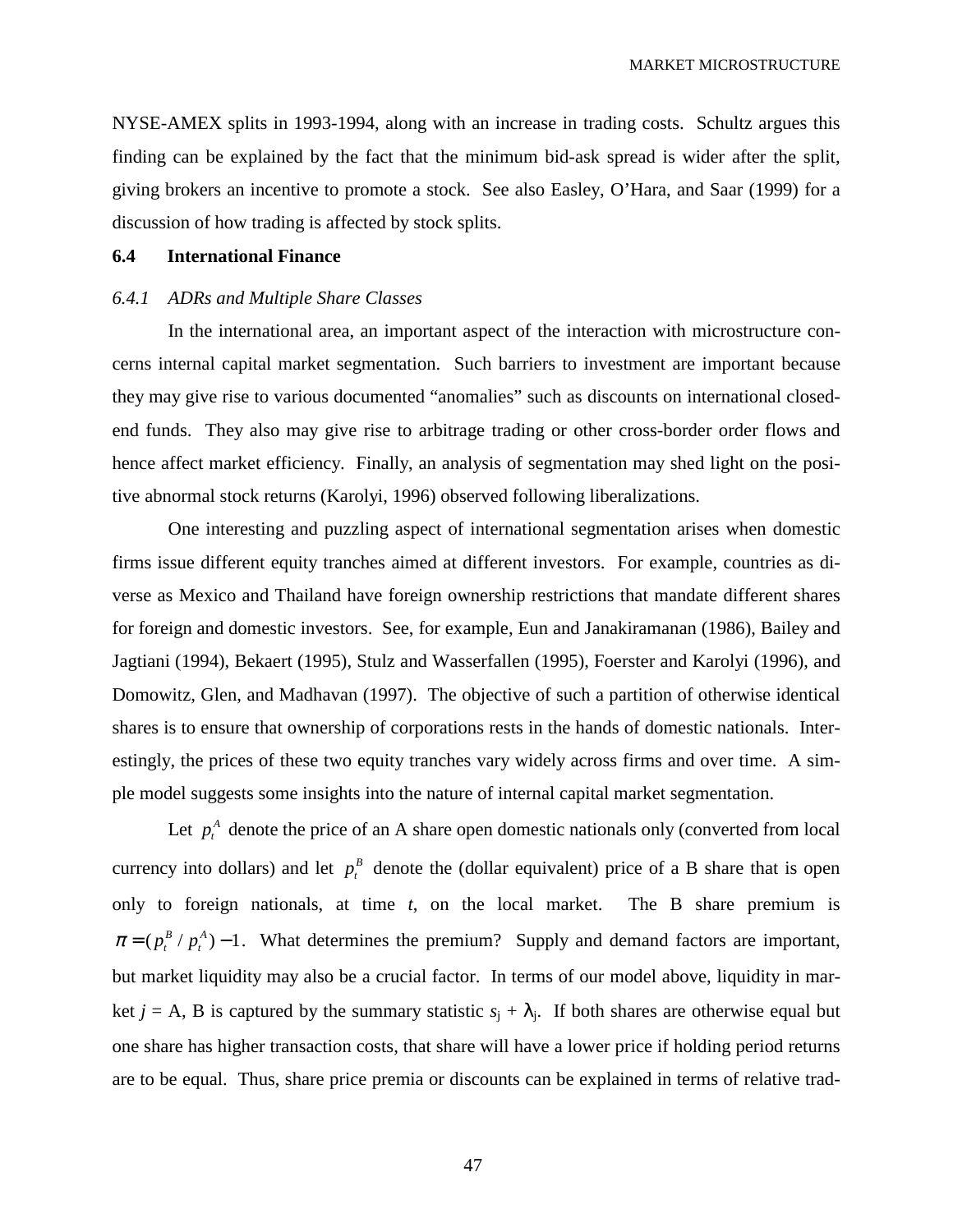ing costs. Elimination of market segmentation should reduce costs. Similarly, Stulz (1999) argues that globalization reduces the cost of equity capital because both the expected return that investors require to invest in equity to compensate them for risk and agency costs fall.

### *6.4.2 Cross-Border Flows*

These factors may also explain cross-border order flows. Foreign companies can list their shares abroad through the vehicle of depositary receipts (DR). Let  $p_t^{DR}$  denote the price of a depositary receipt (a claim against a B share) in U.S. dollars. Arbitrage occurs if it is possible to buy in one market and sell in the other at a higher price net of transaction costs, i.e., if  $|p_t^{DR} - p_t^B| > \lambda_{DR} + \lambda_B + s_{DR} + s$  $-p_t^B$   $\ge \lambda_{DR} + \lambda_B + s_{DR} + s_B$ . Even if this condition is satisfied, cross-border order flows may occur if the DR (foreign) market is cheaper for foreign nationals than trading in the local market, i.e., if  $\lambda_{DR} + s_{DR} < \lambda_B + s_B$ . In this case, order flow migration from the domestic (B share) market to the foreign market (DR) may adversely impact the local market. To the extent that volume in the local market is valuable (an externality), such migration may affect even the liquidity of domestic issues that are not cross-listed abroad. These types of issues are vitally important to regulators and exchange officials and also to corporations whose cost of capital is directly affected by such decisions.

### *6.4.3 The Microstructure of Foreign Exchange Markets*

Foreign exchange markets are by far the largest asset markets in terms of volume, and consequently there is considerable interest in how they operate and how prices are determined. Recent research (e.g., Lyons (1995, 1999)) uses microstructure models to explain some of the special aspects of foreign exchange trading, as described more fully below.

# *6.4.3.1 Hot Potato Model*

An unusual feature of the foreign exchange market are the extremely large trading volumes, far larger than one would expect given the level of imports and exports. Lyons (1997) provides an elegant explanation for this phenomenon. The intuition of the model can be explained simply. Suppose an investor initiates a large block trade with a particular dealer. The trade causes this dealer's inventory to depart from the desired level. This is costly because of the risk of an adverse price movement. In a dealer market, the dealer can offset this added inventory risk by passing a portion of the block trade on to other dealers by hitting their quotes. The block is passed around to successive dealers through a "hot potato" effect, so that the ultimate trading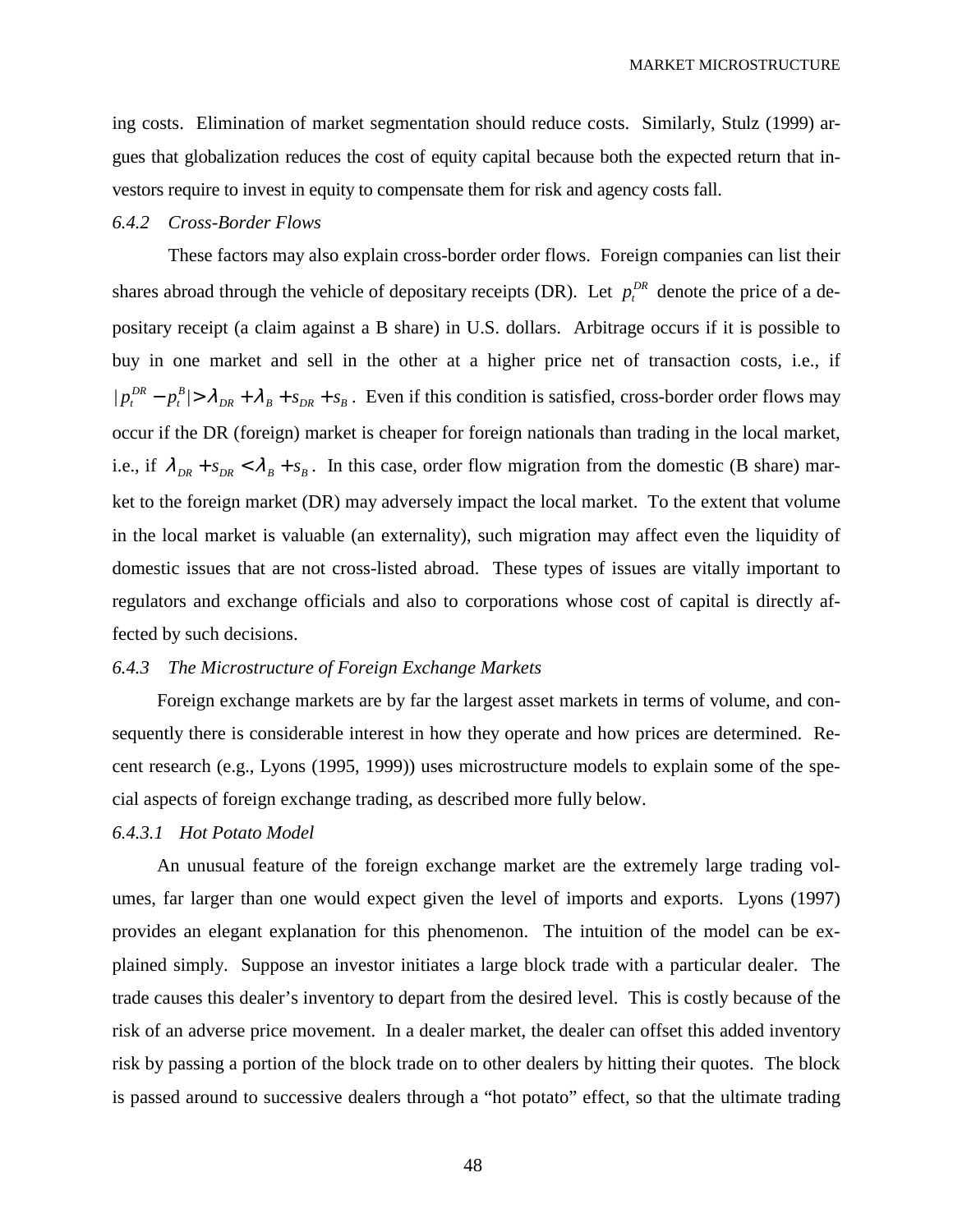volume greatly exceeds the size of the initial trade. What is interesting about this explanation for the volume phenomenon is its reliance on two key aspects of market microstructure: (1) the dealer structure of the FX market, and (2) a lack of transparency in trade reporting. This is so particularly when dealers trade bilaterally over the telephone, still the most important method of dealing. The trade is then informative to them. The advent of electronic trading, e.g., EBS and Reuters D2000-2 systems, is changing the structure and availability of information to some extent. A violation of either of these assumptions would alter the nature of the equilibrium, dramatically reducing volumes.

### *6.4.3.2 Exchange Rate Movements*

Another application comes in forecasting exchange rate movements. Economic theory suggests that exchange rates movements are determined by macroeconomic factors. Yet, macroeconomic exchange rate models do not fit the data well, with R-square below 0.10 typically. Evans and Lyons (1999) propose a microstructure model of exchange rate dynamics based on portfolio shifts. Their theory augments the standard macroeconomic variables with signed order flow. They estimate their model for the Deutsche Mark /Dollar and Yen/Dollar exchange rates. In our notation, the model estimated takes the form

$$
\Delta p_t = \beta_1 \Delta (i_t - i_t^*) + \beta_2 x_t + \varepsilon_t, \qquad (18)
$$

where  $\Delta p_t$  is the daily change in the (log) spot rate,  $\Delta(i_t - i_t^*)$  is the change in the overnight interest rate differential between the two countries, and  $x<sub>t</sub>$  is the signed order flow. As predicted, both  $\beta_1$  and  $\beta_2$  are positive and significant. The estimated R-square improves substantially when signed order flow is included. Over 50% of the daily changes in the DM/\$ rate and 30% Yen/\$ rate are explained by the model. Applications include short-run exchange rate forecasting, targeting of central bank intervention, and prediction of trading costs for large transactions. See also Goodhart, Ito, and Payne (1996) for a study of quote dynamics in FX markets. While this approach is still in its early stages, it is suggestive of the potential value from combining microstructure and macro variables within a single model. Remaining problems, however, are the shortage of data on order flow, and the subsequent problem of what determines order flow itself, since the economic fundamentals used in exchange rate models cannot by themselves explain the incremental predictive power of order flow.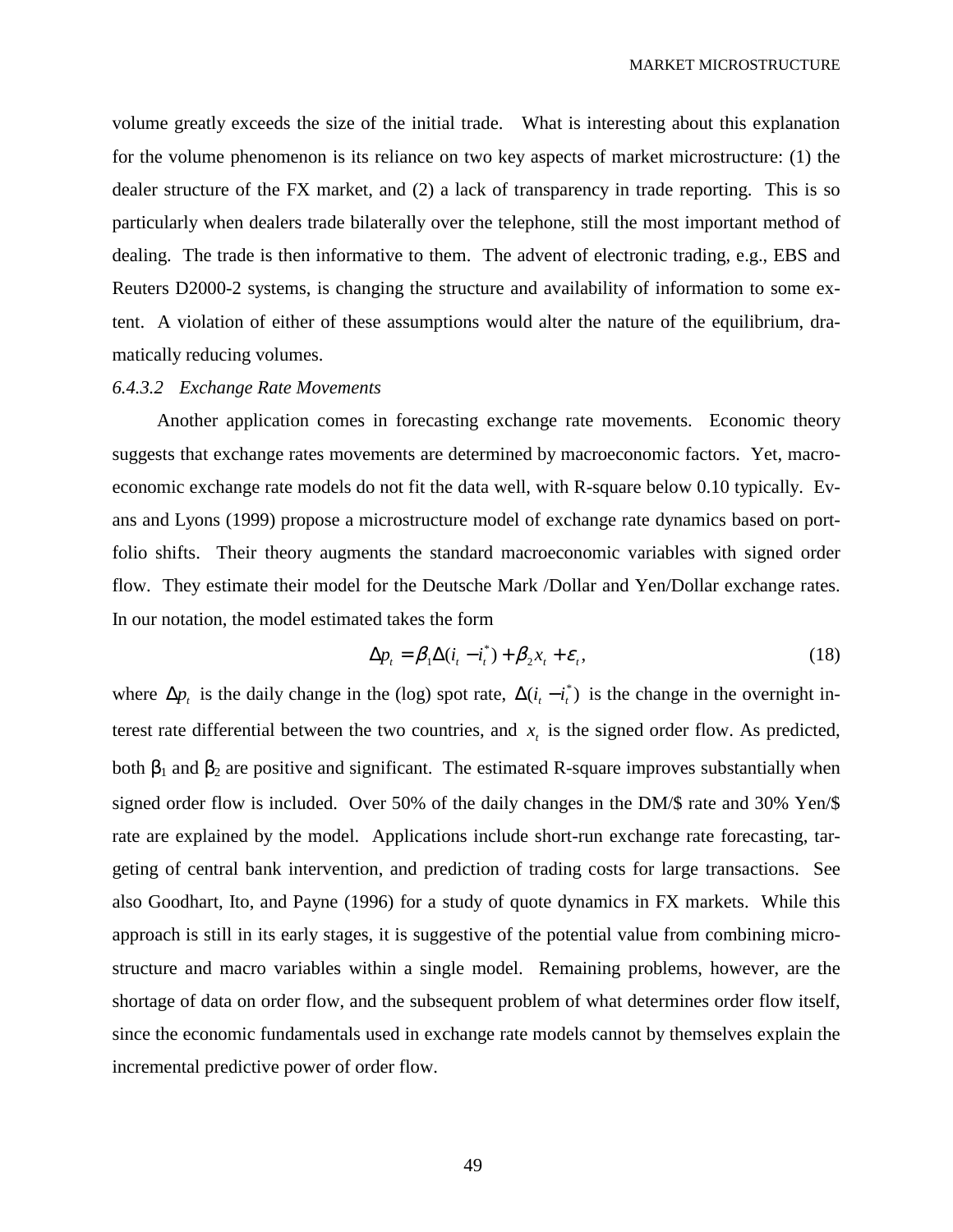# **6.5 Summary**

The interface of microstructure with other areas of finance is a growing subject. Besides the applications listed above, there are many other topics that merit study. A more complete understanding of the time-varying nature of liquidity and its relation to expected returns appears warranted given the growing evidence that liquidity is a "factor" in explaining the cross-sectional variation in stock returns. Differences in liquidity over time may explain variation in the risk premium and hence may influence stock price levels. Much work remains in corporate finance. For example, the response of stock prices to new information is very rapid, a matter of minutes rather than hours. Yet, most event studies use daily returns as their unit of observation. Considerable evidence on the nature of corporate events might be gleaned from high-frequency data analysis. Using microstructure techniques to decompose the bid-ask spread (or price impacts) into transitory and information based components, a researcher might be able to make a more precise determination of the market perceptions regarding insider trading and asymmetric over time. Such a measure might be very useful in testing hypotheses about the reaction of stock prices to earnings and dividend announcements. Finally, to the extent that differences in the cost of trading drive cross-border order flows, microstructure models may have a lot to add to debates over the nature of international segmentation.

# **7 Conclusions**

The last two decades have seen the emergence of a substantial literature in *market microstructure*, the area of finance that examines the process by which investors' latent demands are ultimately translated into transactions. This paper surveys the considerable theoretical, empirical and experimental literature on market microstructure with a special focus on informational issues relating to four major areas: (1) *Price formation and price discovery*, including both static issues such as the determinants of trading costs and dynamic issues such the process by which prices come to impound information over time, (2) *Market structure and design*, including the effect of trading protocols on various dimensions of market quality, (3) *Market transparency*, i.e., the ability of market participants to observe information about the trading process, and (4) *Interface of market microstructure with other areas of finance* including asset pricing, international finance, and corporate finance.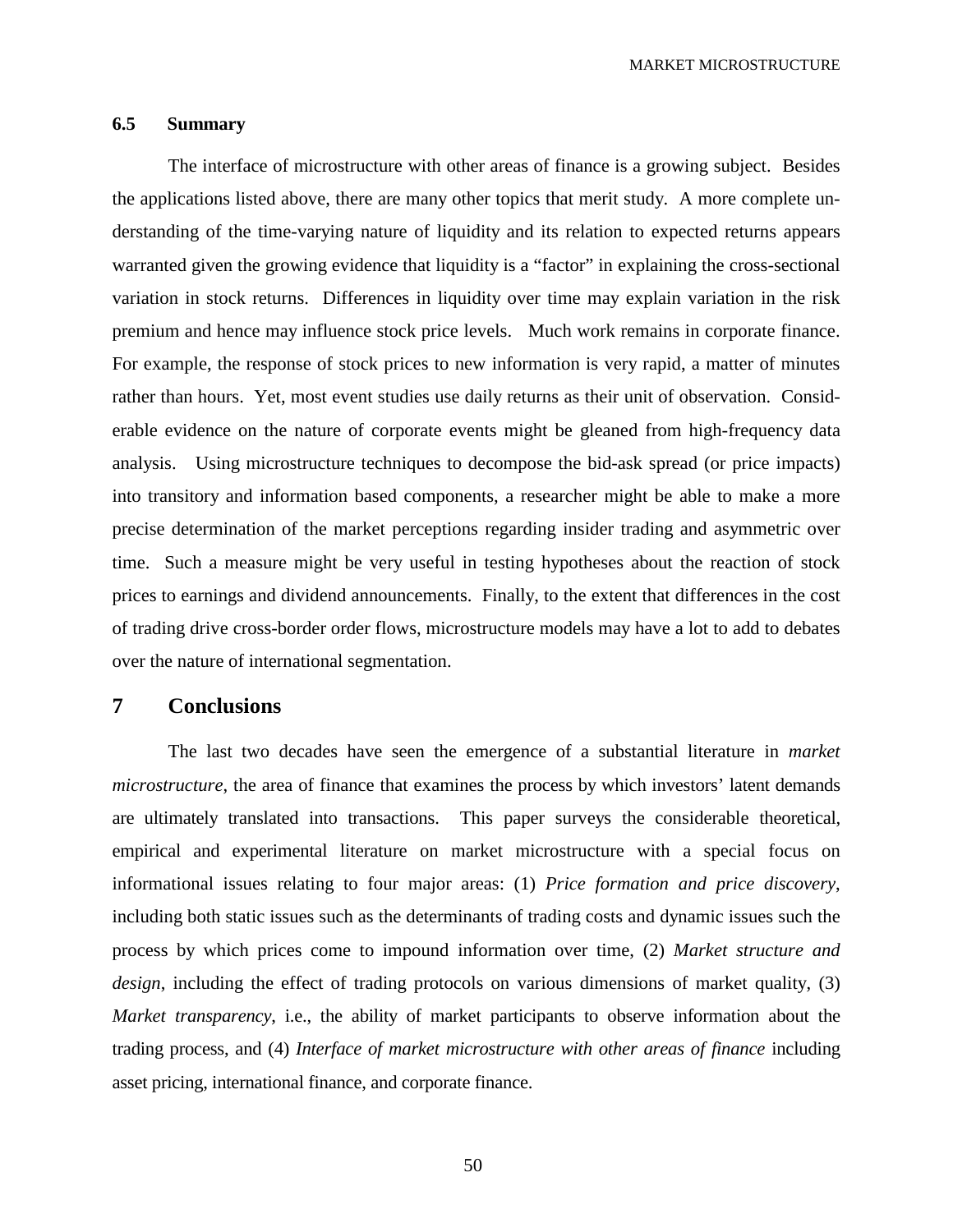This review, although necessarily brief and selective, hopefully provides the reader with a sense of the richness of the literature and the considerable advances in our understanding of financial markets that has emerged. Indeed, one of the major achievements of the microstructure literature has succeeded illuminating the "black box" by prices and quantities are determined in financial markets. We now understand the role of inventory and asymmetric information in determining the responsiveness of prices to order flows. The recognition that order flows can have long-lasting effects on prices has many implications that we are only now starting to investigate. For example, large price impacts may drive institutional traders to lower cost venues, creating a potential for alternative trading systems. Large price reactions to flows might also explain why proxies for liquidity appear to do so well in explaining the cross-sectional variation in returns.

Another major achievement of the literature is to highlight the importance of market design and trading protocols in the determination of agents' decisions to provide liquidity, and thereby attributes of market quality such as price efficiency, volatility, and trading costs. For example, a reduction in the minimum tick may induce investors to place market orders instead of limit orders because it is easier to undercut a limit price. The net impact of such a change might thus be a reduction in liquidity, even if quoted spreads narrow. Recent models also demonstrate the sensitivity and fragility of market equilibria to problems of adverse selection, illustrated by periodic breakdowns of liquidity. In this sense, the literature has demonstrated that microstructure does matter in both a practical and academic sense. Similar remarks apply to the effects of information disclosure and transparency, although there is less consensus on their effects on these dimensions of market quality. The application of microstructure theories to other areas of finance is a subject that is still evolving and very much in its infancy, but provides exciting avenues for future research.

What lessons can one draw from this survey? Several points emerge from a careful reading of the literature. First, markets and trading protocols are a great deal more complex than we had believed, and influence the observed return distribution in fundamental ways. Second, frictions do matter, and might serve to explain many observed empirical phenomena. The most important such manifestation lies in the possibility that markets may fail under certain protocols, or that there may be large deviations between "fundamental value" and price. Nowhere are these problems more apparent than in emerging markets, where frictions are especially large, and this area is one that clearly merits further study. Third, and a consequence of the discussion above, we must guard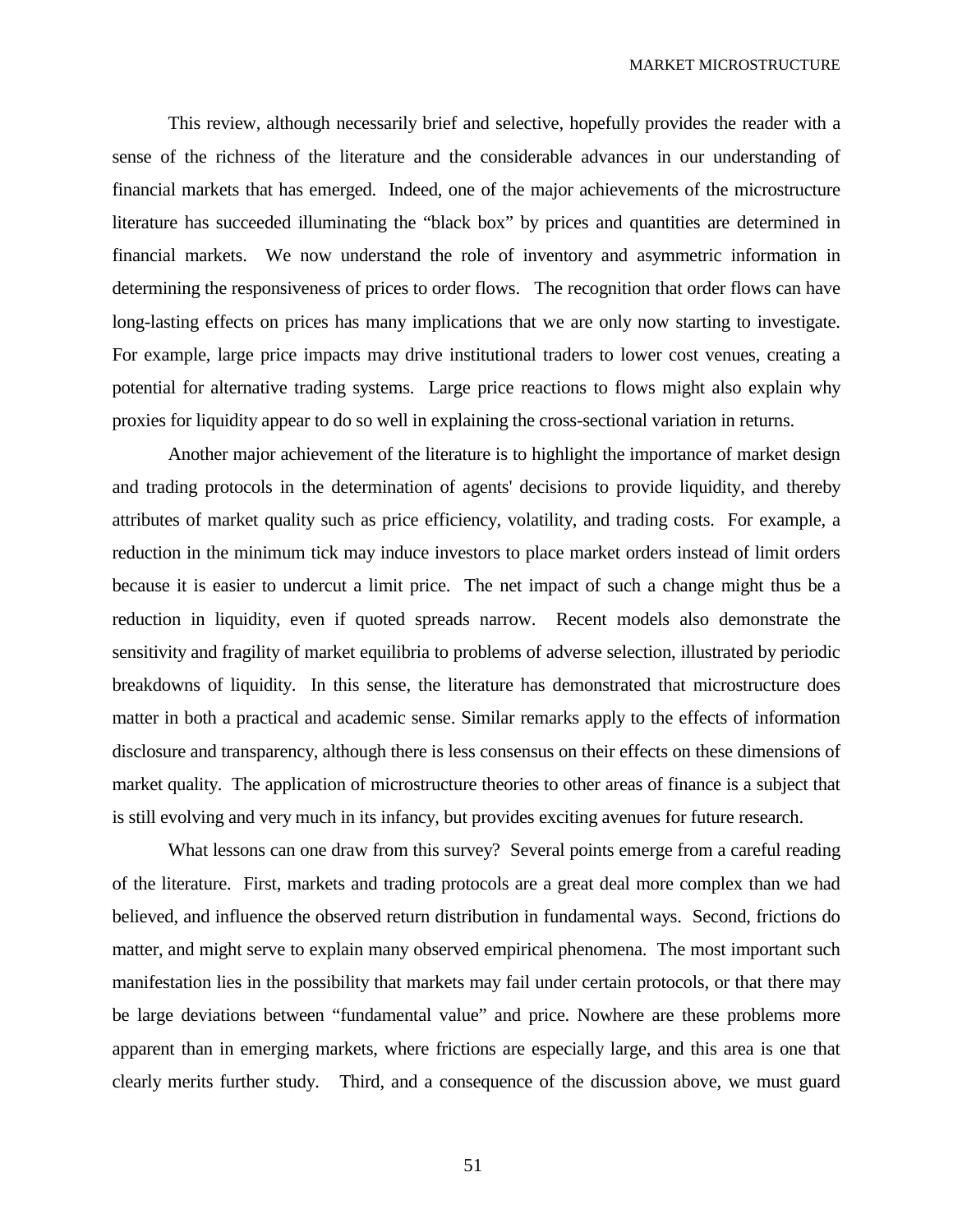against "one size fits all" approaches to regulation and policy making. Greater transparency, for example, need not always enhance liquidity. Finally, although considerable advances have been made in our understanding of trading and markets, many puzzles remain. These include the question of why traders prefer continuous to intermittent trading systems or equivalently, why network externalities do not unify markets, the extent to which liquidity can explain variation in stock returns over time and across assets, and the reason for the wide diversity in trading mechanisms across assets.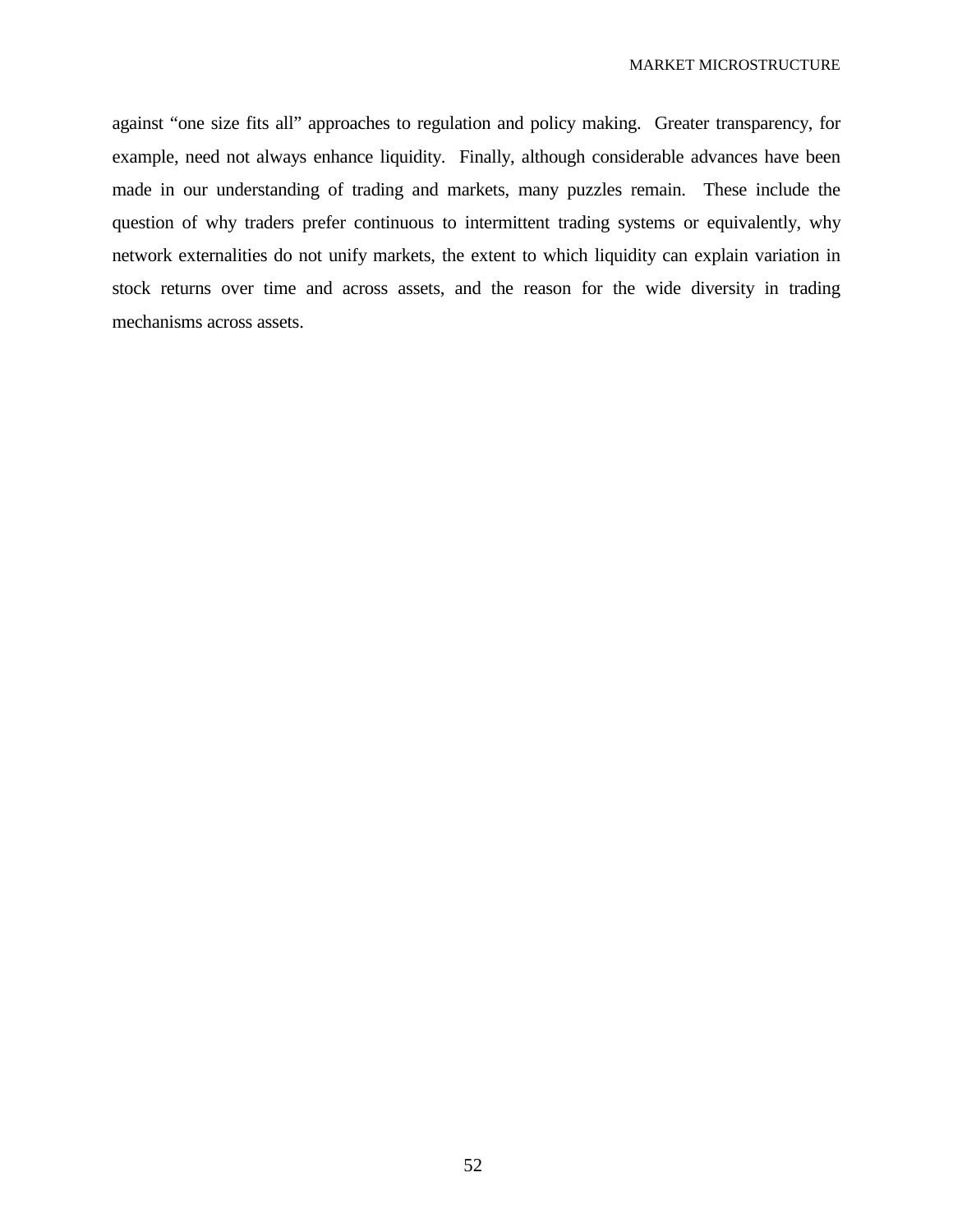# **References**

- Admati, Anat R., and Paul Pfleiderer, 1988, A Theory of Intraday Trading Patterns, Review of Financial Studies 1, 3-40.
- Admati, Anat R., and Paul Pfleiderer, 1991, Sunshine Trading and Financial Market Equilibrium, Review of Financial Studies 4, 443-481.
- Amihud, Yakov, and Haim Mendelson, 1980, Dealership Market: Market Making with Inventory, Journal of Financial Economics 8, 31-53.
- Amihud, Yakov, and Haim Mendelson, 1986, Asset Pricing and the Bid-Ask Spread, Journal of Financial Economics 17, 223-249.
- Amihud, Yakov, and Haim Mendelson, 1987, Trading Mechanisms and Stock Returns: An Empirical Investigation, Journal of Finance 42, 533-553.
- Amihud, Yakov, and Haim Mendelson, 1989, Liquidity and the Cost of Capital: Implications for Corporate Management, Journal of Applied Corporate Finance 2, 65-73.
- Amihud, Yakov, and Haim Mendelson, 1991, Liquidity, Maturity and the Yields on U.S. Government Securities, Journal of Finance 46, 1411-1426.
- Amihud, Yakov, and Haim Mendelson, 1991, Volatility, Efficiency and Trading: Evidence from the Japanese Stock Market, Journal of Finance 46, 1765-1790.
- Amihud, Yakov, Haim Mendelson, and Beni Lauterbach, 1997, Market microstructure and Securities Values: Evidence from the Tel Aviv Stock Exchange, Journal of Financial Economics 45, 365-390.
- Angel, James, 1991, Order Placement Strategy of Informed Investors: Limit Orders and Market Impact, University of California, Berkeley, Ph.D. Dissertation
- Angel, James, 1997, Tick Size, Share Prices, and Stock Splits, Journal of Finance 52, 655-681.
- Angel, James, 1999, Pricing Your Tick: Toward a New Theory of Stock Splits, Journal of Applied Corporate Finance, forthcoming.
- Bagehot, Walter, 1971, The Only Game in Town, Financial Analysts Journal 27, 12-14, 22.
- Bailey, Warren, and Julapa Jagtiani, 1994, Foreign Ownership Restrictions and Stock Prices in the Thai Capital Market, Journal of Financial Economics 36, 57-87.
- Barber, Brad M., and Terrance Odean, 1999, Trading is Hazardous to Your Wealth: The Common Stock Investment Performance of Individual Investors, Journal of Finance, forthcoming.
- Barclay, Michael J. and Clifford G. Holderness, 1992, The Law And Large-Block Trades, Journal of Law and Economics 35, 265-294.
- Barclay, Michael J., 1997, Bid-ask Spreads and the Avoidance of Odd-Eighth Quotes on Nasdaq: An Examination of Exchange Listings, Journal of Financial Economics 45, 35-60.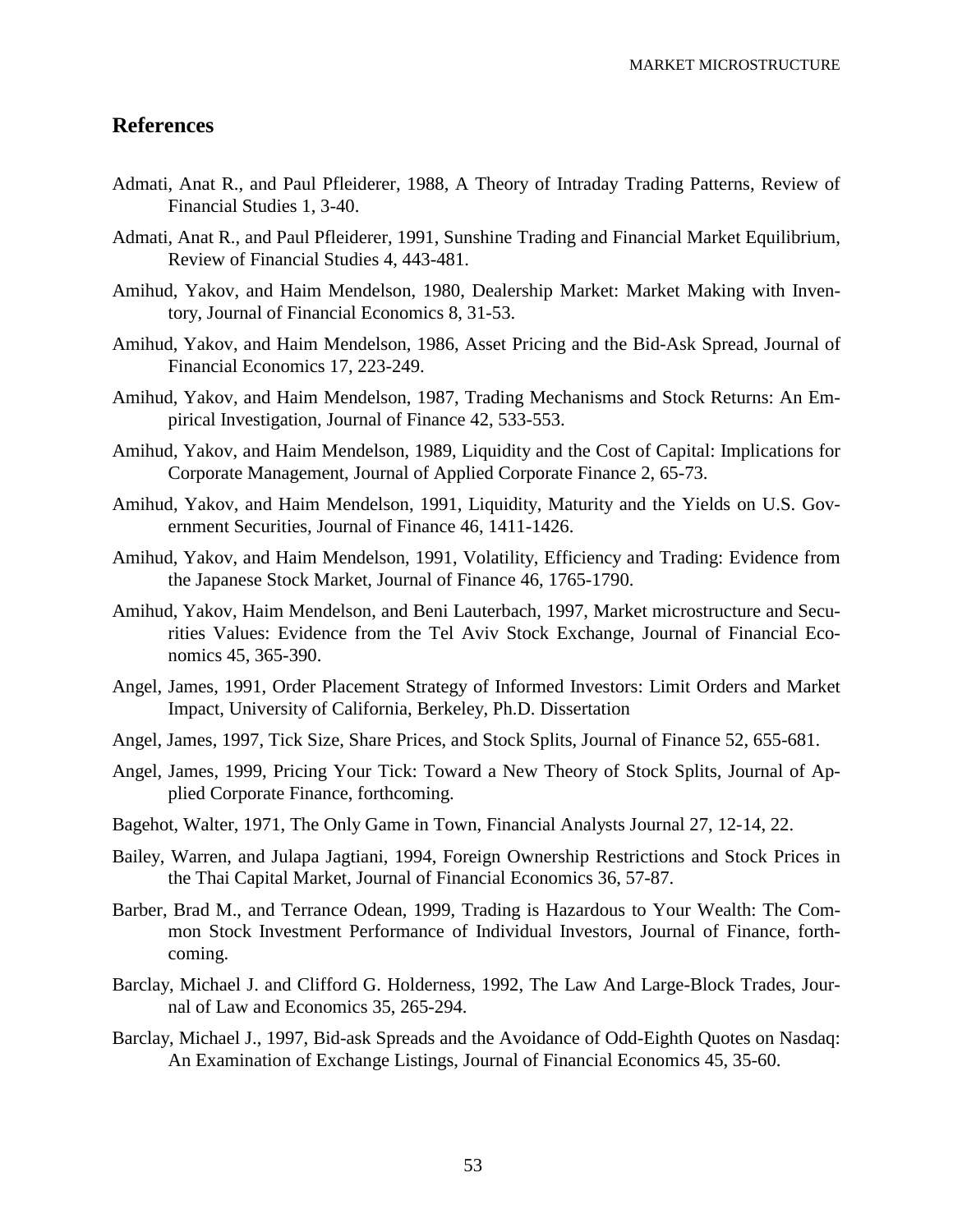- Barclay, Michael J., Robert H. Litzenberger and Jerold B.Warner, 1990, Private Information, Trading Volume, and Stock-Return Variances, Review of Financial Studies 3, 233-254.
- Barclay, Michael J. and Jerold B. Warner, 1993, Stealth Trading And Volatility: Which Trades Move Prices?, Journal of Financial Economics 34, 281-306.
- Battalio, Robert H., 1997, Third Market Broker-Dealers: Cost Competitors or Cream Skimmers? Journal of Finance 52, 241-52.
- Bekaert, Geert, 1995, Market integration and investment barriers in emerging equity markets, World Bank Economic Review 9, 75-107.
- Benveniste, Lawrence M., Alan J. Marcus, and William J. Wilhelm, 1992, What's Special About the Specialist? Floor Exchange Versus Computerized Market Mechanisms, Journal of Finance 32, 61-86.
- Biais, Bruno, 1993, Price Formation and Equilibrium Liquidity in Fragmented and Centralized Markets, Journal of Finance 48, 157-184.
- Biais, Bruno, Pierre Hillion and Chester Spatt, 1995, An Empirical Analysis Of The Limit Order Book and the Order Flow In The Paris Bourse, Journal of Finance 50, 1655-1689.
- Biais, Bruno, Pierre Hillion, and Chester Spatt, 1999, Price Discovery and Learning During the Pre-Opening Period in the Paris Bourse, forthcoming, Journal of Political Economy.
- Black, Fischer, 1971, Toward a Fully Automated Stock Exchange: Part I, Financial Analysts Journal 27, 28-35, 44.
- Black, Fischer, 1986, Noise, Journal of Finance 41, 529-543.
- Bloomfield, Robert, 1996, Quotes, Prices, and Estimates in a Laboratory Market, Journal of Finance 51, 1791-1808.
- Bloomfield, Robert, and Maureen O'Hara, 1999a, Can Transparent Markets Survive?, Journal of Finance, forthcoming.
- Bloomfield, Robert, and Maureen O'Hara, 1999b, Market Transparency: Who Wins and Who Loses?, Review of Financial Studies, forthcoming.
- Board, John, and Charles Sutcliffe, 1995, The Effects of Trade Transparency in the London Stock Exchange: A Summary, Working paper, London School of Economics.
- Brennan, Michael J., and Avanidhar Subrahmanyam, 1996, Market Microstructure and Asset Pricing: On the Compensation for Illiquidity in Stock Returns, Journal of Financial Economics 41, 441-464.
- Brennan, Michael J., Tarun Chordia, and Avanidhar Subrahmanyam, 1998, Alternative Factor Specifications, Security Characteristics, and the Cross-section of Expected Stock Returns, Journal of Financial Economics 49, 345-373.
- Chan, Louis, and Josef Lakonishok, 1993, Institutional Trades and Intra-Day Stock Price Behavior, Journal of Financial Economics 33, 173-200.
- Chan, Louis, and Josef Lakonishok, 1995, The Behavior of Stock Prices Around Institutional Trades, Journal of Finance 50, 1147-1174.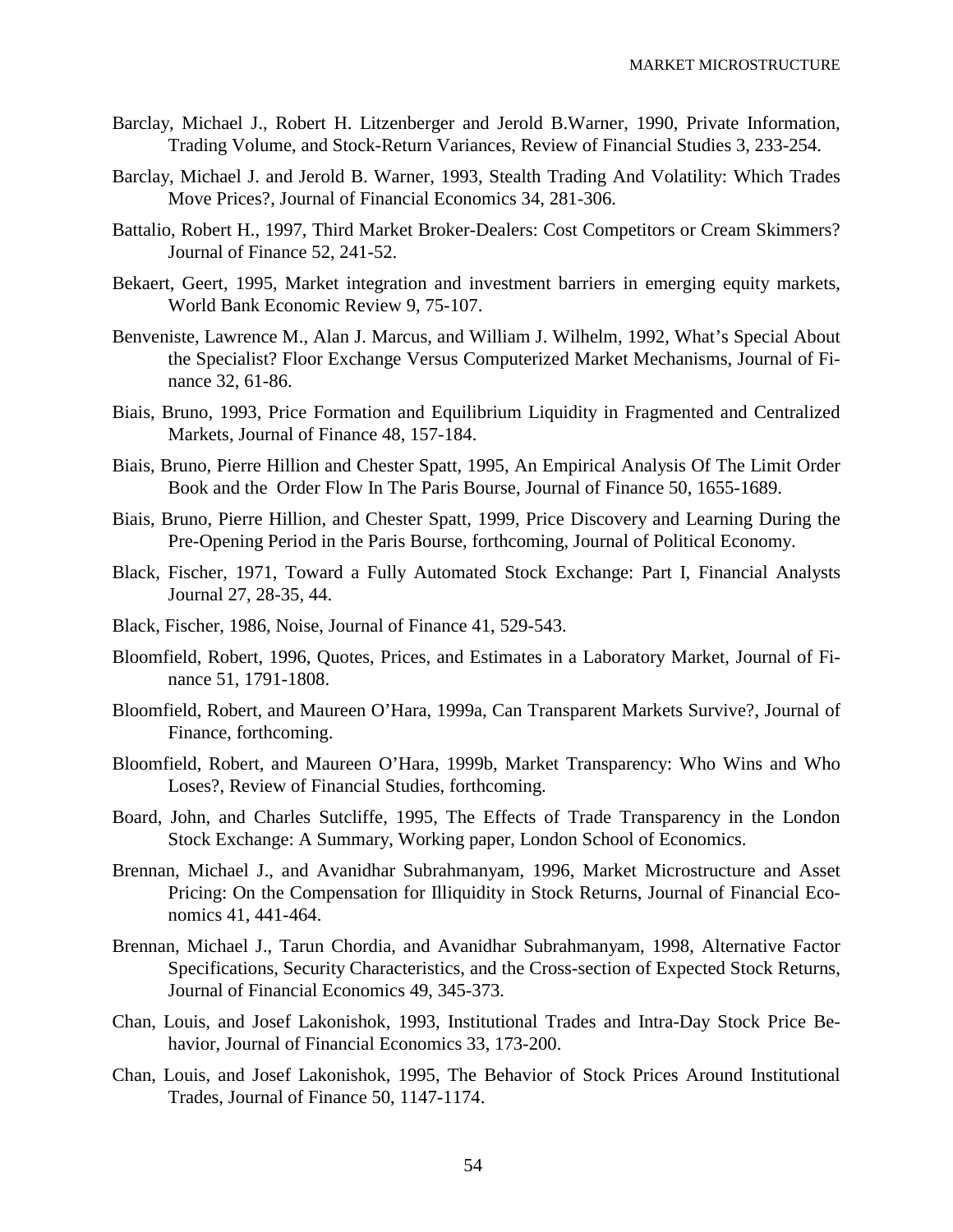- Chen, Hsuan-Chi, and Jay Ritter, 1999, The Seven Percent Solution, Journal of Finance, forthcoming.
- Chordia, Tarun, Richard Roll, and Avanidhar Subrahmanyam, 1999, Commonality in Liquidity, Journal of Financial Economics, forthcoming.
- Chowdhry, Bhagwan, and Vikram Nanda, 1991, Multi-Market Trading and Market Liquidity, Review of Financial Studies 4, 483-511.
- Christie, William, Harris, Jeffrey, and Paul Schultz, 1994. Why did NASDAQ market makers stop avoiding odd-eighth quotes? Journal of Finance 49, 1841-1860.
- Christie, William, and Paul Schultz, 1994. Why do NASDAQ market makers avoid odd-eighth quotes? Journal of Finance 49, 1813-1840.
- Coughenour, Jay, and Kuldeep Shastri, 1999, Symposium on Market Microstructure: A Review of the Empirical Evidence, Financial Review, forthcoming.
- Cohen, Kalman J., Steven F. Maier, Robert A. Schwartz and David K. Whitcomb, 1982, An Analysis of the Economic Justification for Consolidation in a Secondary Security Market, Journal of Banking and Finance 6, 117-136.
- Cohen, Kalman, Steven Maier, Robert Schwartz and David Whitcomb, 1986, The Microstructure of Securities Markets, Prentice-Hall, Englewood Cliffs, N.J.
- Cornell, Bradford, and Erik Sirri, 1992, The Reaction of Investors and Stock Prices to Insider Trading, Journal of Finance 47, 1031-1060.
- Daniel, Kent, David Hirshleifer and Avanidhar Subrahmanyam, 1998, Investor Psychology And Security Market Under- And Overreactions, Journal of Finance 53, 1839-1885.
- De La Vega, Joseph, 1688, Confusion de Confusiones: Portions Descriptive of the Amsterdam Stock Exchange. (Translation by H. Kellenbenz, Harvard University, 1957).
- DeLong, J., Andrei Schleifer, Lawrence Summers, and R. Waldman, 1991, The Survival of Noise Traders in Financial Markets, Journal of Business 64, 1-20.
- Demsetz, Harold, 1968, The Cost of Transacting, Quarterly Journal of Economics, 82, 33-53.
- Domowitz, Ian, Jack Glen, and Ananth Madhavan, 1997, Market Segmentation and Stock Prices: Evidence from an Emerging Market, Journal of Finance 52, 1059-1085.
- Dutta, Prajit, and Ananth Madhavan, 1997, Competition and Collusion in Dealer Markets, Journal of Finance 52, 245-276.
- Easley, David and Maureen O'Hara, 1987, Price, Trade Size, And Information In Securities Markets, Journal of Financial Economics 19, 69-90.
- Easley, David and Maureen O'Hara, 1991, Order Form And Information In Securities Markets, Journal of Finance 46, 905-928.
- Easley, David and Maureen O'Hara, 1992, Time And The Process Of Security Price Adjustment, Journal of Finance 47, 577-606.
- Easley, David, Nicholas M. Kiefer, and Maureen O'Hara, 1996, Cream-Skimming or Profit Sharing? The Curious Role of Purchased Order Flow, Journal of Finance 51, 811-833.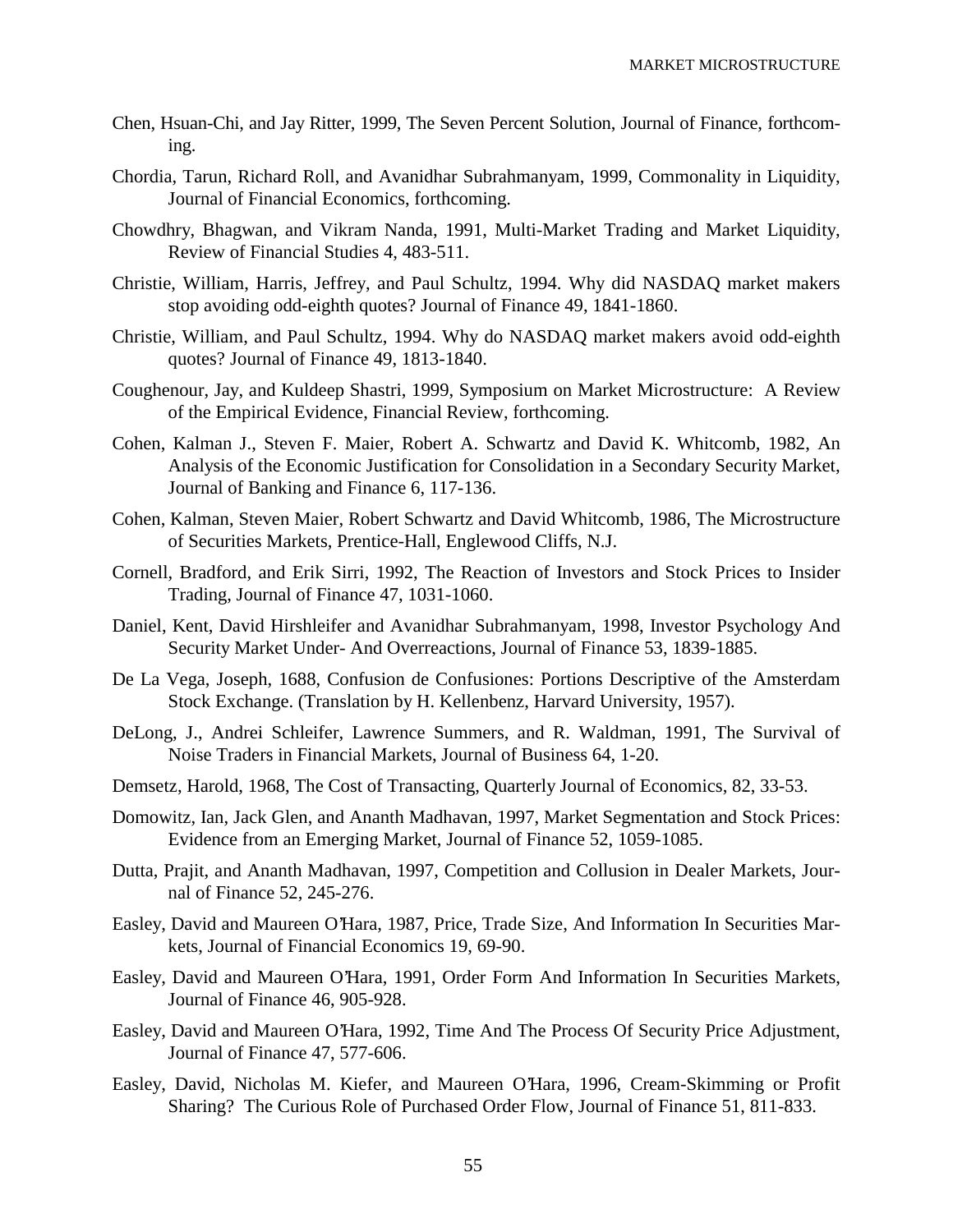- Easley, David, Nicholas M. Kiefer, and Maureen O'Hara, 1997, One Day In The Life Of A Very Common Stock, Review of Financial Studies 10, 805-835.
- Easley, David, Nicholas M. Kiefer, Maureen O'Hara, and Joseph B. Paperman, 1996, Liquidity, Information, And Infrequently Traded Stocks, Journal of Finance 51, 1405-1436.
- Easley, David, Maureen O'Hara, and Gideon Saar, 1999, How Stock Splits Affect Trading: A Microstructure Approach, Working paper, Cornell University.
- Ellis, Katrina, Roni Michaely, and Maureen O'Hara, 1999, When the Underwriter is the Market Maker: An Examination of Trading in the IPO After-Market, Journal of Finance, forthcoming.
- Eun, Choel, and S. Janakiramanan, 1986, A Model of International Asset Pricing with a Constraint on the Foreign Equity Ownership, Journal of Finance 41, 897-914.
- Evans, Martin D., and Richard K. Lyons, 1999, Order Flow and Exchange Rate Dynamics, Working paper, University of California Berkeley.
- Fama, Eugene, and Kenneth R. French, 1988, Dividend Yields and Expected Stock Returns, Journal of Financial Economics 22, 3-25.
- Fama, Eugene, and Kenneth R. French, 1993, Common Risk Factors in the Returns on Stocks and Bonds, Journal of Financial Economics 33, 3-56.
- Fishman, Michael J., and Francis A. Longstaff, 1992, Dual Trading in Futures Markets,' Journal of Finance 47, 643-672.
- Fishman, Michael, and Kathleen Hagerty, 1989, Disclosure Decisions By Firms And The Competition For Price Efficiency, Journal of Finance 44, 633-646.
- Fishman, Michael, and Kathleen Hagerty, 1991, The Mandatory Disclosure of Trades and Market Liquidity, Working paper, Northwestern University.
- Foerster, Steven R., and G. Andrew Karolyi, 1996, The Effects of Market Segmentation and Illiquidity on Asset Prices: Evidence from Foreign Stocks Listing in the U.S., working paper, Ohio State University.
- Forster, Margaret, and Thomas George, 1992, Anonymity in Securities Markets, Journal of Financial Intermediation, 2, 168-206.
- Forster, Margaret, and Thomas George, 1996, Pricing Effects and the NYSE Open and Close: Evidence from Internationally Cross-Listed Stocks, Journal of Financial Intermediation 5, 95-126.
- Foster, F. Douglas, and S. Vishwanathan, 1990, A Theory of Interday Variations in Volume, Variance, and Trading Costs in Securities Markets, Review of Financial Studies 3, 593- 624.
- Foster, F. Douglas and S. Viswanathan, 1995, Can Speculative Trading Explain The Volume-Volatility Relation? Journal of Business & Economic Statistics 13, 3779-408.
- Foucault, Thierry, 1999, Order Flow Composition and Trading Costs in a Dynamic Limit Order Market, Journal of Financial Markets 2, 99-134.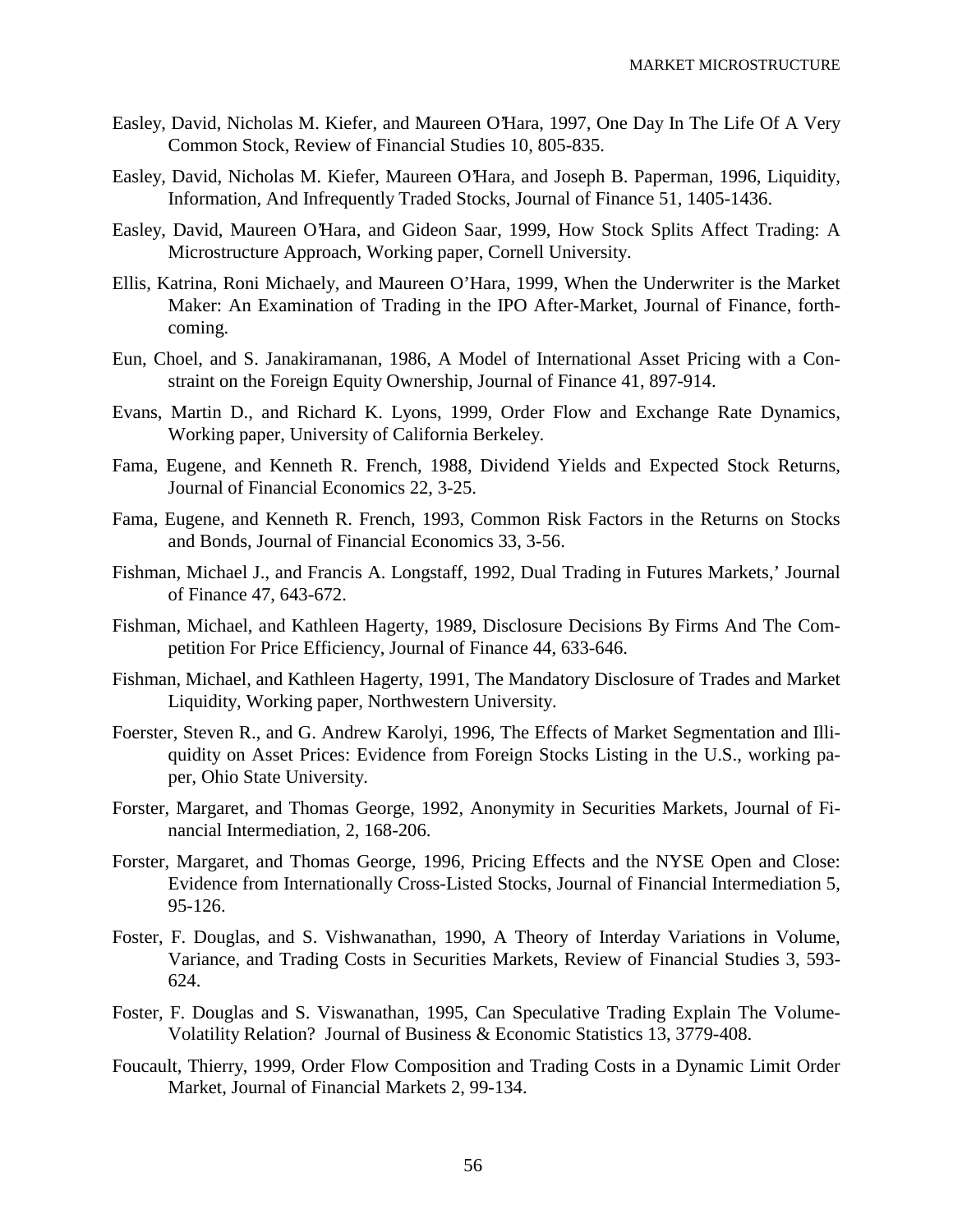- Franks, Julian, and S. Schaefer, 1991, Equity Market Transparency, Working paper, London Business School.
- French, Kenneth, and Richard Roll, 1986, Stock Return Variances: The Arrival of Information and the Reaction of Traders, Journal of Financial Economics 17, 5-26.
- Garbade, Kenneth D. and William Silber, 1979, Dominant And Satellite Markets: A Study Of Dually-Traded Securities, Review of Economics and Statistics, 61, 455-460.
- Garman, Mark, 1976, Market microstructure, Journal of Financial Economics 3, 257-275.
- Gehrig, Tom and Matthew Jackson, 1998, Bid/Ask Spreads with Indirect Competition Among Specialists, Journal of Financial Markets 1, 89-120.
- Gemmill, Gordon, 1994, Transparency and Liquidity: A Study of Block Trades on the London Stock Exchange under Different Publication Rules, Journal of Finance 51, 1765-1790.
- George, Thomas, Gautam Kaul, and M. Nimalendran, 1991, Estimation of the Bid-Ask Spread and its Components: A New Approach, Review of Financial Studies 4, 623-656.
- Glosten, Lawrence R., 1989, Insider Trading, Liquidity, and The Role of The Monopolist Specialist, Journal of Business 62, 211-236.
- Glosten, Lawrence R., 1994, Is the Electronic Open Limit Order Book Inevitable?, Journal of Finance 49, 1127-1161
- Glosten, Lawrence R., and Paul Milgrom, 1985, Bid, ask, And Transaction Prices in a Specialist Market With Heterogeneously Informed Agents, Journal of Financial Economics 14, 71-100.
- Glosten, Lawrence R., and Lawrence Harris, 1988, Estimating the Components of the Bid-Ask Spread, Journal of Financial Economics 14, 21-142.
- Goldstein, Michael and Kenneth Kavajecz, 2000, The Anatomy of Liquidity Provision during Circuit Breakers and Extreme Market Movements, working paper, University of Colorado.
- Goodhart, Charles, Taka Ito and Richard Payne, 1996, One Day in June 1993: A study of the Workings of Reuters D2000-2 Electronic Foreign Exchange Trading System, in J. Frankel, G. Galli and A. Giovannini ed.'s The Microstructure of Foreign Exchange Markets, University of Chicago Press, Chicago.
- Gourieroux, Christian, Joanna Jasiak, and Gaelle le Fol, 1999, Intraday Market Activity, Journal of Financial Markets 2, 193-226.
- Grossman, Sanford, 1992, The Information Role of Upstairs and Downstairs Markets, Journal of Business 65, 509-529.
- Hansch, Oliver, Narayan Naik, and S. Vishwanathan, 1998, Do Inventories Matter in Dealership Markets: Evidence from the London Stock Exchange, Journal of Finance 53, 1623-1656.
- Harris, Lawrence, 1986, A Transaction Data Study of Weekly and Intradaily Patterns in Stock Returns, Journal of Financial Economics 16, 99-117.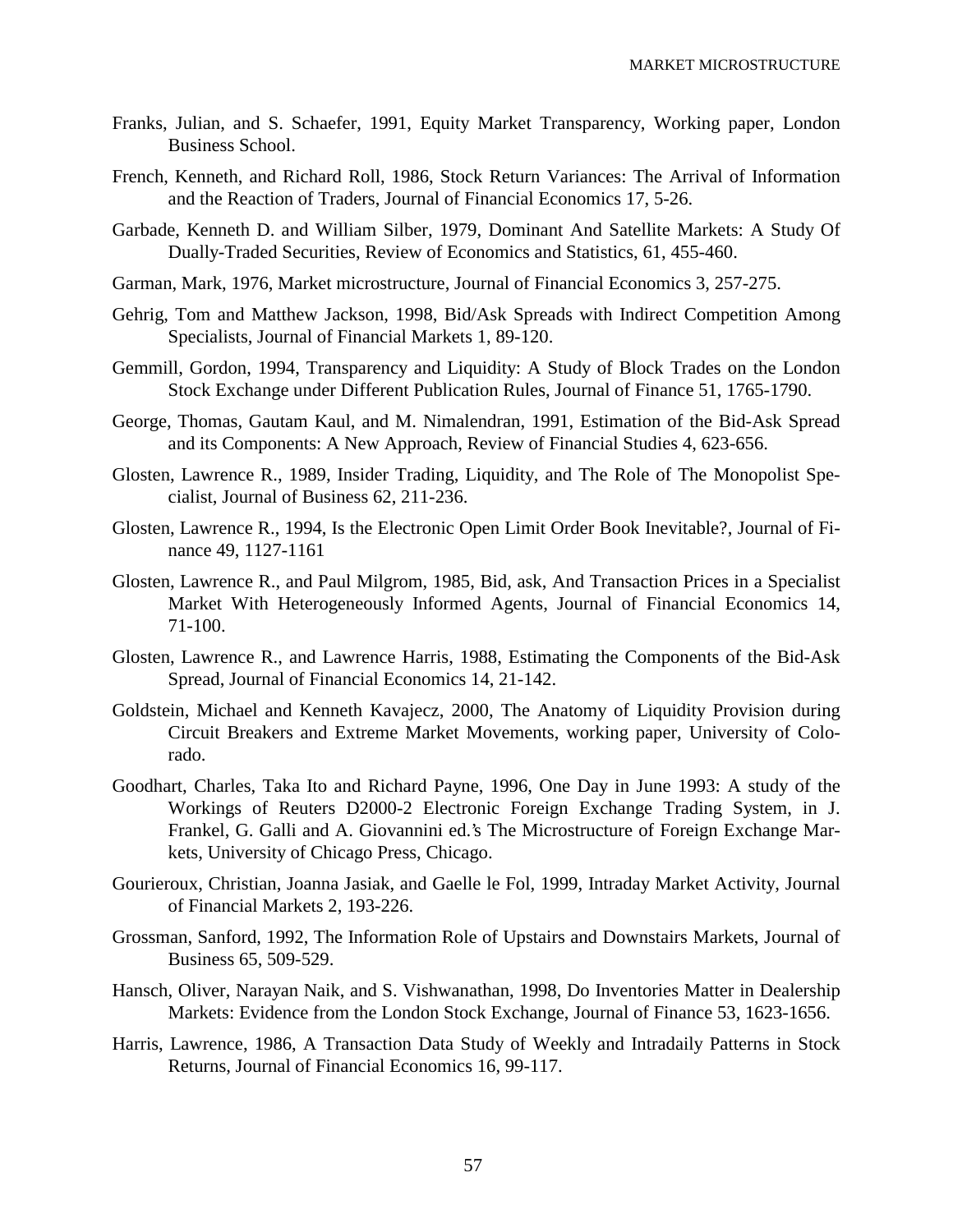- Harris, Lawrence, 1991, Stock Price Clustering and Discreteness, Review of Financial Studies 4, 389-416.
- Harris, Lawrence, 1998, Does a Large Minimum Price Variation Encourage Order Exposure?, Working paper, University of Southern California.
- Harris, Lawrence, 1999, Trading and Exchanges, Mimeo, University of Southern California.
- Harris, Lawrence and Joel Hasbrouck, 1996, Market Vs. Limit Orders: The SuperDOT Evidence On Order Submission Strategy, Journal of Financial & Quantitative Analysis 31, 213- 231.
- Hasbrouck, Joel, 1988, Trades, Quotes, Inventories and Information, Journal of Financial Economics 22, 229-252.
- Hasbrouck, Joel, 1991a, Measuring the Information Content of Stock Trades, Journal of Finance 46, 178-208.
- Hasbrouck, Joel, 1991b, The Summary Informativeness Of Stock Trades: An Econometric Analysis, Review of Financial Studies 4, 571-595.
- Hasbrouck, Joel, 1995, One Security, Many Markets: Determining The Contributions To Price Discovery, Journal of Finance 50, 1175-1199.
- Hasbrouck, Joel, and Duane Seppi, 1999, Common Factors in Prices, Order Flows, and Liquidity, Working paper, NYU.
- Hasbrouck, Joel and George Sofianos, 1993, The Trades of Market Makers: An Empirical Analysis of NYSE Specialists, Journal of Finance 48, 1565-1594.
- Hasbrouck, Joel, 1999, Security Bid-Ask Dynamics with Discreteness and Clustering: Simple Strategies for Modeling and Estimation, Journal of Financial Markets 2, 1-28.
- Hausman, Jerry, Andrew Lo, and A. Craig MacKinlay, 1992, An Ordered Probit Analysis Of Transaction Stock Prices, Journal of Financial Economics 31, 319-380.
- Hendershott, Terrence and Haim Mendelson, 2000, Crossing Networks and Dealer Markets: Competition and Performance, Journal of Finance, forthcoming.
- Ho, Thomas, and R. Macris, 1984, Dealer Bid-Ask Quotes and Transaction Prices: An Empirical Study of Some AMEX Options, Journal of Finance 39, 23-45.
- Ho, Thomas, and Hans Stoll, 1983, The Dynamics of Dealer Markets Under Competition, Journal of Finance 38, 1053-1074.
- Ho, Thomas, Robert Schwartz, and David Whitcomb, 1985, The Trading Decision and Market Clearing under Transaction Price Uncertainty, Journal of Finance 40, 21-42.
- Holden, Craig, and Avanidhar Subrahmanyam, 1992, Long-Lived Private Information and Imperfect Competition, Journal of Finance 47, 247-270.
- Holthausen, Robert, Richard Leftwich, and David Mayers, 1987, The Effect of Large Block Transactions on Security Prices: A Cross-Sectional Analysis, Journal of Financial Economics 19, 237-267.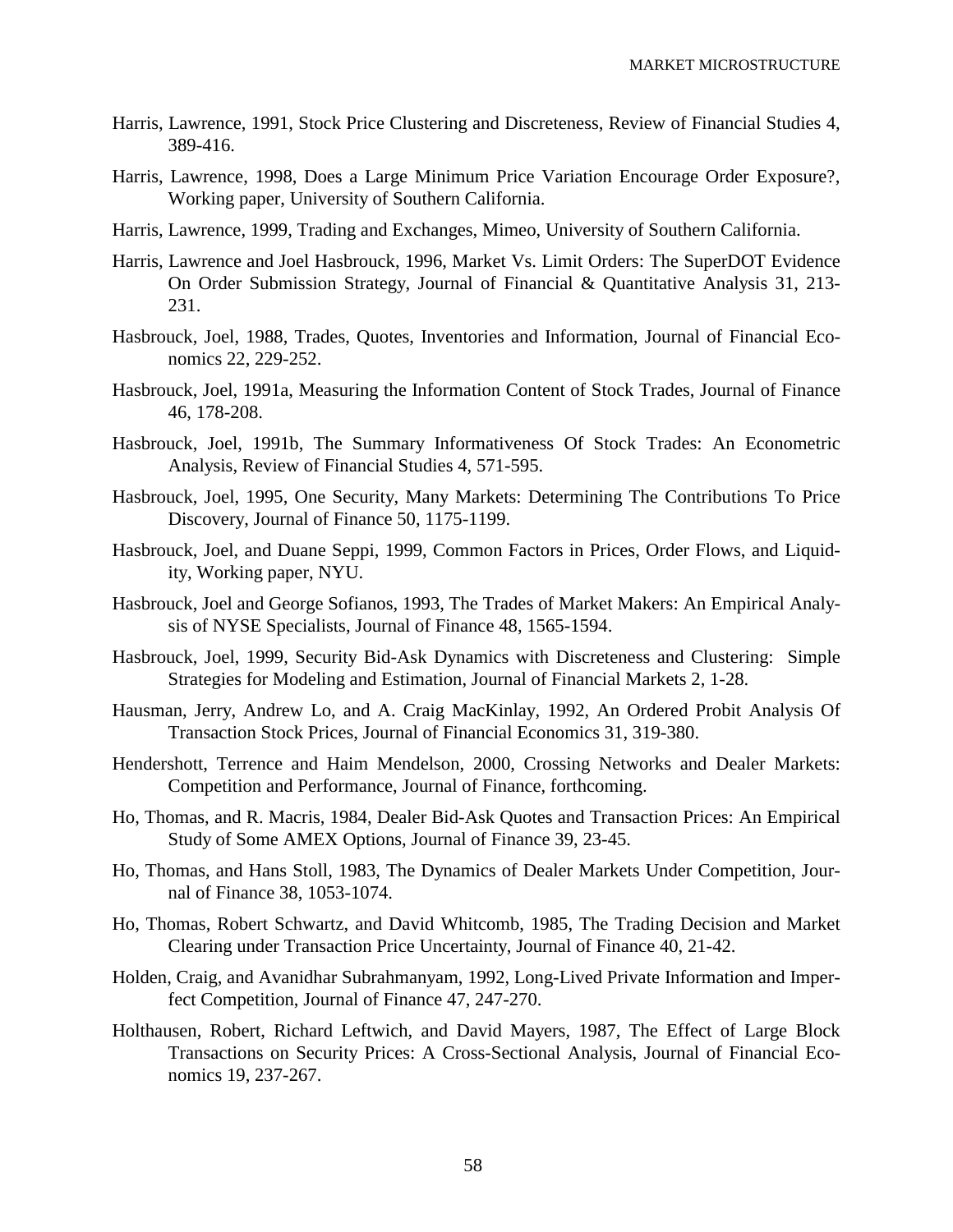- Huang, Roger D. and Hans R. Stoll, 1994, Market Microstructure And Stock Return Predictions, Review of Financial Studies 7, 179-213.
- Huang, Roger, and Hans Stoll, 1996, Dealer Versus Auction Markets: A Paired Comparison of Execution Costs on NASDAQ and the NYSE, Journal of Financial Economics 41, 313- 357.
- Huang, Roger, and Hans Stoll, 1997, The Components of the Bid-Ask Spread: A General Approach, Review of Financial Studies 10, 995-1034.
- Jain, Prem, and Gun H. Joh, 1988, The Dependence Between Hourly Prices and Trading Volume, Journal of Financial and Quantitative Analysis 23, 269−283.
- Jones, Charles M., Gautam Kaul and Marc L. Lipson, 1994, Information, Trading, and Volatility, Journal of Financial Economics36, 127-154.
- Kandel, Eugene, and Leslie Marx, 1999, Nasdaq Market Structure and Spread Patterns, Journal of Financial Economics 51, 85-102.
- Kandel, Eugene, and Leslie Marx, 1999, Odd-Eighths Avoidance as a Response to SOES Bandits, Journal of Financial Economics 45, 61-89.
- Karolyi, Andrew, 1996, What Happens to Stocks that List Shares Abroad? A Survey of the Evidence and its Managerial Implications, Financial Markets, Institutions, and Instruments 7, 1-60.
- Karpoff, Jonathan M., 1987, The Relation Between Price Changes and Trading Volume: A Survey, Journal of Financial and Quantitative Analysis 22, 109-126.
- Kavejecz, Kenneth, 1996, A Specialist's Quoted Depth and the Limit Order Book, Working paper, University of Pennsylvania.
- Keim, Donald B., and Ananth Madhavan, 1995, Anatomy of the Trading Process: Empirical Evidence on the Motivation for and Execution of Institutional Equity Trades, Journal of Financial Economics 37, 371-398.
- Keim, Donald B., and Ananth Madhavan, 1996, The Upstairs Market For Large-Block Transactions: Analysis and Measurement of Price Effects, Review of Financial Studies 9, 1-36.
- Keim, Donald B., and Ananth Madhavan, 1997, Transaction Costs and Investment Style: An Inter-Exchange Analysis of Institutional Equity Trades, Journal of Financial Economics 3, 265-292.
- Keim, Donald B., and Ananth Madhavan, 1998, The Costs of Institutional Equity Trades: An Overview, Financial Analysts Journal 54, 50-69.
- Kraus, Alan, and Hans Stoll, 1972, Price Impacts of Block Trading on the New York Stock Exchange, Journal of Finance 27, 569-588.
- Kyle, Albert, 1985, Continuous Auctions and Insider Trading, Econometrica 53, 1315-1335.
- Lee, Charles, 1993. Market Integration and Price Execution for NYSE-Listed Securities, Journal of Finance 48, 1009-1038.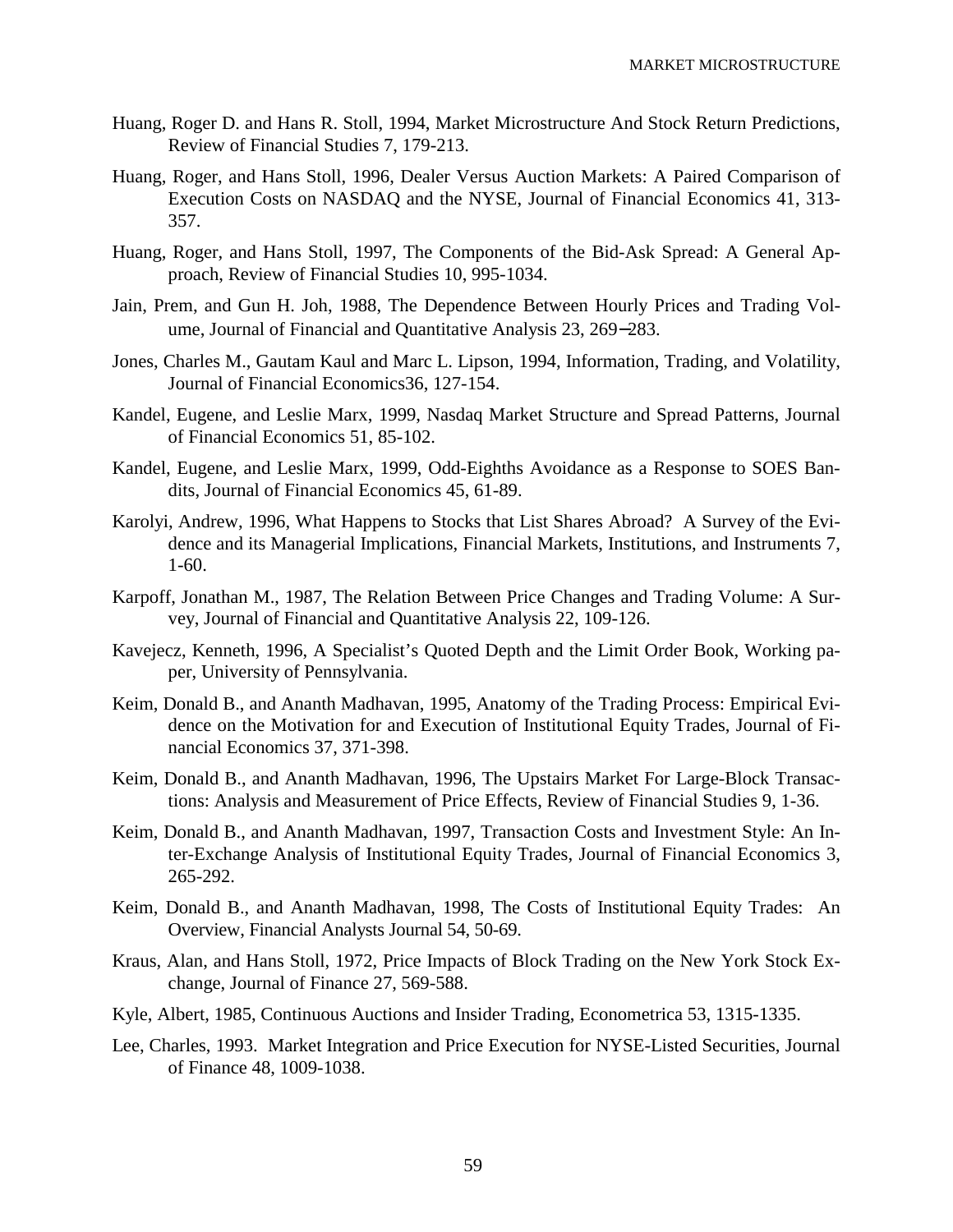- Lee, Charles, and Mark Ready, 1991. Inferring trade direction from intradaily data. Journal of Finance 46, 733−746.
- Lehmann, Bruce N. and David Modest, 1994, Trading and Liquidity On The Tokyo Stock Exchange: A Bird's Eye View, Journal of Finance 49, 951-984.
- Loeb, Thomas F., 1983, Trading Cost: The Critical Link between Investment Information and Results, Financial Analysts Journal, 39, 39-43.
- Lyons, Richard, 1997, A Simultaneous Trade Model of the Foreign Exchange Hot Potato, Journal of International Economics 42, 275-298.
- Lyons, Richard, 1995, Tests of Microstructural Hypotheses in the Foreign Exchange Market, Journal of Financial Economics 39, 321-351.
- Lyons, Richard, 2000, The Microstructure Approach to Exchange Rates, MIT Press, forthcoming.
- Madhavan, Ananth, 1995, Consolidation, Fragmentation, and the Disclosure of Trading Information, Review of Financial Studies 8, 579-603.
- Madhavan, Ananth, 1996, Security Prices and Market Transparency, Journal of Financial Intermediation 5, 255-283, 1996.
- Madhavan, Ananth, and Minder Cheng, 1997, In Search of Liquidity: An Analysis of Upstairs and Downstairs Trades, Review of Financial Studies10, 175-204, 1997
- Madhavan, Ananth, Richardson, Matthew, and Mark Roomans, 1997, Why do Security Prices Fluctuate? A Transaction-Level Analysis of NYSE Stocks, Review of Financial Studies 10, 1035−1064.
- Madhavan, Ananth, and Seymour Smidt, 1991, A Bayesian model of Intraday Specialist Pricing, Journal of Financial Economics 30, 99-134.
- Madhavan, Ananth, and Seymour Smidt, 1993, An Analysis of Changes In Specialist Quotes and Inventories, Journal of Finance 48, 1595-1628.
- Madhavan, Ananth, and George Sofianos, 1997, An Empirical Analysis of NYSE Specialist Trading, Journal of Financial Economics, 48, 189-210.
- Manaster, Steven, and Steven Mann, 1996, Life in the Pits: Competitive Market Making and Inventory Control, Review of Financial Studies 9, 953-976.
- Mendelson, Haim, 1982, Market Behavior in a Clearing House, Econometrica 50, 1505-1524.
- Mendelson, Haim, 1987, Consolidation, Fragmentation, And Market Performance, Journal of Financial and Quantitative Analysis 22, 189-208.
- Meulbroek, Lisa K., 1992, An Empirical Analysis of Insider Trading and the Stock Market, Journal of Finance 47, 1661-1699.
- McInish, Thomas, and Robert A. Wood, 1992, An Analysis of Intraday Patterns in Bid/Ask Spreads for NYSE Stocks, Journal of Finance 47, 753−764.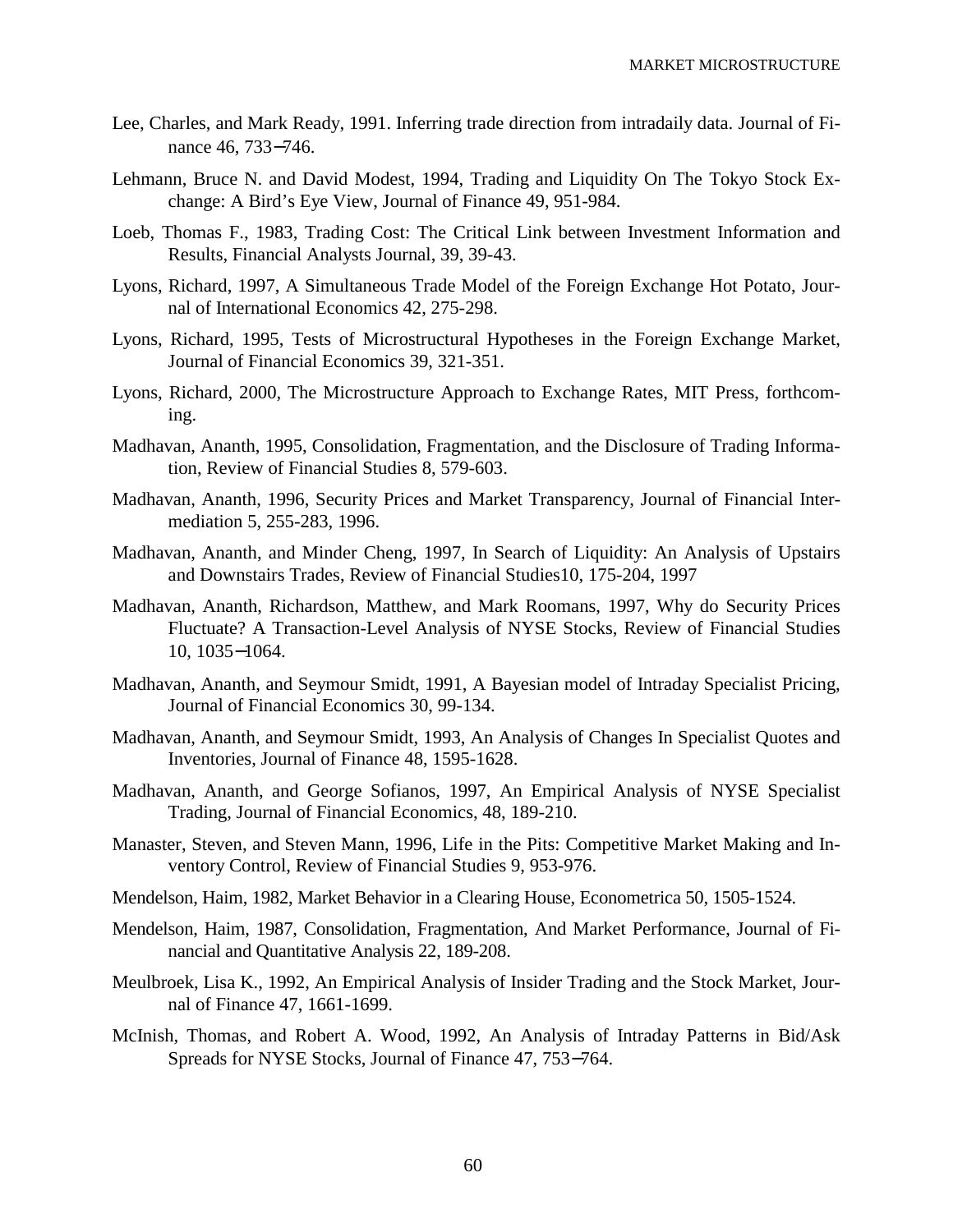- Naik, Narayan, Anthony Neuberger, and S.Vishwanathan, 1994, Disclosure Regulation in Competitive Dealership Markets: Analysis of the London Stock Exchange, Working paper, London Business School.
- Neal, Robert, and Simon Wheatley, 1998, Adverse Selection and Bid-Ask Spreads: Evidence From Closed End Funds, Journal of Financial Markets 1, 120-149.
- Niederhoffer, Victor, and M. Osborne, 1966, Market Making and Reversal on the Stock Exchange, Journal of the American Statistical Association 61, 897-916.
- O'Hara, Maureen, 1995, Market Microstructure Theory, Basil Blackwell, Cambridge, Mass.
- O'Hara, Maureen and George Oldfield, 1986, The Microeconomics of Market Making, Journal of Financial and Quantitative Analysis 21, 361-376.
- Pagano, Marco, 1989a, Trading Volume and Asset Liquidity, Quarterly Journal of Economics 104, 255-274.
- Pagano, Marco, 1989b, Endogenous Market Thinness and Stock Price Volatility, Review of Economic Studies 56, 269-288.
- Pagano, Marco, and Ailsa Röell, 1996, Transparency and Liquidity: A Comparison of Auction and Dealer Markets with Informed Trading, Journal of Finance 51, 579-612.
- Pontiff, Jeffery, and Lawrence D. Schall, 1998, Book-to-Market Ratios as Predictors of Stock Returns, Journal of Financial Economics 49, 141-160.
- Porter, David, and Daniel Weaver, 1998a, Transparency and Liquidity: Should U.S. Markets be More Transparent? Working paper, Marquette University.
- Porter, David, and Daniel Weaver, 1998b, Post-Trade Transparency on Nasdaq's national market system, Journal of Financial Economics 50, 231-252.
- Reiss, Peter C., and Ingrid Werner, 1995, Inter-dealer Trading: Evidence from London, Journal of Finance 53, 1657−1704.
- Röell, Ailsa, 1990, Dual Capacity Trading, Journal of Financial Intermediation 1, 105-124.
- Roll, Richard, 1984, A Simple Implicit Measure of the Effective Bid-Ask Spread, Journal of Finance 39, 1127-1139.
- Schnitzlein, Charles R., 1996, Call and Continuous Trading Mechanisms Under Asymmetric Information: An Experimental Investigation, Journal of Finance 51, 613-636.
- Schultz, Paul, 1999, Stock Splits, Tick Size and Sponsorship, Journal of Finance, forthcoming.
- Seppi, Duane, 1990, Equilibrium Block Trading and Asymmetric Information, Journal of Finance 45, 73-94.
- Seppi, Duane, 1997, Liquidity provision with limit orders and a strategic specialist. Review of Financial Studies 10, 103-174.
- Silber, William L., 1984, Marketmaker Behavior in an Auction Market: An Analysis of Scalpers in Futures Markets, Journal of Finance 39, 937-953.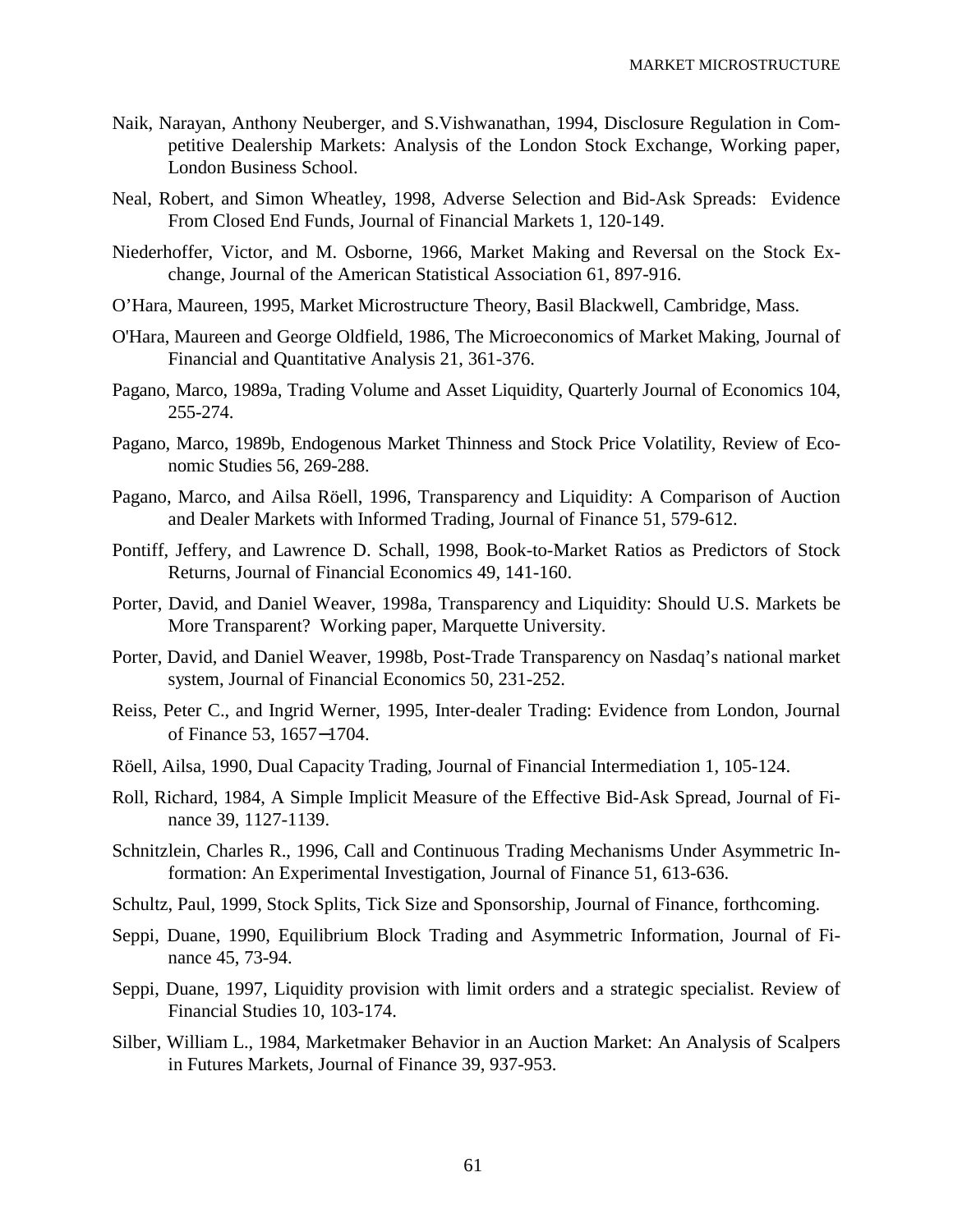- Smidt, Seymour, 1971, Which Road to an Efficient Stock Market: Free Competition or Regulated Monopoly? Financial Analysts Journal 27, 18-20, 64-69.
- Smidt, Seymour, 1979, Continuous vs. Intermittent Trading on Auction Markets, Journal of Financial and Quantitative Analysis 14, 837-886.
- Sofianos, George, and Ingrid Werner, 1997, The Trades of NYSE Floor Brokers, NYSE Working paper 97-04, New York Stock Exchange, Inc.
- Spiegel, Matthew, and A. Subrahmanyam, 1992, Informed Speculation and Hedging in a Non-Competitive Securities Market, Review of Financial Studies 5, 307-330.
- Spiegel, Matthew and Avanidhar Subrahmanyam, 1995, On Intraday Risk Premia, Journal of Finance 50, 319-339.
- Stoll, Hans, 1976, Dealer Inventory Behavior: An Empirical Investigation of NASDAQ Stocks, Journal of Financial and Quantitative Analysis 11, 359-380.
- Stoll, Hans, 1978, The Supply of Dealer Services in Securities Markets, Journal of Finance 33, 1133-1151.
- Stoll, Hans, 1985, The Stock Exchange Specialist System: An Economic Analysis, Monograph Series in Finance and Economics 2, Salomon Brothers Center, New York University.
- Stoll, Hans, 1989, Inferring the Components of the Bid-Ask Spread: Theory and Empirical Tests, Journal of Finance 44, 115-134.
- Stoll, Hans, and Robert Whaley, 1990, Stock Market Structure and Volatility, Review of Financial Studies 3, 37-71.
- Stulz, René M., 1999, Globalization of Equity Markets and the Cost of Capital, Working paper, Ohio State University.
- Stulz, René, and Walter Wasserfallen, 1995, Foreign Equity Investment Restrictions, Capital Flight, and Shareholder Wealth Maximization: Theory and Evidence, Review of Financial Studies 8, 1019-1057.
- Subrahmanyam, Avanidhar, 1991, A Theory of Trading in Stock Index Futures, Review of Financial Studies 4, 17-51.
- Subrahmanyam, Avanidhar, 1994, Circuit Breakers and Market Volatility: A Theoretical Perspective, Journal of Finance 49, 237-254.
- Subrahmanyam, Avanidhar, 1997, The Ex Ante Effects of Trading Halting Rules on Informed Trading Strategies and Market Liquidity, Review of Financial Economics 6, 1-14.
- Subrahmanyam, Avanidhar, and Sheridan Titman, 1999, The Going Public Decision and the Development of Financial Markets, Journal of Finance 54, 1045-1082.
- Werner, Ingrid, 1998, Who Gains From Steenths?, Working paper, Ohio State University.
- Wood, Robert A., Thomas H. McInish, and J. K. Ord, 1985, An Investigation of Transaction Data for NYSE Stocks, Journal of Finance 25, 723-739.
- Working, Holbrook, 1977b, Price Effects of Scalping and Day Trading, in: Anne E. Peck (ed.), Selected Writings of Holbrook Working, Chicago Board of Trade, Chicago, IL.